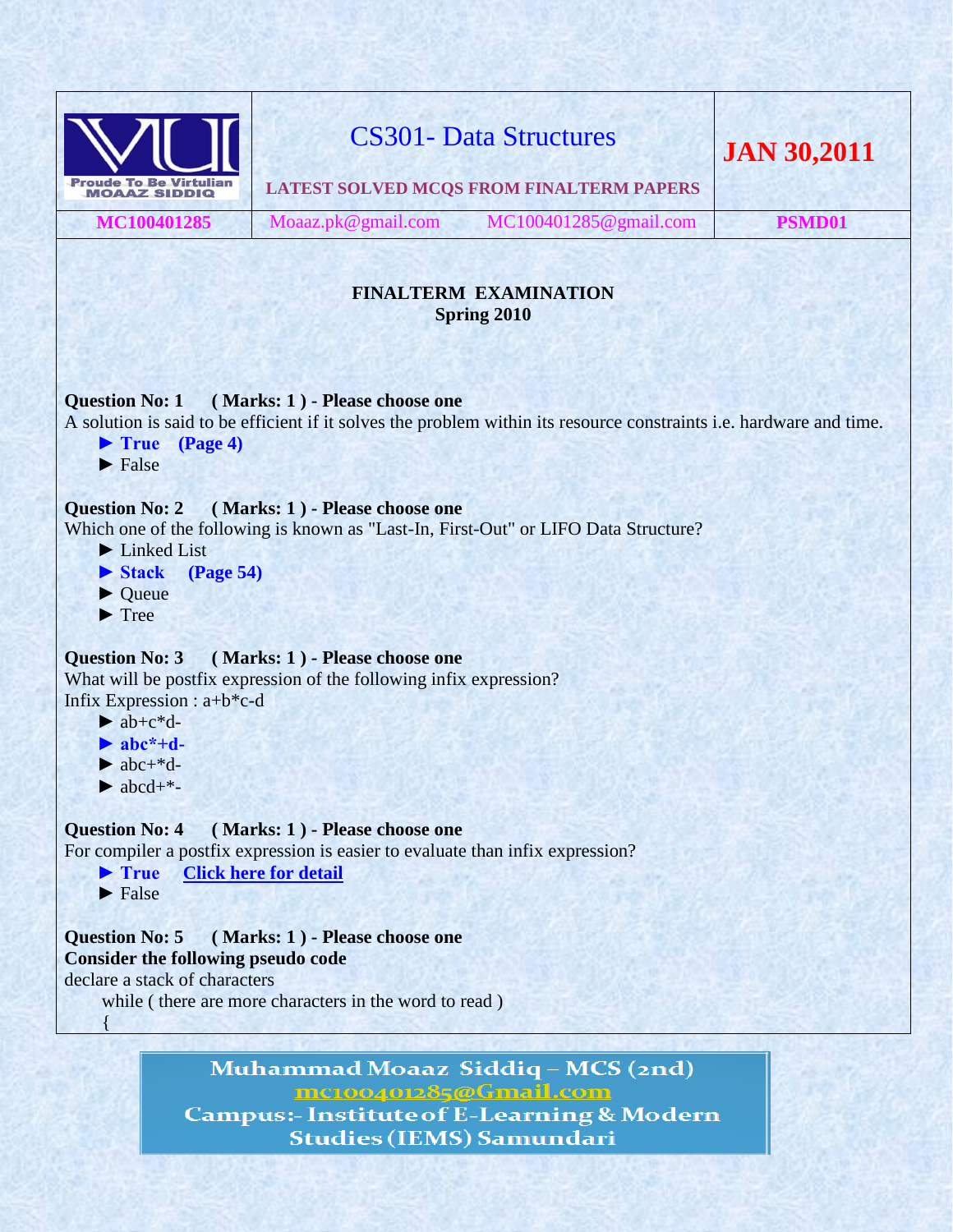```
 read a character 
        push the character on the stack 
       } 
      while ( the stack is not empty ) 
\left\{ \begin{array}{c} \end{array} \right\} pop a character off the stack 
        write the character to the screen 
      } 
      What is written to the screen for the input "apples"?
      ► selpa 
      ► selppa 
      ► apples
      ► aaappppplleess
Question No: 6 ( Marks: 1 ) - Please choose one
Consider the following function:
void test_a(int n)
{
```

```
cout << n << "";
if (n>0)test_a(n-2);
```

```
}
```
What is printed by the call test $(a(4))$ ?

 **► 4 2**  $\blacktriangleright$  024  $\blacktriangleright$  02  $\blacktriangleright$  2.4

### **Question No: 7 ( Marks: 1 ) - Please choose one**

If there are N external nodes in a binary tree then what will be the no. of internal nodes in this binary tree?

```
 ► N -1 (Page 304)
\blacktriangleright N+1
\blacktriangleright N+2
 ► N
```
### **Question No: 8 ( Marks: 1 ) - Please choose one**

If there are N internal nodes in a binary tree then what will be the no. of external nodes in this binary tree?

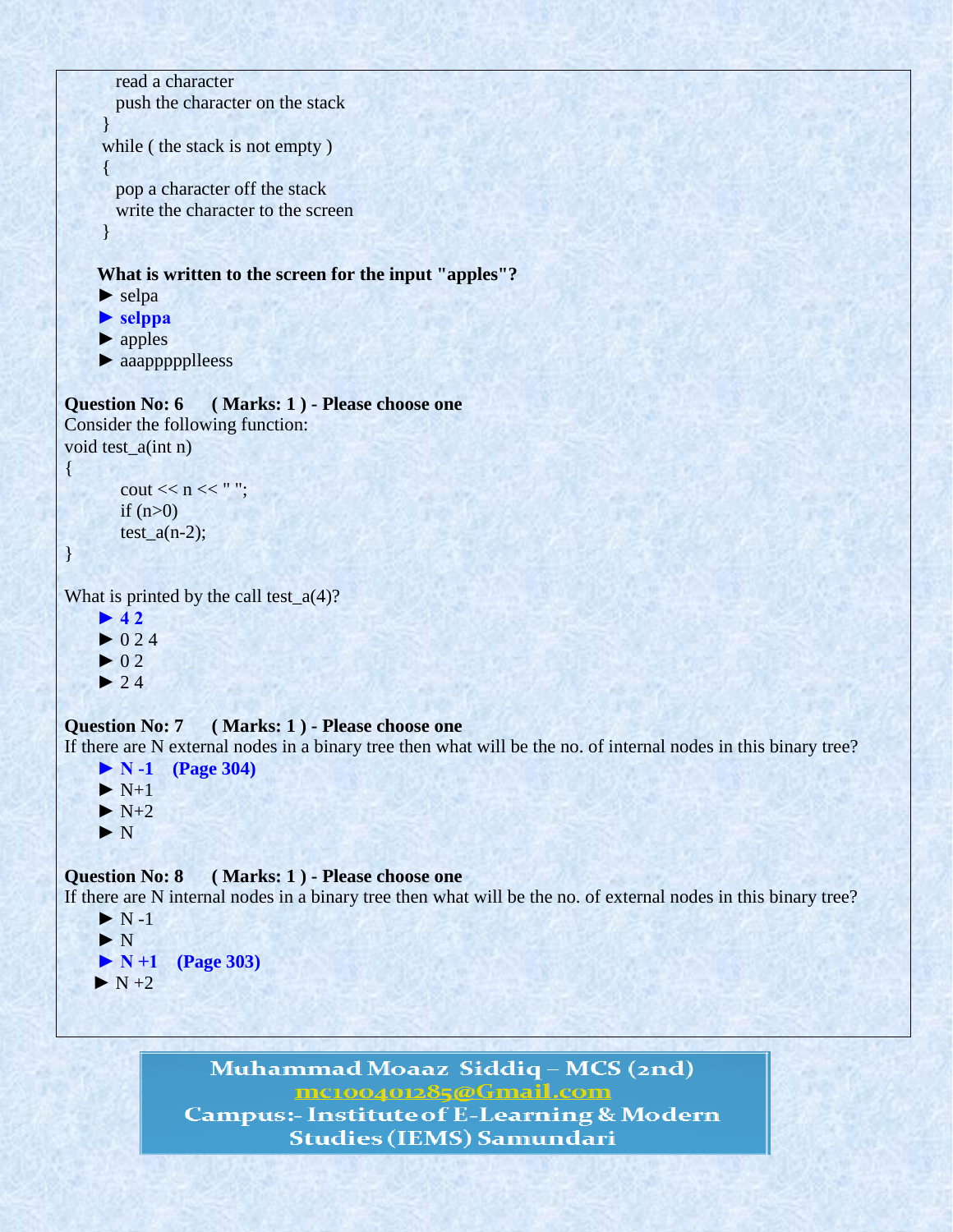# **Question No: 9 ( Marks: 1 ) - Please choose one**

If we have 1000 sets each containing a single different person. Which of the following relation will be true on each set:

- **► Reflexive (page 387)**
- **►** Symmetric
- ▶ Transitive
- ▶ **Associative**

# **Question No: 10 ( Marks: 1 ) - Please choose one**

Which one of the following is NOT the property of equivalence relation:

- ▶ Reflexive
- **►** Symmetric
- ▶ Transitive
- **► Associative (page 387)**

### **Question No: 11 ( Marks: 1 ) - Please choose one**

A binary tree of N nodes has \_\_\_\_\_\_\_\_.

- $\blacktriangleright$  Log<sub>10</sub> N levels
- **► Log<sup>2</sup> N levels (Page 212)**
- $\triangleright$  N / 2 levels
- ▶ **N** x 2 levels

# **Question No: 12 ( Marks: 1 ) - Please choose one**

The easiest case of deleting a node from BST is the case in which the node to be deleted

- **► Is a leaf node (Page 173)**
- ► Has left subtree only
- ► Has right subtree only
- ► Has both left and right subtree

### **Question No: 13 ( Marks: 1 ) - Please choose one**

If there are N elements in an array then the number of maximum steps needed to find an element using Binary Search is

- **►** N
- $\blacktriangleright$  N<sup>2</sup>
	- $\blacktriangleright$  Nlog<sub>2</sub>N
	- $\blacktriangleright$   $log_2N$  (page 440)

# **Question No: 14 ( Marks: 1 ) - Please choose one**

Merge sort and quick sort both fall into the same category of sorting algorithms. What is this category?

- ► O(nlogn) sorts
- ► Interchange sort (not sure)
- $\blacktriangleright$  Average time is quadratic
- **► None of the given options. (Page 488)**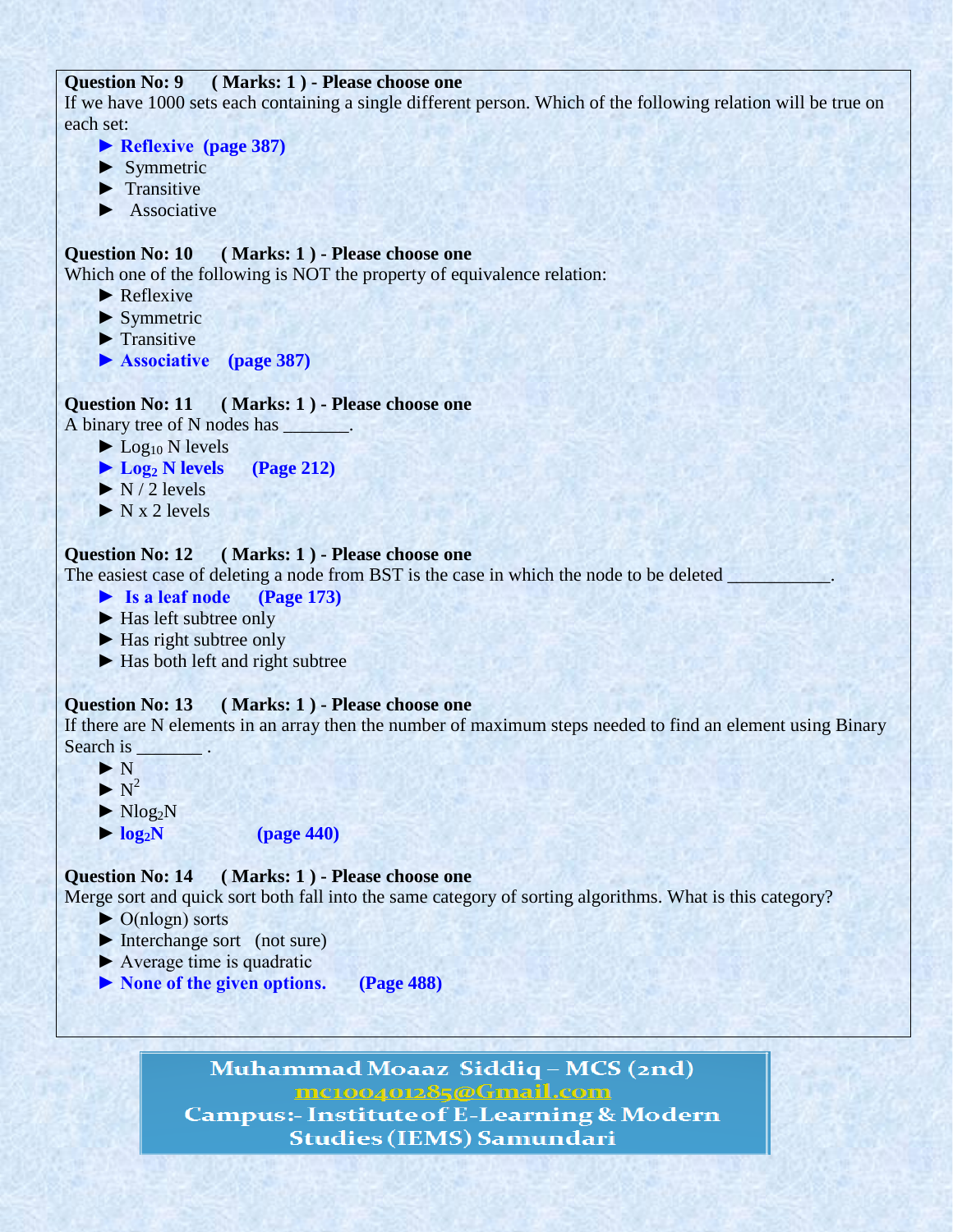

mc100401285@Gmail.com **Campus:- Institute of E-Learning & Modern Studies (IEMS) Samundari**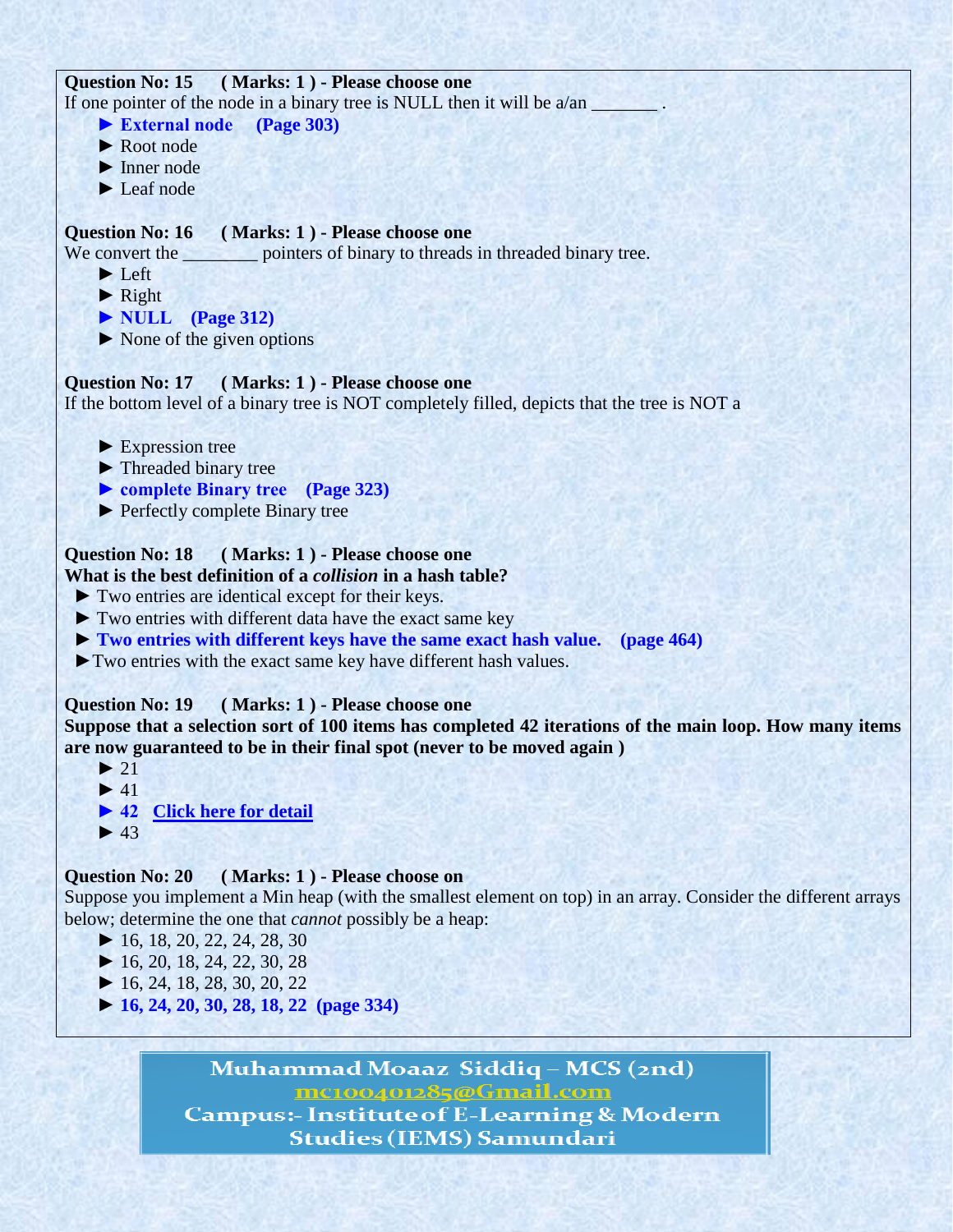# **Question No: 21 ( Marks: 1 ) - Please choose one**

Do you see any problem in the code of nextInOrder below: TreeNode \* nextInorder(TreeNode \* p)

```
{ 
 if(p > RTH == thread)return(p->R );
  else { 
  p = p > R;
 while(p->LTH == child)
p = p > R;
  return p; 
  }
```

```
}
```
 **►** The function has no problem and will fulfill the purpose successfully.

▶ The function cannot be compile as it has syntax error.

 **►** The function has logical problem, therefore, it will not work properly.

**► The function will be compiled but will throw runtime exception immediately after the control is** transferred to this function.

# **Question No: 22 ( Marks: 1 ) - Please choose one**

# **Which of the following statement is correct about find(x) operation:**

**►** A find(x) on element x is performed by returning exactly the same node that is found.

- $\blacktriangleright$  A find(x) on element x is performed by returning the root of the tree containing x. [Click here for detail](http://books.google.com.pk/books?id=JiC7mIqg-X4C&pg=PA23&lpg=PA23&dq=A+find(x)+on+element+x+is+performed+by+returning+the+root+of+the+tree+containing+x&source=bl&ots=8gkhlm2vS_&sig=T7DMu40JmdXPibFLTm4wKteI7Lc&hl=en&sa=X&ei=PdMVT5rZMOWA4gTD-dT6Aw&ved=0CCMQ)
- $\blacktriangleright$  A find(x) on element x is performed by returning the whole tree itself containing x.
- **►** A find(x) on element x is performed by returning TRUE.

# **Question No: 23 ( Marks: 1 ) - Please choose on**

Which of the following statement is NOT correct about find operation:

**►** It is not a requirement that a find operation returns any specific name, just that finds on two elements return the same answer if and only if they are in the same set.

#### **► One idea might be to use a tree to represent each set, since each element in a tree has the same root, thus the root can be used to name the set.**

- **►** Initially each set contains one element.
- ► Initially each set contains one element and it does not make sense to make a tree of one node only.

# **Question No: 24 ( Marks: 1 ) - Please choose one**

In complete binary tree the bottom level is filled from

# **► Left to right (Page 323)**

- **► Right to left**
- ▶ Not filled at all
- **►** None of the given options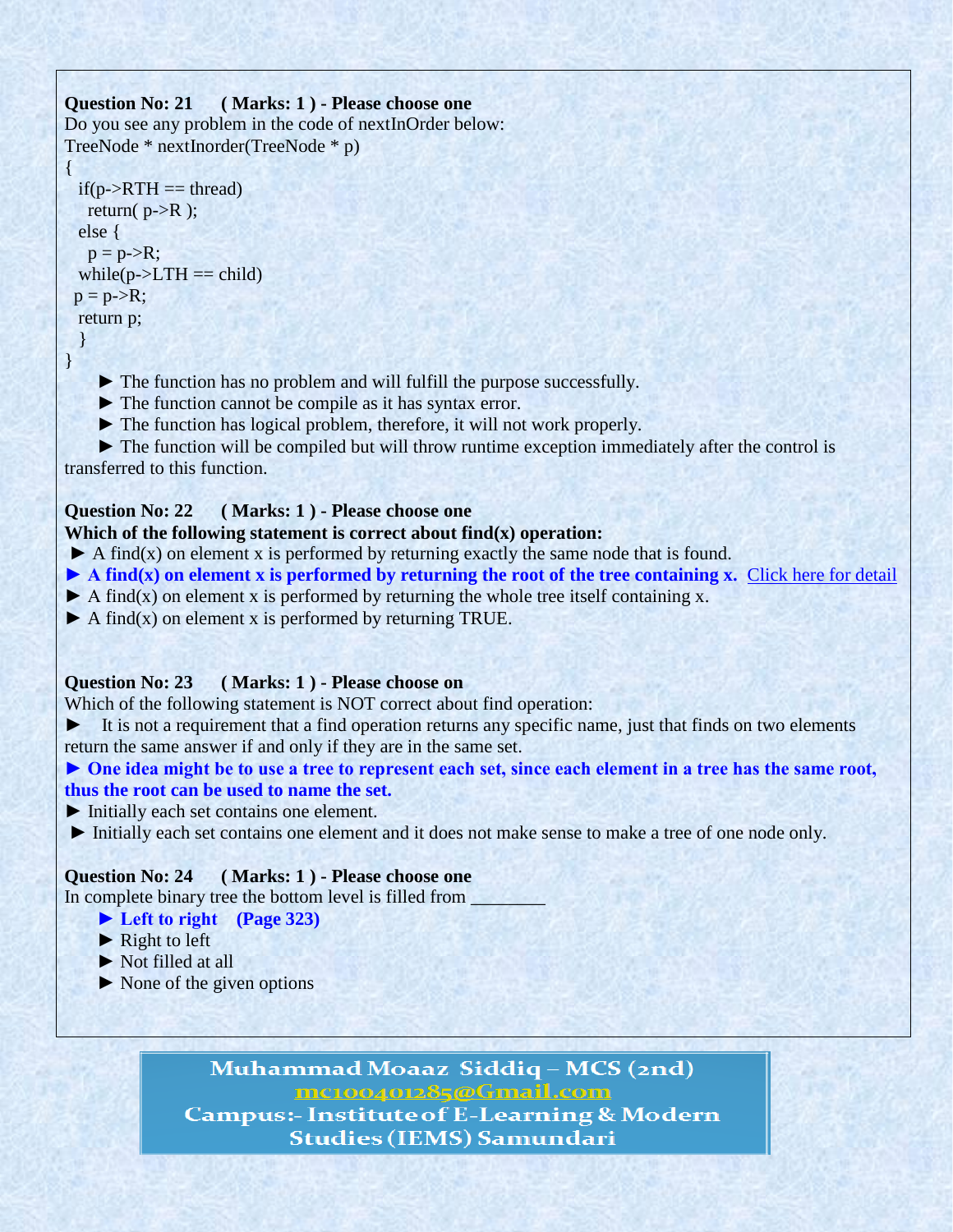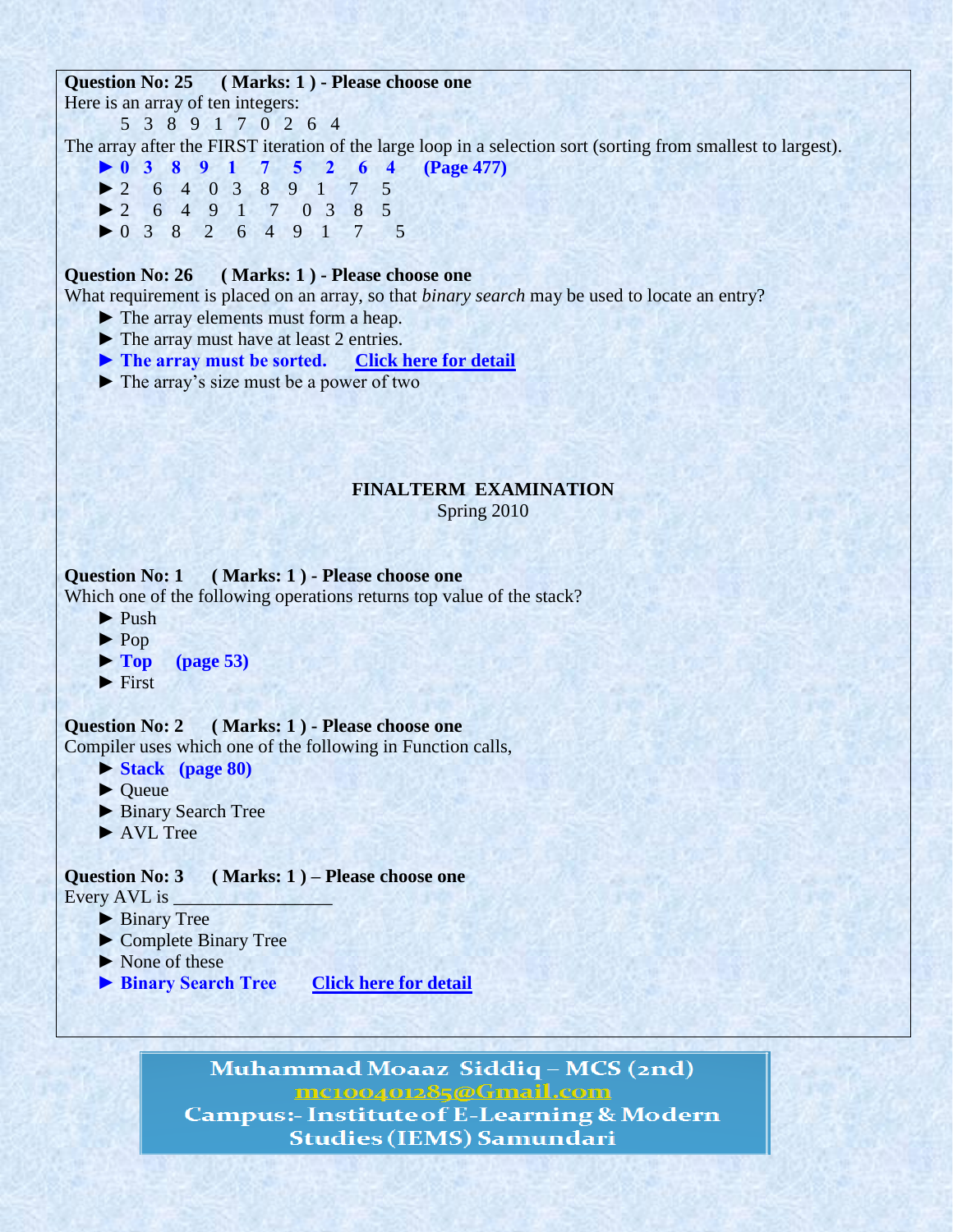```
Question No: 4 ( Marks: 1 ) – Please choose one
```
If there are 56 internal nodes in a binary tree then how many external nodes this binary tree will have?

```
 ► 54
\blacktriangleright 55
 ► 56
 ► 57 (page 303)
```
# **Question No: 5 ( Marks: 1 ) - Please choose one**

If there are 23 external nodes in a binary tree then what will be the no. of internal nodes in this binary tree?

- $\blacktriangleright$  23  $\blacktriangleright$  24
- $\blacktriangleright$  21
- **► 22 (page 303)**

#### **Question No: 6 ( Marks: 1 ) - Please choose one**

Which one of the following is not an example of equivalence relation?

- **►** Electrical connectivity
- **►** Set of people
- $\blacktriangleright$   $\lt$  = relation (page 388)
- **►** Set of pixels

# **Question No: 7 ( Marks: 1 ) - Please choose one**

Binary Search is an algorithm of searching, used with the \_\_\_\_\_\_ data.

- **► Sorted (page 432)**
- **►** Unsorted
- ▶ **Heterogeneous**
- **►** Random

#### **Question No: 8 ( Marks: 1 ) - Please choose one**

Which one of the following is NOT true regarding the skip list?

- $\blacktriangleright$  Each list S<sub>i</sub> contains the special keys + infinity and infinity.
- $\blacktriangleright$  List S<sub>0</sub> contains the keys of S in non-decreasing order.
- ► Each list is a subsequence of the previous one.
- $\blacktriangleright$  List  $S_h$  contains only the n special keys. (page 446)

### **Question No: 9 ( Marks: 1 ) - Please choose one**

A simple sorting algorithm like selection sort or bubble sort has a worst-case of

- **►** O(1) time because all lists take the same amount of time to sort
- **►** O(n) time because it has to perform n swaps to order the list.
- $\rightarrow$  O(n<sup>2</sup>) time because sorting 1 element takes O(n) time After 1 pass through the list, either of these

# **algorithms can guarantee that 1 element is sorted. (page 487)**

 $\triangleright$  O(n<sup>3</sup>) time, because the worst case has really random input which takes longer to sort.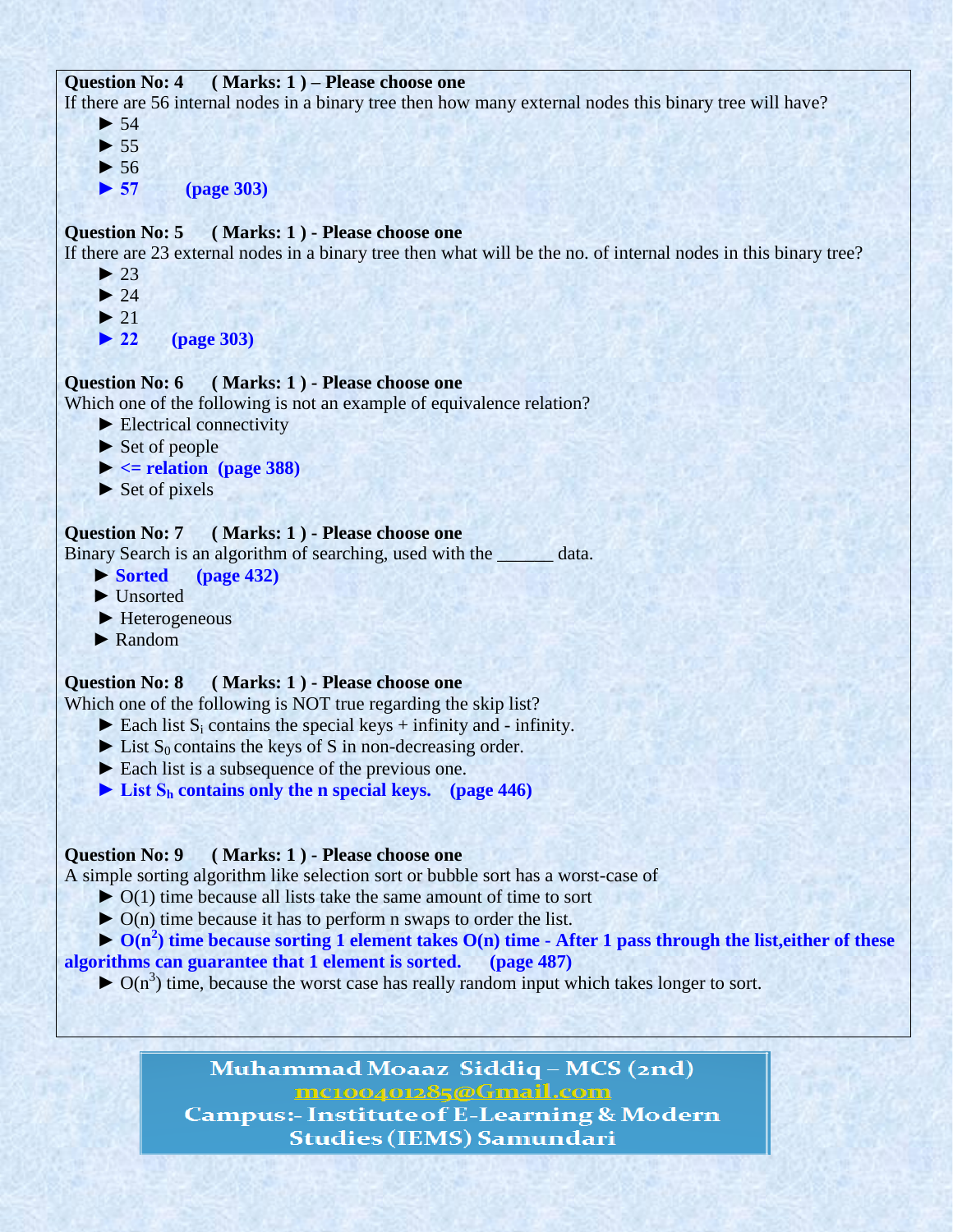# **Question No: 10 ( Marks: 1 ) - Please choose one**

Which of the following is a property of binary tree?

- ▶ A binary tree of N external nodes has N internal node.
- **► A binary tree of N internal nodes has N+ 1 external node. (page 303)**
- **►** A binary tree of N external nodes has N+ 1 internal node.
- **►** A binary tree of N internal nodes has N- 1 external node.

# **Question No: 11 ( Marks: 1 ) - Please choose one**

By using we avoid the recursive method of traversing a Tree, which makes use of stacks and consumes a lot of memory and time.

- ▶ Binary tree only
- **► Threaded binary tree (page 306 )**
- ▶ **Heap data structure**
- ▶ Huffman encoding

# **Question No: 12 ( Marks: 1 ) - Please choose one**

Which of the following statement is true about dummy node of threaded binary tree?

- ► This dummy node never has a value.
- ▶ This dummy node has always some dummy value.
- **► This dummy node has either no value or some dummy value. (Page 321)**
- ► This dummy node has always some integer value.

# **Question No: 13 ( Marks: 1 ) - Please choose one**

For a perfect binary tree of height h, having N nodes, the sum of heights of nodes is

- $\blacktriangleright N (h 1)$
- $\blacktriangleright$  **N (h** + 1) (page 373)
- $\blacktriangleright$  N 1
- $\blacktriangleright$  N 1 + h

# **Question No: 14 ( Marks: 1 ) - Please choose one**

What is the best definition of a *collision* in a hash table?

- **►** Two entries are identical except for their keys.
- ► Two entries with different data have the exact same key
- **► Two entries with different keys have the same exact hash value. (page 464)**
- **►** Two entries with the exact same key have different hash values.

# **Question No: 15 ( Marks: 1 ) - Please choose one**

- Which formula is the best approximation for the depth of a heap with n nodes?
	- **► log (base 2) of n (page 353)**
	- **►** The number of digits in n (base 10), e.g., 145 has three digits
	- **►** The square root of n
	- $\blacktriangleright$  n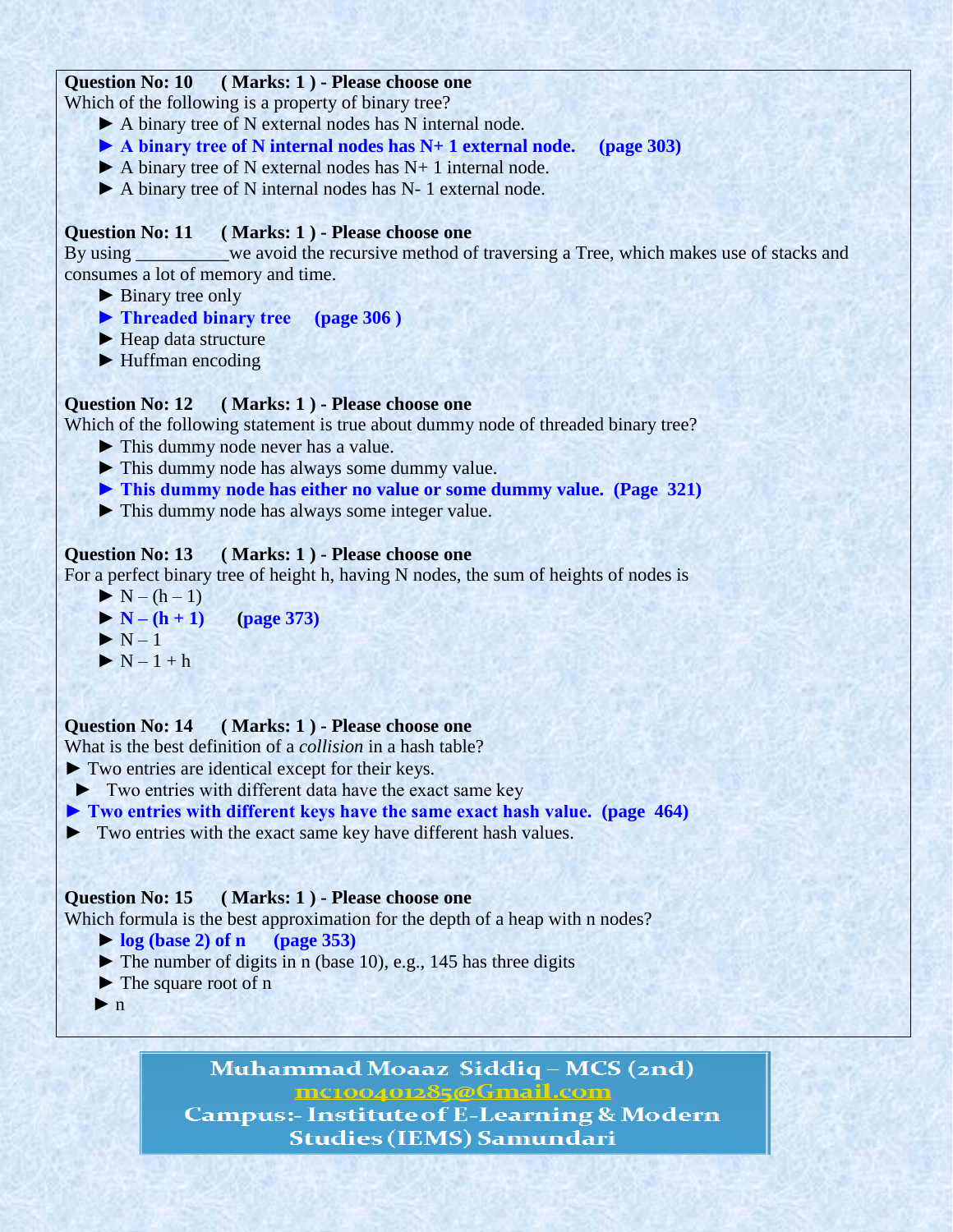# **Question No: 16 ( Marks: 1 ) - Please choose one**

Which of the following statement is NOT correct about find operation:

 **►** It is not a requirement that a find operation returns any specific name, just that finds on two elements return the same answer if and only if they are in the same set.

# ► One idea might be to use a tree to represent each set, since each element in a tree has the same **root, thus the root can be used to name the set.**

- **►** Initially each set contains one element.
- ► Initially each set contains one element and it does not make sense to make a tree of one node only.

# **Question No: 17 ( Marks: 1 ) - Please choose one**

Which of the following is not true regarding the maze generation?

- **►** Randomly remove walls until the entrance and exit cells are in the same set.
- **►** Removing a wall is the same as doing a union operation.
- **► Remove a randomly chosen wall if the cells it separates are already in the same set. (page 424)**
- **►** Do not remove a randomly chosen wall if the cells it separates are already in the same set.

#### **Question No: 18 ( Marks: 1 ) – Please choose one**

In threaded binary tree the NULL pointers are replaced by ,

 **►** preorder successor or predecessor

# **► inorder successor or predecessor (page 307)**

- **►** postorder successor or predecessor
- **►** NULL pointers are not replaced

#### **Question No: 19 ( Marks: 1 ) - Please choose one**

Which of the given option is NOT a factor in Union by Size:

- **►** Maintain sizes (number of nodes) of all trees, and during union.
- ► Make smaller tree, the subtree of the larger one.
- **► Make the larger tree, the subtree of the smaller one. (page 408)**
- **►** Implementation: for each root node i, instead of setting parent[i] to -1, set it to -k if tree rooted at i has k nodes.

### **Question No: 20 ( Marks: 1 ) - Please choose one**

Suppose we had a hash table whose hash function is "n % 12", if the number 35 is already in the hash table, which of the following numbers would cause a collision?

- **►** 144
- $\triangleright$  145
- **► 143**
- $\blacktriangleright$  148

#### **Question No: 21 ( Marks: 1 ) - Please choose o**

What requirement is placed on an array, so that *binary search* may be used to locate an entry?

- ▶ The array elements must form a heap.
- ► The array must have at least 2 entries.
- ▶ The array must be sorted. [Click here for detail](http://techinfogurus.com/modules/quiz/quiz.php?cat=3&lvl=0)
- **►** The array"s size must be a power of two

Muhammad Moaaz Siddiq - MCS (2nd) mc100401285@Gmail.com

**Campus:- Institute of E-Learning & Modern Studies (IEMS) Samundari**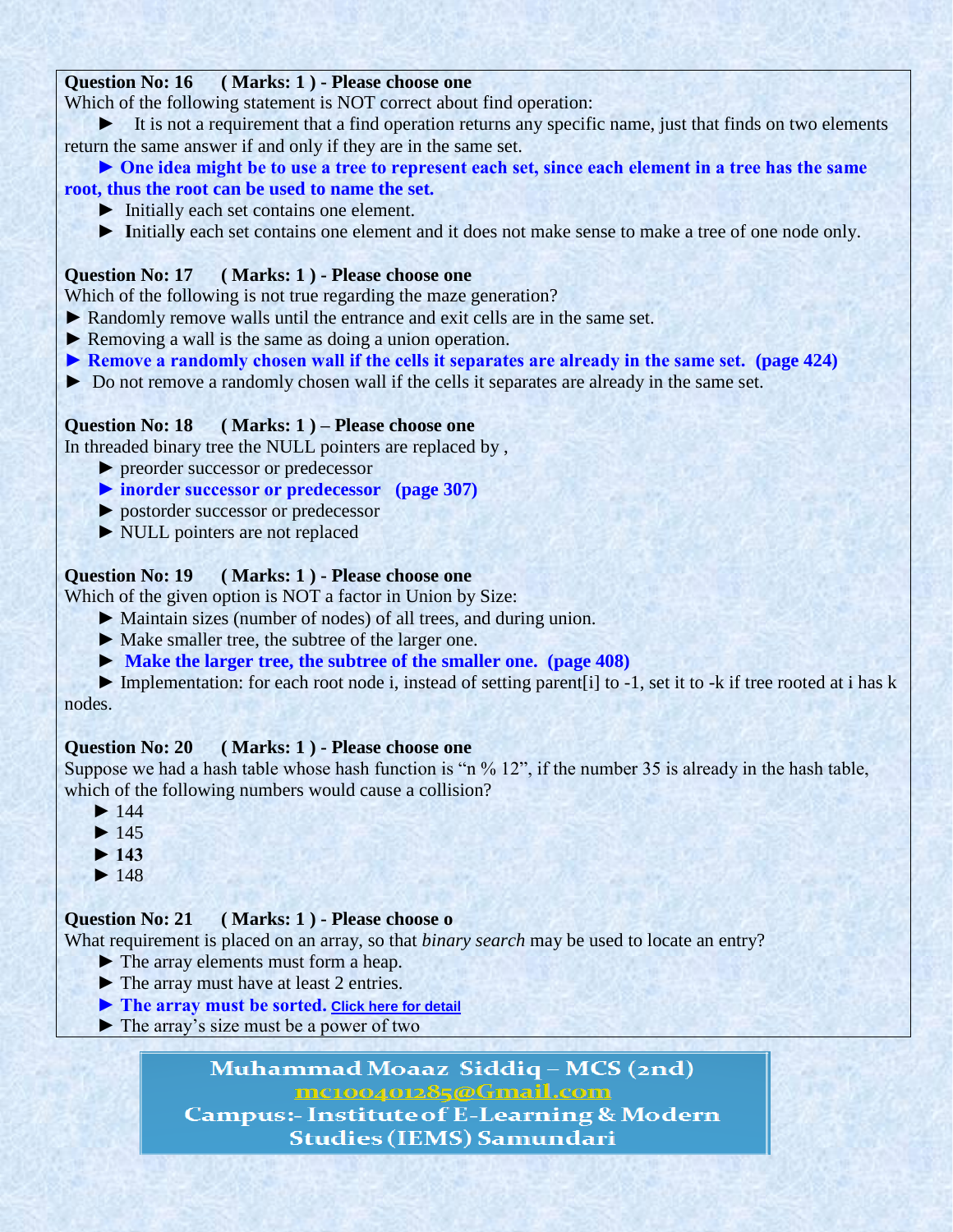```
Question No: 22 ( Marks: 1 ) - Please choose one
A binary tree with 24 internal nodes has external nodes.
    \blacktriangleright 22
    \blacktriangleright 23
     ► 48
     ► 25 (page 303)
Question No: 23 ( Marks: 1 ) - Please choose on
In case of deleting a node from AVL tree, rotation could be prolong to the root node.
      ► Yes (Page 267)
     \blacktriangleright No.
Question No: 24 ( Marks: 1 ) - Please choose one
when we have declared the size of the array, it is not possible to increase or decrease it during the 
          ________of the program. 
     ▶ Declaration
     ▶ Execution (page 17)
     ▶ Defining
     ► None of the abov
Question No: 25 ( Marks: 1 ) - Please choose one
it will be efficient to place stack elements at the start of the list because insertion and removal take 
         _______time.
     ► Variable
      ► Constant (page 60)
      ► Inconsistent
      ► None of the above
Question No: 26 ( Marks: 1 ) - Please choose one
          _______ is the stack characteristic but _______was implemented because of the size limitation of the
array.
     \blacktriangleright is Full(), is Empty()
     \blacktriangleright pop(), push()
     \triangleright is Empty(), is Full() (page 59)
     \blacktriangleright push(),pop()
```
# **FINALTERM EXAMINATION Spring 2010**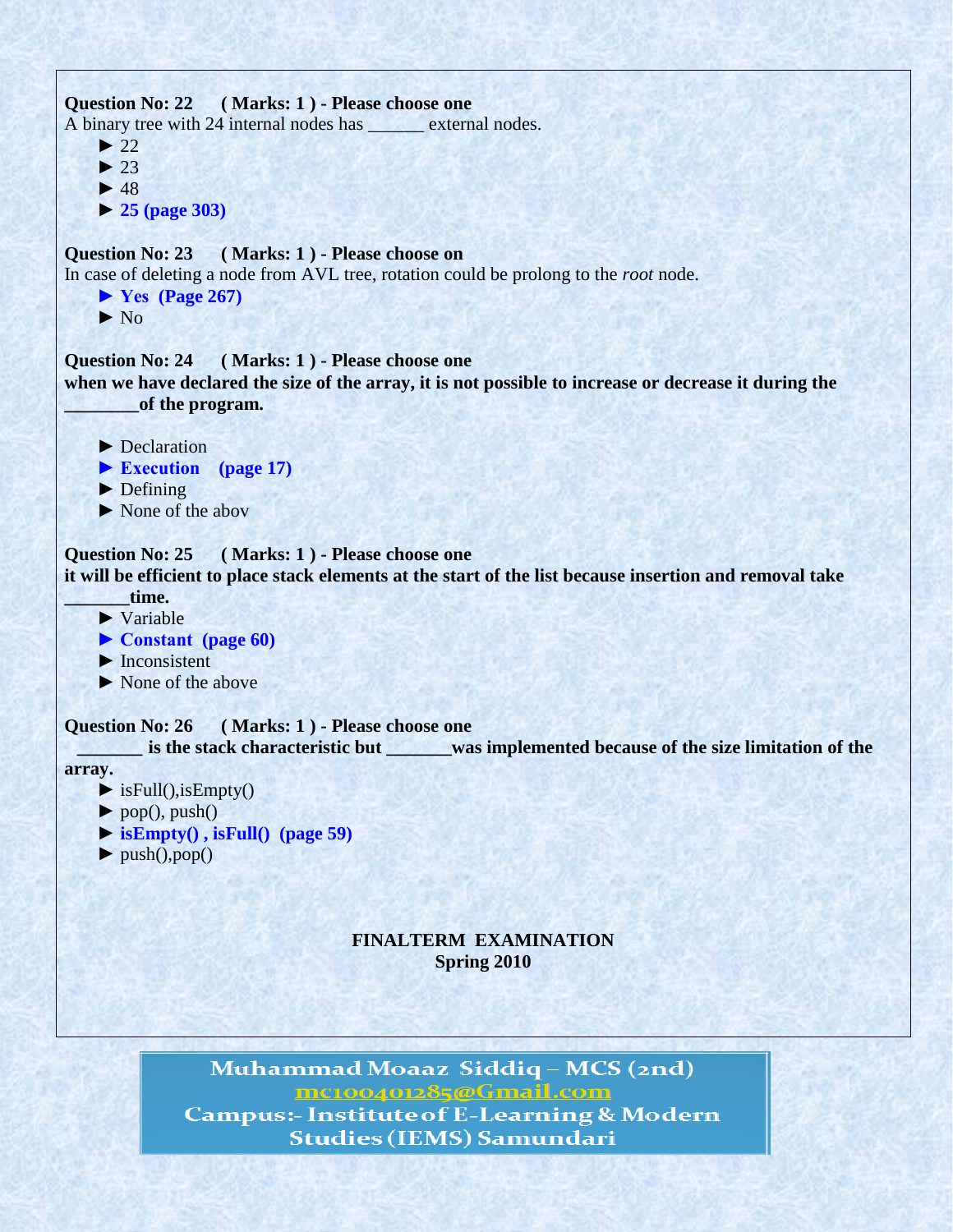# **Question No: 1 ( Marks: 1 ) - Please choose one**

What kind of list is best to answer questions such as "What is the item at position n?"

- **► Lists implemented with an array. [Click here for detail](http://www.cse.sc.edu/~mgv/csce146/mt2answer.htm)**
- ► Doubly-linked lists.
- $\blacktriangleright$  Singly-linked lists.
- ► Doubly-linked or singly-linked lists are equally best

# **Question No: 2 ( Marks: 1 ) - Please choose one**

Each node in doubly link list has,

- $\blacktriangleright$  1 pointer
- **► 2 pointers (page 39)**
- $\triangleright$  3 pointers
- $\blacktriangleright$  4 pointers

# **Question No: 3 ( Marks: 1 ) - Please choose one**

If there are 56 internal nodes in a binary tree then how many external nodes this binary tree will have?

 $\blacktriangleright$  $\blacktriangleright$  $\blacktriangleright$  **► 57 (page 303)**

# **Question No: 4 ( Marks: 1 ) - Please choose one**

If there are N internal nodes in a binary tree then what will be the no. of external nodes in this binary tree?

 $\blacktriangleright$  N -1 ► N **► N +1 (page 303)**  $\blacktriangleright$  N +2

### **Question No: 5 ( Marks: 1 ) - Please choose one**

A binary tree with N internal nodes has \_\_\_\_\_\_ links, \_\_\_\_\_\_\_\_ links to internal nodes and \_\_\_\_\_\_\_\_\_ links to external nodes

 $\blacktriangleright$  N+1, 2N, N-1  $\blacktriangleright$  N+1, N-1, 2N **► 2N, N-1, N+1 (page 304)**  $\blacktriangleright$  N-1, 2N, N+1

# **Question No: 6 ( Marks: 1 ) - Please choose one**

The definition of Transitivity property is

- $\triangleright$  For all element x member of S, x R x
- $\triangleright$  For all elements x and y, x R y if and only if y R x
- **► For all elements x, y and z, if x R y and y R z then x R z (page 385)**
- $\triangleright$  For all elements w, x, y and z, if x R y and w R z then x R z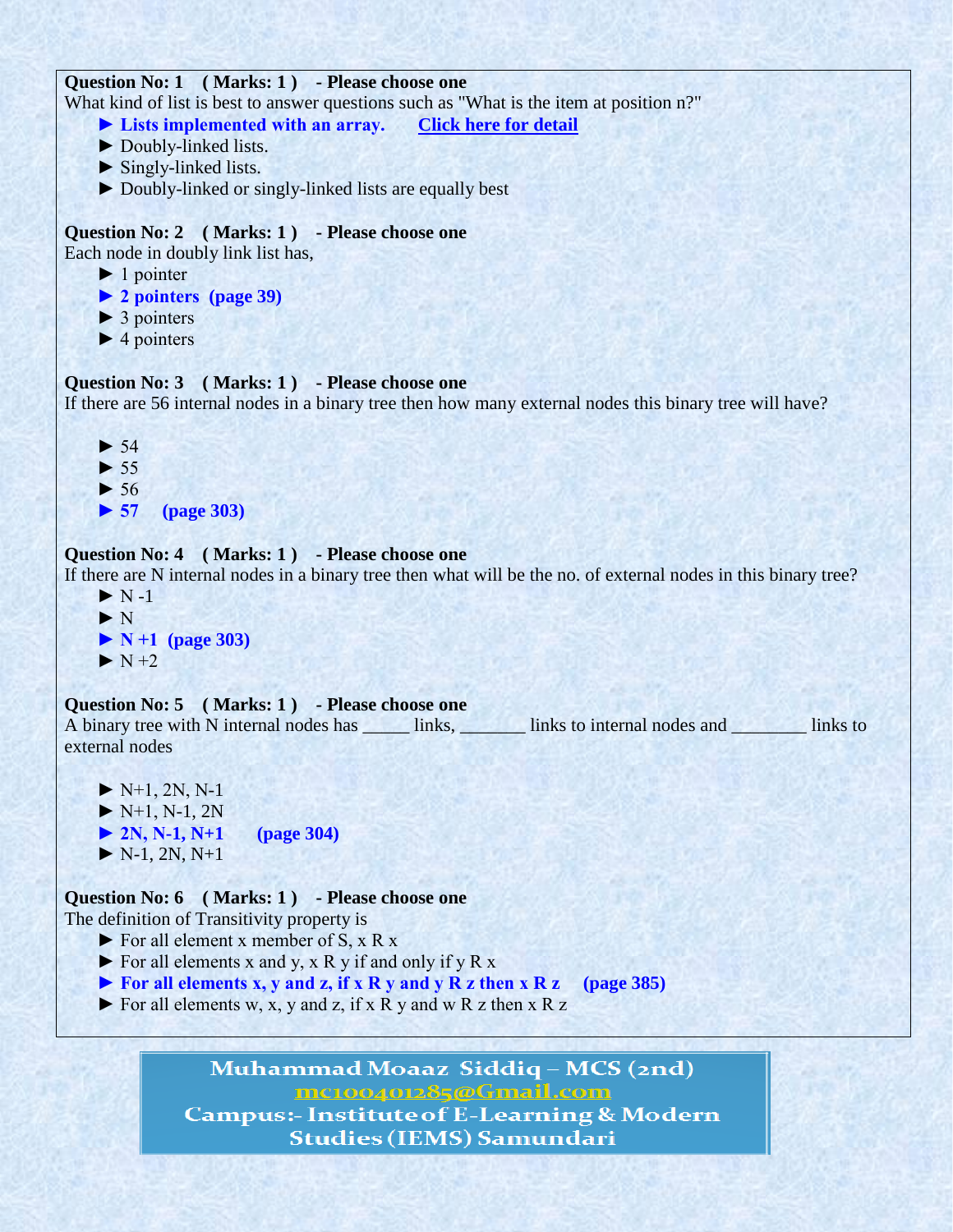# **Question No: 7 ( Marks: 1 ) - Please choose one**

Which one of the following is not an example of equivalence relation:

- ► Electrical connectivity
- ► Set of people
- $\blacktriangleright$   $\blacktriangleleft$  relation (page 388)
- $\blacktriangleright$  Set of pixels

# **Question No: 8 ( Marks: 1 ) - Please choose one**

Union is a \_\_\_\_\_\_\_\_ time operation.

- **► Constant (page 405)**
- ► Polynomial
- ► Exponential
- $\triangleright$  None of the given options

# **Question No: 9 ( Marks: 1 ) - Please choose one**

Binary Search is an algorithm of searching, used with the data.

- **► Sorted (page 432)**
- ► Unsorted
- ► Heterogeneous
- ► Random

# **Question No: 10 ( Marks: 1 ) - Please choose one**

A simple sorting algorithm like selection sort or bubble sort has a worst-case of

- $\triangleright$  O(1) time because all lists take the same amount of time to sort
- $\triangleright$  O(n) time because it has to perform n swaps to order the list.

# $\rightarrow$  O(n<sup>2</sup>) time because sorting 1 element takes O(n) time - After 1 pass through the list, either of these **algorithms can guarantee that 1 element is sorted. (page 487)**

 $\triangleright$  O(n<sup>3</sup>) time, because the worst case has really random input which takes longer to sort.

#### **Question No: 11 ( Marks: 1 ) - Please choose one Merge sort and quick sort both fall into the same category of sorting algorithms. What is this category?**

- $\triangleright$  O(nlogn) sorts
- ► Interchange sort
- $\blacktriangleright$  Average time is quadratic
- **► None of the given options. (Page 488)**

# **Question No: 12 ( Marks: 1 ) - Please choose one**

Huffman encoding uses \_\_\_\_\_\_\_\_\_ tree to develop codes of varying lengths for the letters used in the original message.

- ► Linked list
- $\blacktriangleright$  Stack
- ► Queue
- **► Binary tree (page 287)**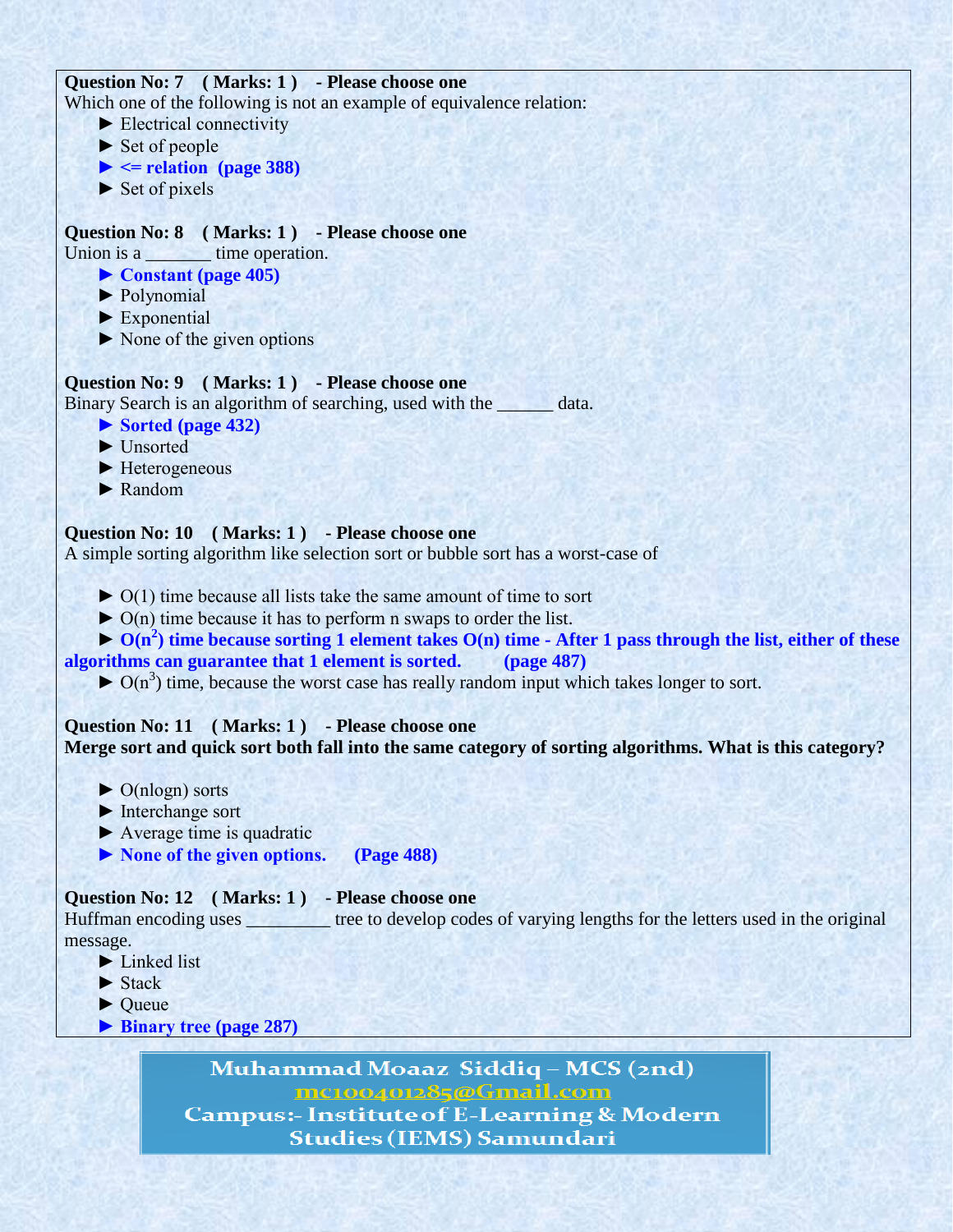# **Question No: 13 ( Marks: 1 ) - Please choose one**

Which of the following statement is true about dummy node of threaded binary tree?

► The left pointer of dummy node points to the itself while the right pointer points to the root of tree.

► The left pointer of dummy node points to the root node of the tree while the right pointer points **itself i.e. to** *dummy* **node (page 321)**

 ► The left pointer of dummy node points to the root node of the tree while the right pointer is always NULL.

► The right pointer of dummy node points to the itself while the left pointer is always NULL.

#### **Question No: 14 ( Marks: 1 ) - Please choose one**

Consider a min heap, represented by the following array: 10,30,20,70,40,50,80,60

After inserting a node with value 31.Which of the following is the updated min heap?

- **► 10,30,20,31,40,50,80,60,70 (page 336)**
- $\blacktriangleright$  10,30,20,70,40,50,80,60,31
- $\blacktriangleright$  10,31,20,30,40,50,80,60,31
- $\blacktriangleright$  31,10,30,20,70,40,50,80,60

# **Question No: 15 ( Marks: 1 ) - Please choose one**

Consider a min heap, represented by the following array:

11,22,33,44,55

After inserting a node with value 66.Which of the following is the updated min heap?

# **► 11,22,33,44,55,66 (page 336)**

 $\blacktriangleright$  11,22,33,44,66,55

 $\blacktriangleright$  11,22,33,66,44,55

 $\blacktriangleright$  11,22,66,33,44,55

#### **Question No: 16 ( Marks: 1 ) - Please choose one**

Suppose that a selection sort of 100 items has completed 42 iterations of the main loop. How many items are now guaranteed to be in their final spot (never to be moved again)?

 $\blacktriangleright$  $\blacktriangleright$ **► 42** [Click here for detail](http://techbycaltech.com/servlet/listthread?forumid=1&postid=23)  $\blacktriangleright$ 

#### **Question No: 17 ( Marks: 1 ) - Please choose one**

\_\_\_\_\_\_\_\_\_ is a data structure that can grow easily dynamically at run time without having to copy existing elements.

 $\blacktriangleright$  Array () ► List **► Both of these (page 10)** ▶ None of these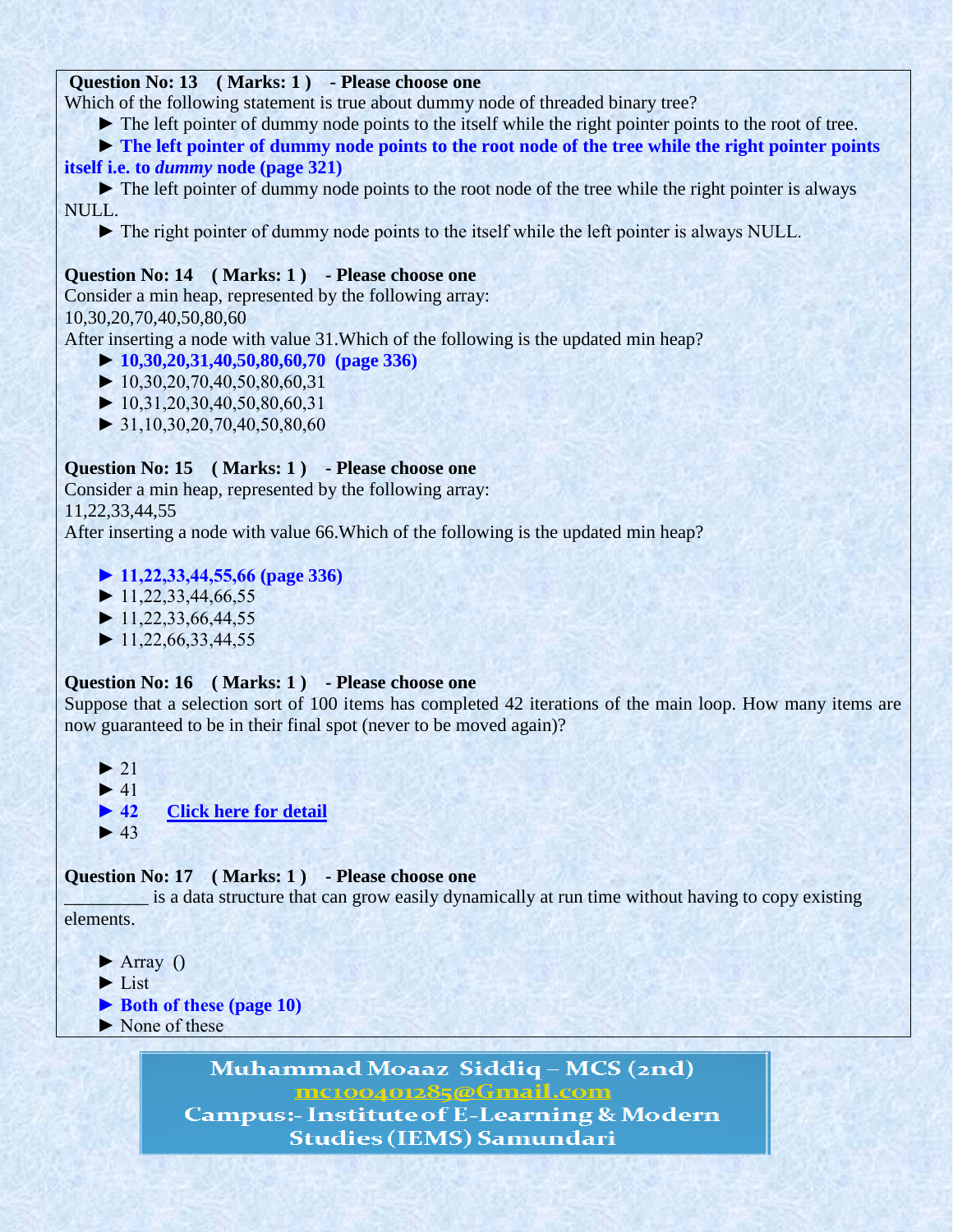```
Question No: 18 ( Marks: 1 ) - Please choose one
The maximum number of external nodes (leaves) for a binary tree of height H is \rightarrow 2<sup>H</sup> Click here for detail
                  Click here for detail</u>
      \blacktriangleright 2<sup>H</sup> +1
\triangleright 2<sup>H</sup>-1
      \blacktriangleright 2<sup>H</sup> + 2
Question No: 19 ( Marks: 1 ) - Please choose one
A complete binary tree of height ____ has nodes between 16 to 31 .
      \blacktriangleright 2
      \blacktriangleright 3
       ► 4 (page 373)
      \blacktriangleright 5
Question No: 20 ( Marks: 1 ) - Please choose one
```
Which of the given option is NOT a factor in Union by Size:

- ► Maintain sizes (number of nodes) of all trees, and during union.
- ► Make smaller tree, the subtree of the larger one.
- **► Make the larger tree, the subtree of the smaller one. (page 408)**

 ► Implementation: for each root node i, instead of setting parent[i] to -1, set it to -k if tree rooted at i has k nodes.

#### **Question No: 21 ( Marks: 1 ) - Please choose one**

Here is an array of ten integers:

5 3 8 9 1 7 0 2 6 4

The array after the FIRST iteration of the large loop in a selection sort (sorting from smallest to largest).

 ► 0 3 8 9 1 7 5 2 6 4 **(Page 477)** ► 2 6 4 0 3 8 9 1 7 5 ► 2 6 4 9 1 7 0 3 8 5 ► 0 3 8 2 6 4 9 1 7 5

#### **Question No: 22 ( Marks: 1 ) - Please choose one**

Suppose A is an array containing numbers in increasing order, but some numbers occur more than once when using a binary search for a value, the binary search always finds \_\_\_\_\_\_\_\_\_\_\_\_

#### **► the first occurrence of a value. [Click here for detail](http://msdn.microsoft.com/en-us/library/7eddebat.aspx)**

- $\blacktriangleright$  the second occurrence of a value.
- ► may find first or second occurrence of a value.
- ► None of the given options.

# **Question No: 23 ( Marks: 1 ) - Please choose one**

A binary tree with 24 internal nodes has \_\_\_\_\_\_ external nodes.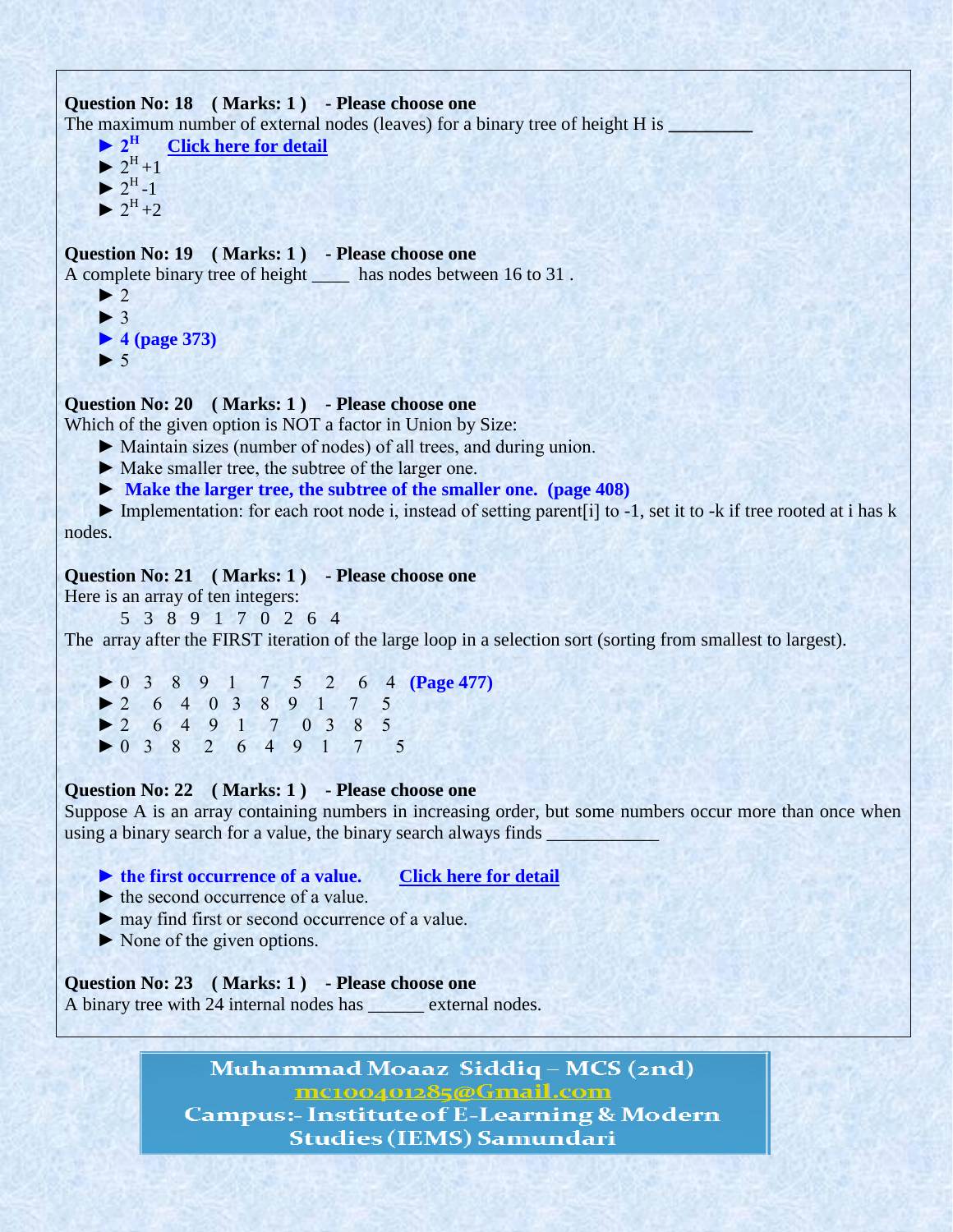

#### **FINALTERM EXAMINATION**  Spring 2010

**Question No: 1 ( Marks: 1 ) - Please choose one** Here is a small function definition:

```
void f(int i, int \& k){
i = 1:
k = 2:
}
```
Suppose that a main program has two integer variables x and y, which are given the value 0. Then the main program calls  $f(x,y)$ ; What are the values of x and y after the function f finishes?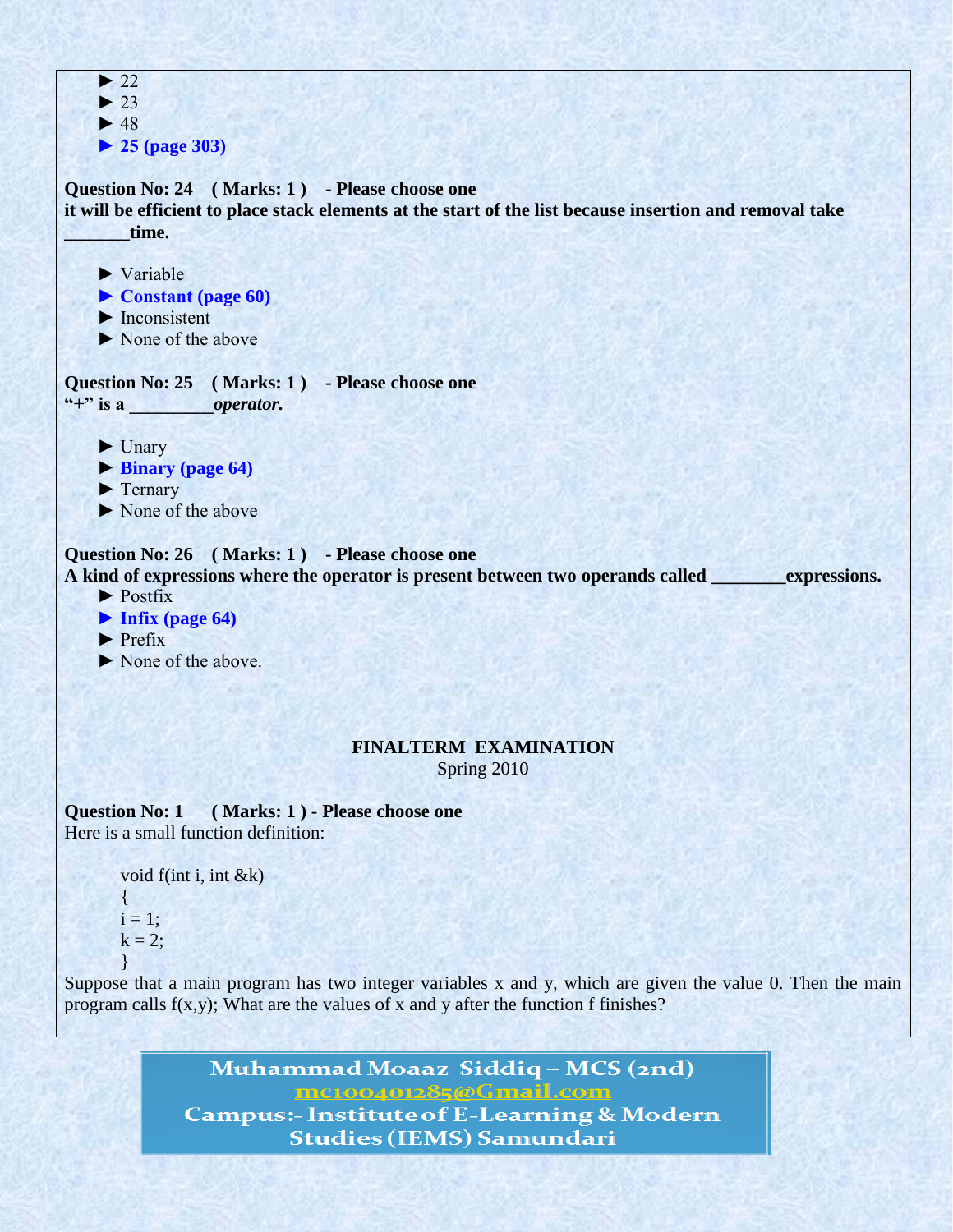- ► Both x and y are still 0.
- $\triangleright$  **x** is now 1, but y is still 0.
- **► x is still 0, but y is now 2.**
- **►** x is now 1, and y is now 2.

# **Question No: 2 ( Marks: 1 ) - Please choose one**

A binary tree with N internal nodes has \_\_\_\_\_\_ links, \_\_\_\_\_\_\_ links to internal nodes and \_\_\_\_\_\_\_ links to external nodes

- $\blacktriangleright$  N+1, 2N, N-1  $\blacktriangleright$  N+1, N-1, 2N
- **► 2N, N-1, N+1 (page 304)**
- $\blacktriangleright$  N-1, 2N, N+1
- **Question No: 3 ( Marks: 1 ) - Please choose one**

Each node in doubly link list has,

- ▶ 1 pointer
- **► 2 pointers (Page 39)**
- **►** 3 pointers
- **►** 4 pointers

# **Question No: 4 ( Marks: 1 ) - Please choose one**

If you know the size of the data structure in advance, i.e., at compile time, which one of the following is a good data structure to use.

- **►** Array
- **►** List
- **► Both of these (page 10)**
- **►** None of these

**Question No: 5 ( Marks: 1 ) - Please choose one** Which one of the following is not an example of equivalence relation:

 **►** Electrical connectivity ▶ Set of people  $\blacktriangleright$   $\blacktriangleleft$  relation (Page 388)  **►** Set of pixels

#### **Question No: 6 ( Marks: 1 ) - Please choose one** If a complete binary tree has height h then its no. of nodes will be,

```
\blacktriangleright Log (h)
\blacktriangleright 2^{h+1} 1 (page 125)
         \blacktriangleright Log (h) - 1
\triangleright 2<sup>h</sup> - 1
```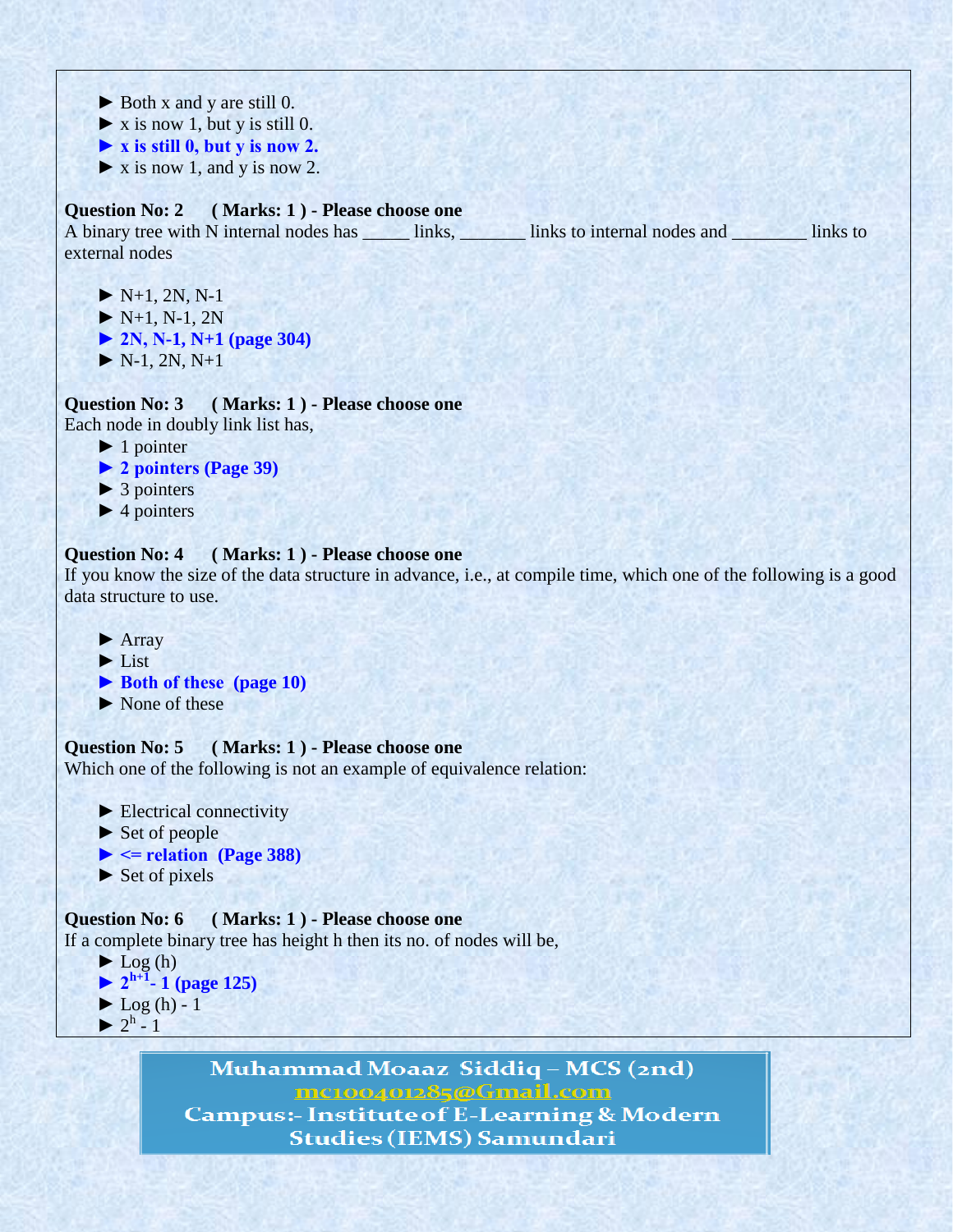### **Question No: 7 ( Marks: 1 ) - Please choose one**

If a max heap is implemented using a partially filled array called data, and the array contains n elements ( $n >$ 0), where is the entry with the greatest value? **Data[0] is correct** 

- $\blacktriangleright$  data[1]
- $\blacktriangleright$  data[n-1]
- $\blacktriangleright$  data[n]
- $\blacktriangleright$  data[ $2^*n+1$ ]

**Question No: 8 ( Marks: 1 ) - Please choose one** Which one is a self-referential data type?

- ▶ Stack
- ▶ **Oueue**
- **► Link list [Click here for detail](http://randu.org/tutorials/c/ads.php)**
- ▶ All of these

**Question No: 9 ( Marks: 1 ) - Please choose one** There is/are \_\_\_\_\_\_\_\_\_ case/s for rotation in an AVL tree,

 **►** 1  $\blacktriangleright$  3  $\blacktriangleright$  2  **► 4 (page 229)**

### **Question No: 10 ( Marks: 1 ) - Please choose one**

Which of the following can be the inclusion criteria for pixels in image segmentation.

- ▶ Pixel intensity
- ▶ Texture
- **►** Threshold of intensity
- **► All of the given options (page 421)**

**Question No: 11 ( Marks: 1 ) - Please choose one**

Consider te following array 23 15 5 12 40 10 7 After the first pass of a particular algorithm, the array looks like 15 5 12 23 10 7 40 Name the algorithm used

- ▶ **Heap** sort
- ▶ Selection sort
- ▶ Insertion sort
- **► Bubble sort (According to rule)**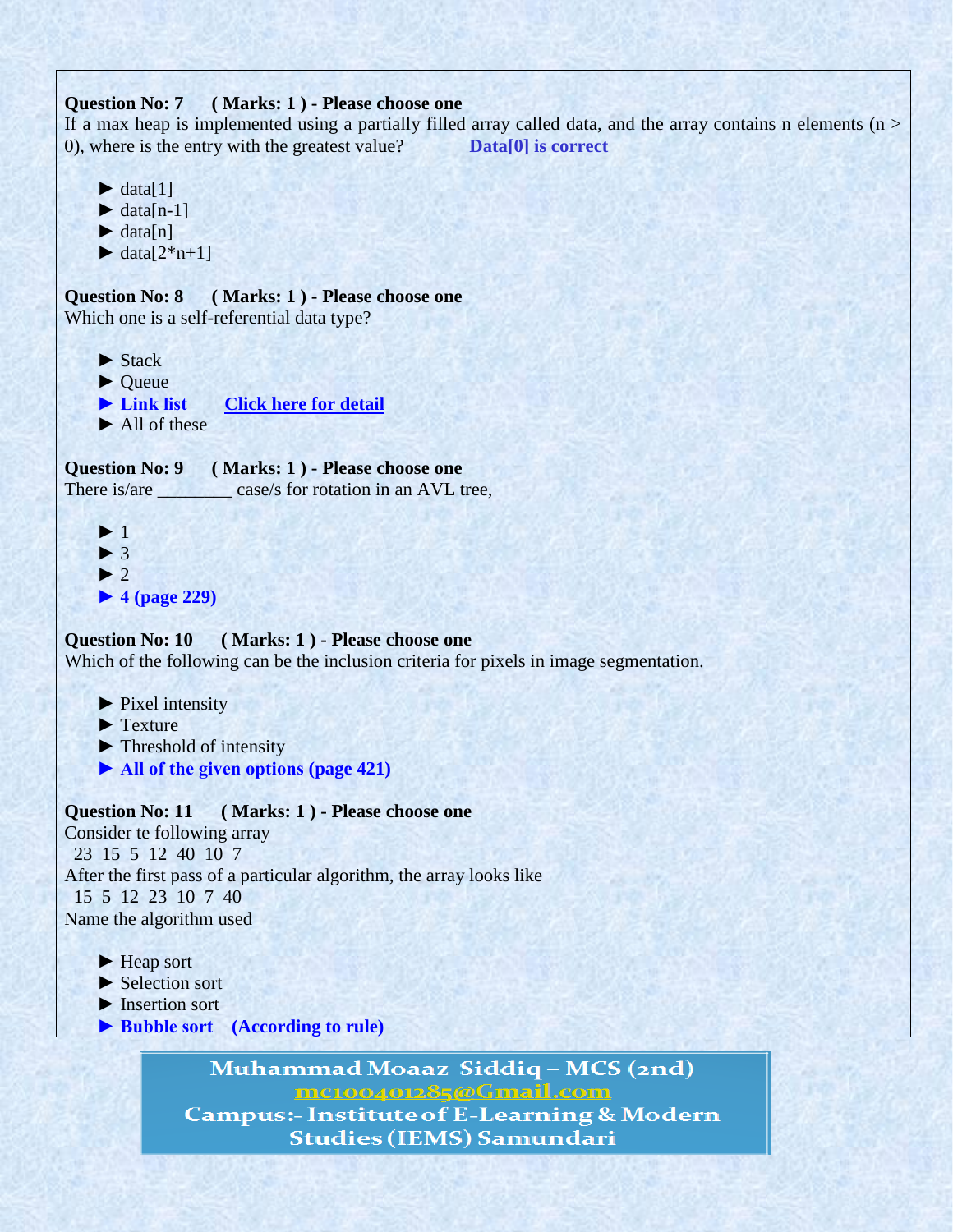# **Question No: 12 ( Marks: 1 ) - Please choose one**

In a perfectly balanced tree the insertion of a node needs \_\_\_\_\_\_\_\_

- **► One rotation (Page 225)**
- ▶ Two rotations
- ▶ Rotations equal to number of levels
- ► No rotation at all

#### **Question No: 13 ( Marks: 1 ) - Please choose one**

If there are N elements in an array then the number of maximum steps needed to find an element using Binary Search is

- **►** N
- $\blacktriangleright$  N<sup>2</sup>
	- $\blacktriangleright$  Nlog<sub>2</sub>N
	- **► log2N (page 440)**

#### **Question No: 14 ( Marks: 1 ) - Please choose one**

Which of the following is NOT a correct statement about Table ADT.

- **►** In a table, the type of information in columns may be different.
- **► A table consists of several columns, known as entities. (page 408)**
- **►** The row of a table is called a record.
- ▶ A major use of table is in databases where we build and use tables for keeping information.

### **Question No: 15 ( Marks: 1 ) - Please choose one**

If both pointers of the node in a binary tree are NULL then it will be  $a/an$ 

- ▶ Inner node
- **► Leaf node (page 120)**
- ▶ Root node
- **►** None of the given options

### **Question No: 16 ( Marks: 1 ) - Please choose one**

Suppose we are sorting an array of eight integers using quick sort, and we have just finished the first partitioning with the array looking like this:

Which statement is correct?

2 5 1 7 9 12 11 10

- **► The pivot could be either the 7 or the 9.(page 506)**
- **►** The pivot could be the 7, but it is not the 9.
- ► The pivot is not the 7, but it could be the 9.
- ► Neither the 7 nor the 9 is the pivot.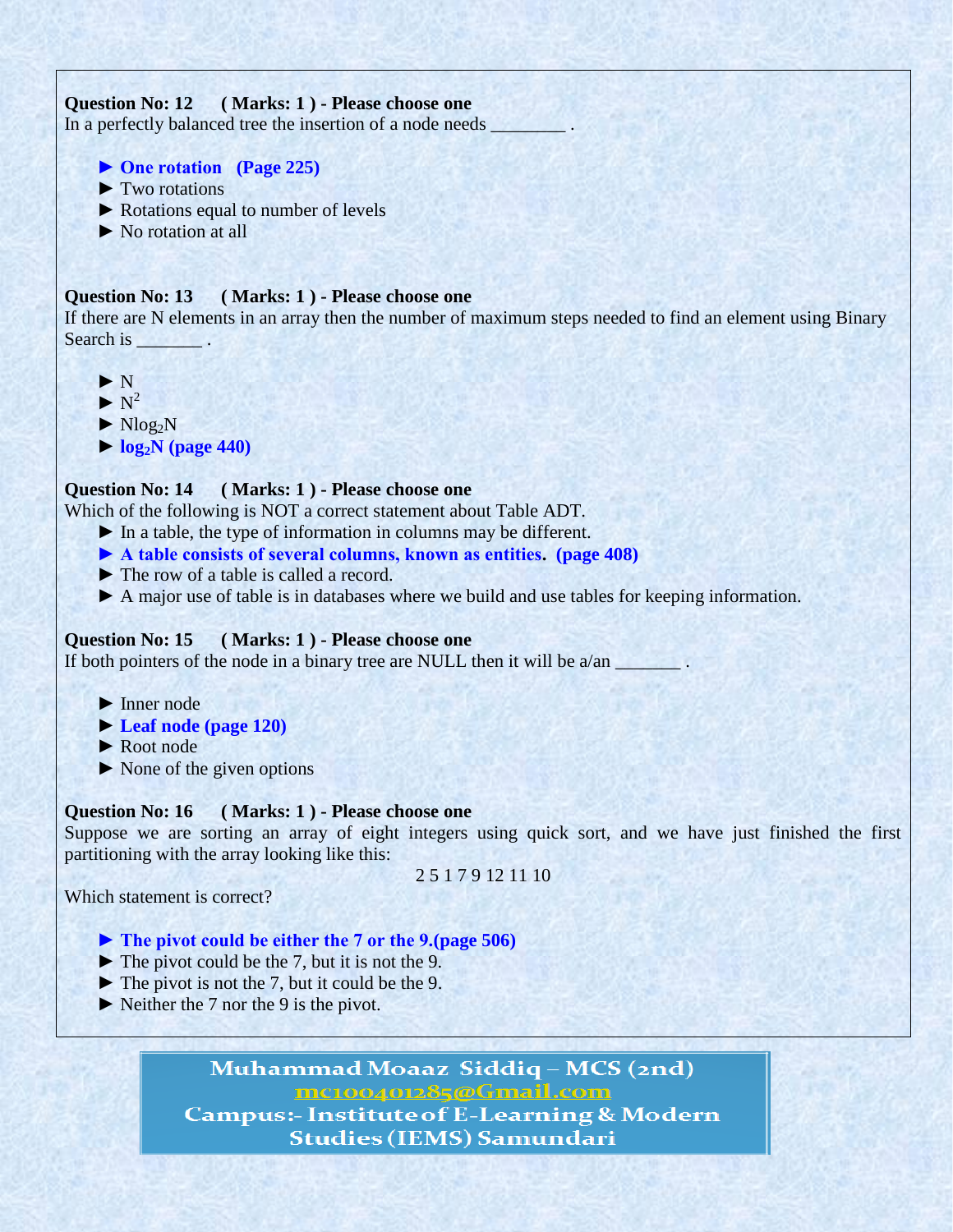# **Question No: 17 ( Marks: 1 ) - Please choose one**

What is the best definition of a *collision* in a hash table?

- **►** Two entries are identical except for their keys.
- **►** Two entries with different data have the exact same key
- **► Two entries with different keys have the same exact hash value. (page 464)**
- **►** Two entries with the exact same key have different hash values.

#### **Question No: 18 ( Marks: 1 ) - Please choose one**

For a perfect binary tree of height h, having N nodes, the sum of heights of nodes is

 **►** N – (h – 1)  **► N – (h + 1) (Page 373) ►** N – 1  **►** N – 1 + h

#### **Question No: 19 ( Marks: 1 ) - Please choose one**

A binary tree with 33 internal nodes has \_\_\_\_\_\_\_ links to internal nodes.



#### **Question No: 20 ( Marks: 1 ) - Please choose one**

Suppose you implement a Min heap (with the smallest element on top) in an array. Consider the different arrays below; determine the one that *cannot* possibly be a heap:

- **►** 16, 18, 20, 22, 24, 28, 30
- **►** 16, 20, 18, 24, 22, 30, 28
- **►** 16, 24, 18, 28, 30, 20, 22
- **► 16, 24, 20, 30, 28, 18, 22 (see min heap property at page 337)**

**Question No: 21 ( Marks: 1 ) - Please choose one** Which of the following is not true regarding the maze generation?

- ▶ Randomly remove walls until the entrance and exit cells are in the same set.
- ▶ Removing a wall is the same as doing a union operation.
- ► Remove a randomly chosen wall if the cells it separates are already in the same set. (Page 424)
- ► Do not remove a randomly chosen wall if the cells it separates are already in the same set.

**Question No: 22 ( Marks: 1 ) - Please choose one**

Which formula is the best approximation for the depth of a heap with n nodes?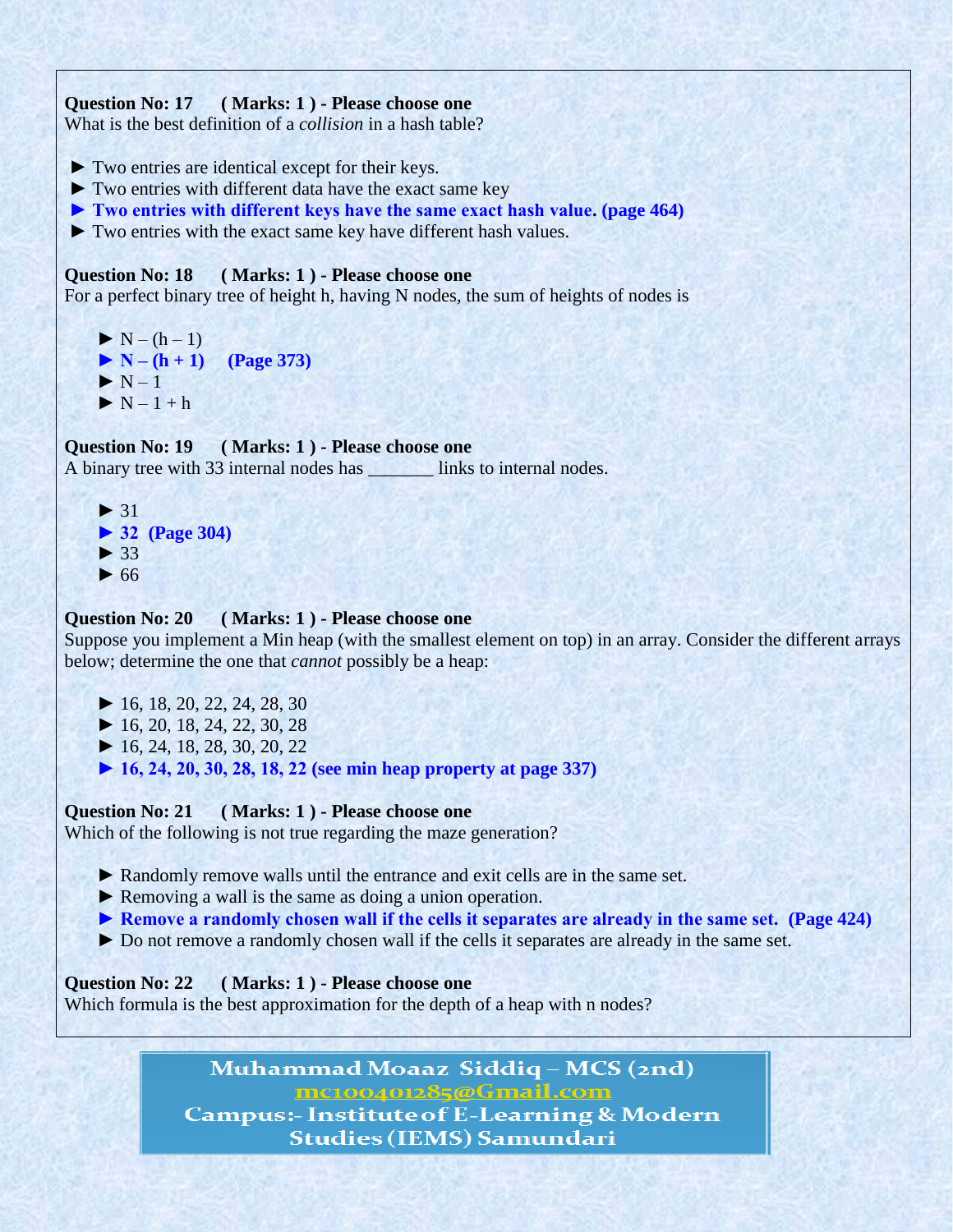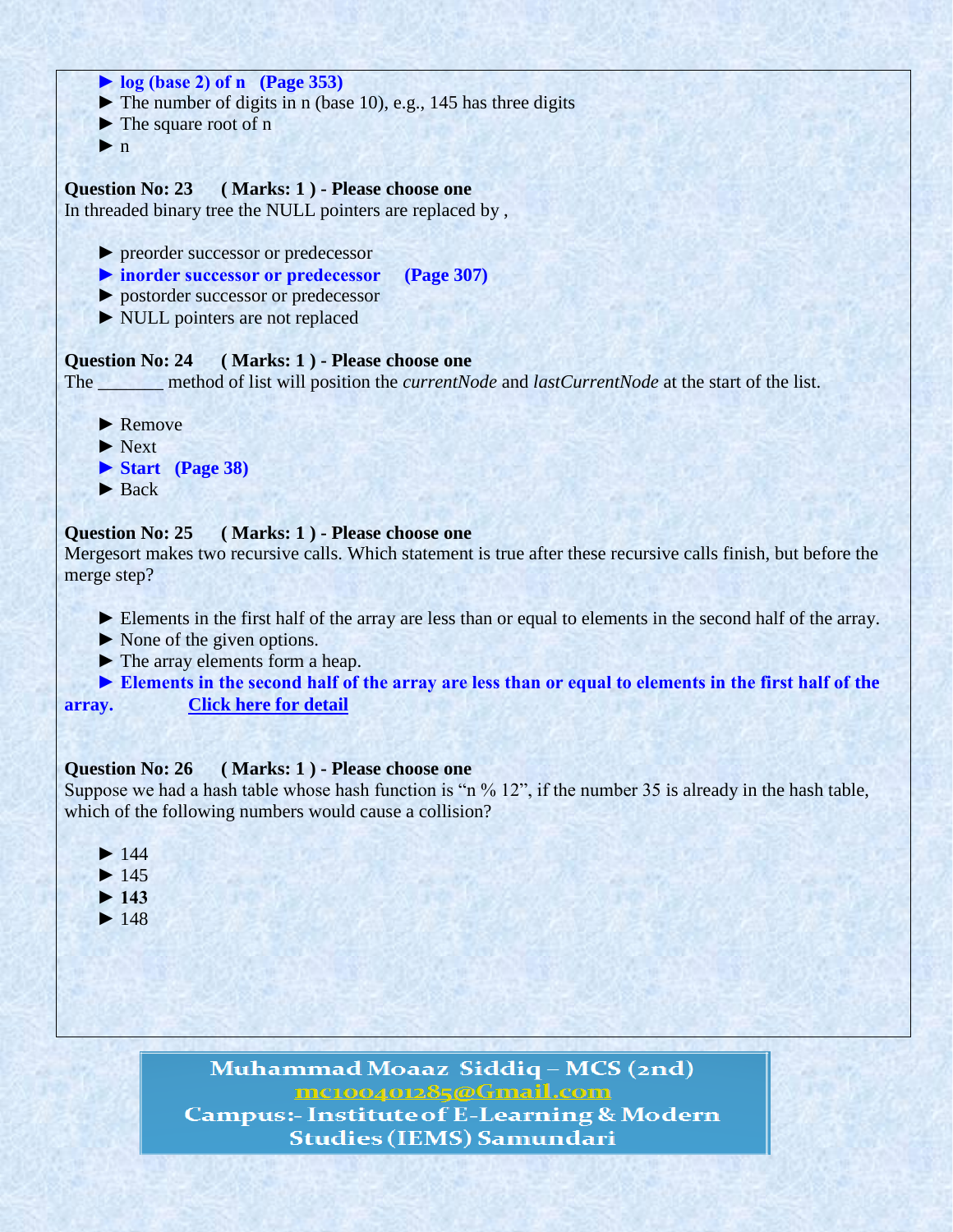# **FINALTERM EXAMINATION**

Fall 2009

#### **Question No: 1 ( Marks: 1 ) - Please choose one**

The arguments passed to a function should match in number, type and order with the parameters in the function definition.



#### **Question No: 2 ( Marks: 1 ) - Please choose one**

If numbers 5, 222, 4, 48 are inserted in a queue, which one will be removed first?



### **Question No: 3 ( Marks: 1 ) - Please choose one**

Suppose currentNode refers to a node in a linked list (using the Node class with member variables called data and nextNode). What statement changes currentNode so that it refers to the next node?

- $\blacktriangleright$  currentNode  $++$ ;
- $\triangleright$  currentNode = nextNode:
- $\blacktriangleright$  currentNode  $+=$  nextNode;
- **► currentNode = currentNode->nextNode;**

#### **Question No: 4 ( Marks: 1 ) - Please choose one**

A **Compound Data Structure** is the data structure which can have multiple data items of same type or of different types. Which of the following can be considered compound data structure?

- ▶ **Arrays**
- $\blacktriangleright$  LinkLists
- **►** Binary Search Trees
- ▶ All of the given options **[Click here for detail](http://www.lonelycactus.com/guilebook/charrays.html)**

**Question No: 5 ( Marks: 1 ) - Please choose one** Here is a small function definition:

```
void f(int i, int &k)
\{i = 1;
k = 2;
}
```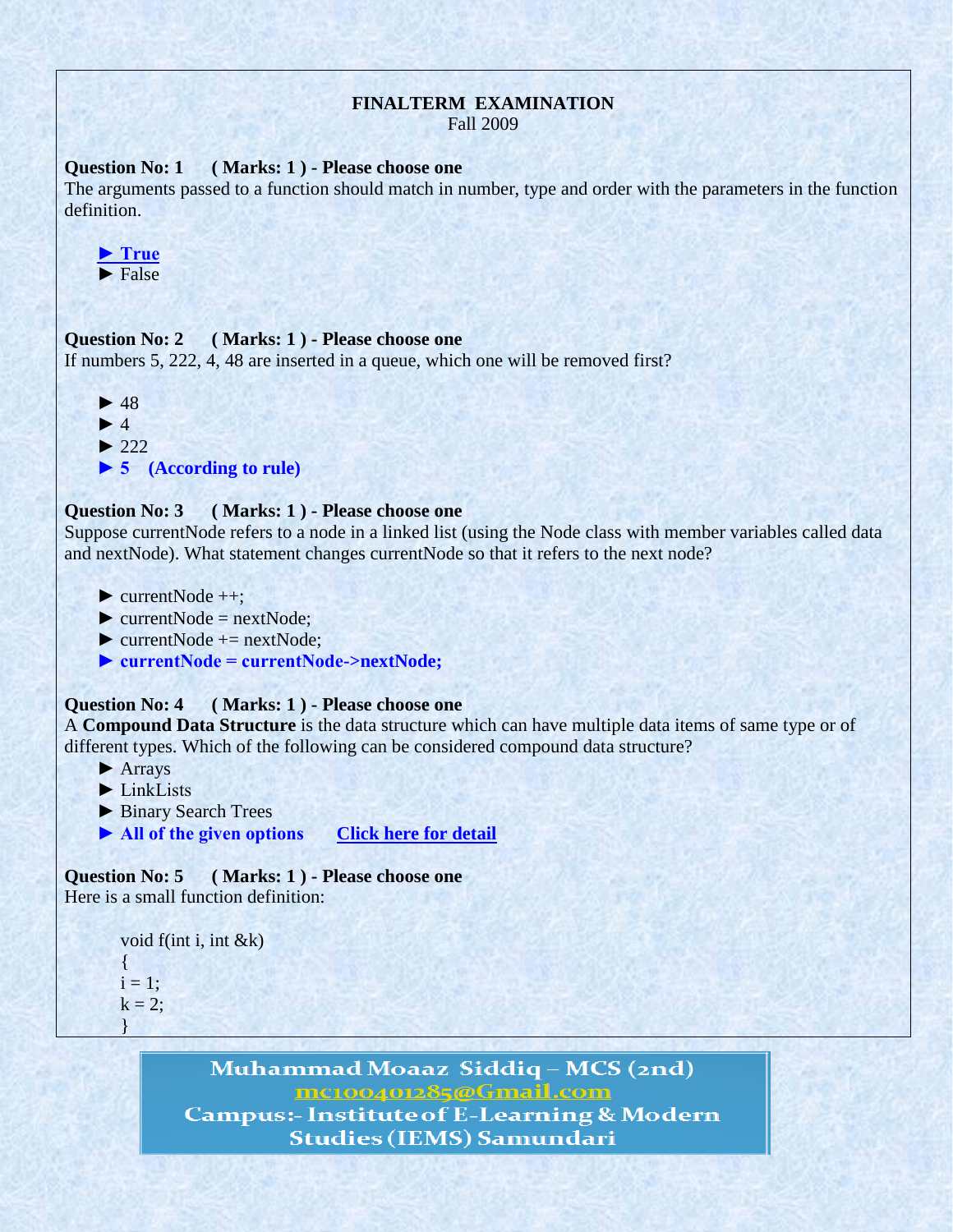Suppose that a main program has two integer variables x and y, which are given the value 0. Then the main program calls  $f(x,y)$ ; What are the values of x and y after the function f finishes?

► Both x and y are still 0.

 $\triangleright$  **x** is now 1, but y is still 0.

 **► x is still 0, but y is now 2.**

 $\blacktriangleright$  **x** is now 1, and y is now 2.

# **Question No: 6 ( Marks: 1 ) - Please choose one**

The difference between a binary tree and a binary search tree is that ,

# ► a binary search tree has two children per node whereas a binary tree can have none, one, or two **children per node** [Click here for](http://pirate.shu.edu/~wachsmut/Teaching/CSAS1112/Examps-CPP/Exam2/index.html) detail

 **►** in binary search tree nodes are inserted based on the values they contain

 **►** in binary tree nodes are inserted based on the values they contain

► none of these

### **Question No: 7 ( Marks: 1 ) - Please choose one**

Compiler uses which one of the following to evaluate a mathematical equation,

- ▶ Binary Tree
- ▶ Binary Search Tree
- ▶ Parse Tree (Page 274)
- **►** AVL Tree

### **Question No: 8 ( Marks: 1 ) - Please choose one**

If there are 56 internal nodes in a binary tree then how many external nodes this binary tree will have?

- $\blacktriangleright$  54
- $\blacktriangleright$  55
- **►** 56

```
 ► 57 (Page 303)
```
### **Question No: 9 ( Marks: 1 ) - Please choose one**

If there are 23 external nodes in a binary tree then what will be the no. of internal nodes in this binary tree?

 $\blacktriangleright$  23  $\blacktriangleright$  24  $\blacktriangleright$  21

 **► 22 (n-1) (Page 304)**

```
Question No: 10 ( Marks: 1 ) - Please choose one
```
Which of the following method is helpful in creating the heap at once?

- **►** insert
- **►** add
- **►** update
- **► preculateDown (Page 358)**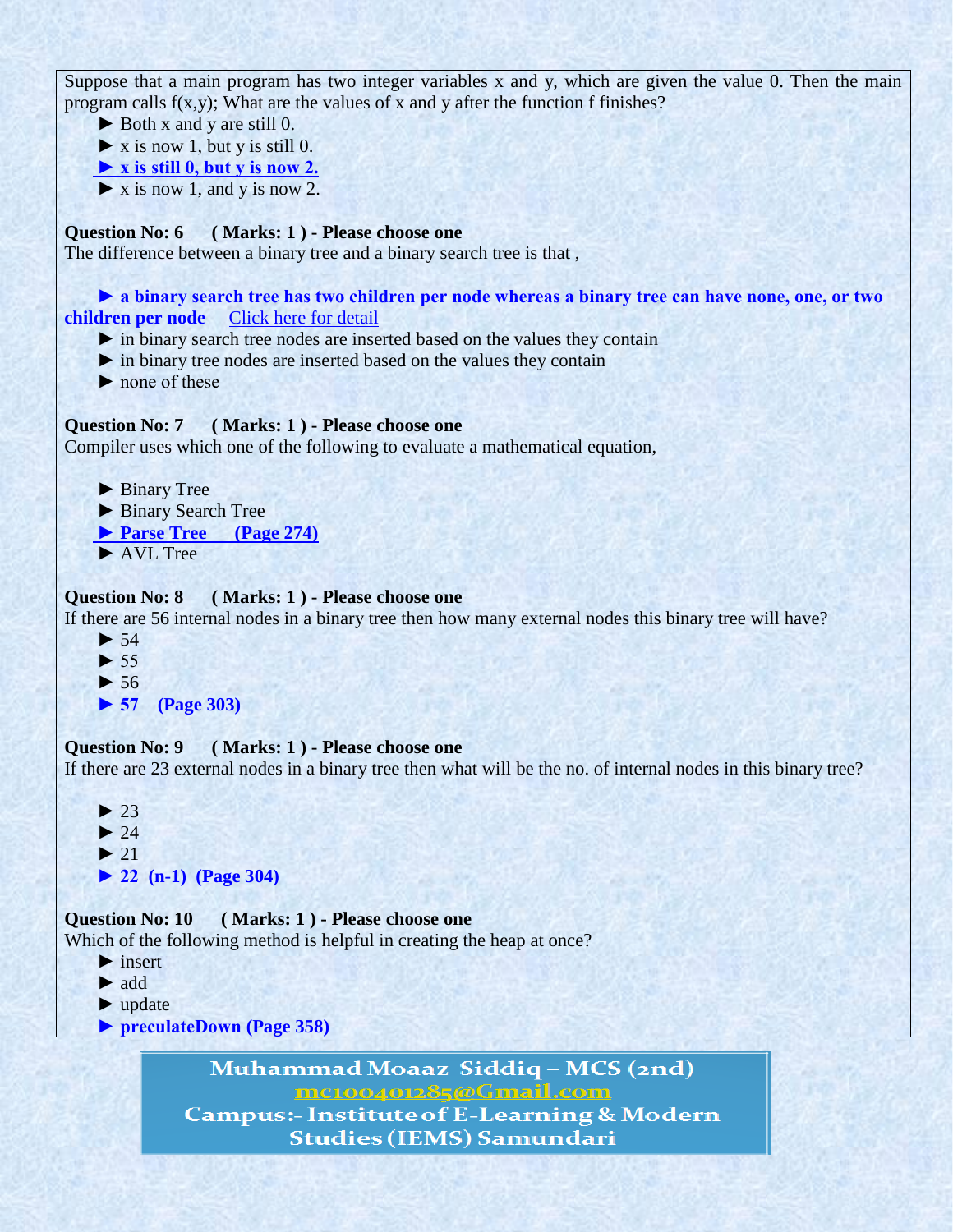# **Question No: 11 ( Marks: 1 ) - Please choose one**

The definition of Transitivity property is

- **►** For all element x member of S, x R x
- **►** For all elements x and y, x R y if and only if y R x
- **► For all elements x, y and z, if x R y and y R z then x R z (Page 385)**
- **►** For all elements w, x, y and z, if x R y and w R z then x R z

# **Question No: 12 ( Marks: 1 ) - Please choose one**

A binary tree of N nodes has \_\_\_\_\_\_\_.

- $\blacktriangleright$  Log<sub>10</sub> N levels
- **► Log<sup>2</sup> N levels (Page 349)**
- $\blacktriangleright$  N/2 levels
- $\blacktriangleright$  N x 2 levels

### **Question No: 13 ( Marks: 1 ) - Please choose one**

If there are N elements in an array then the number of maximum steps needed to find an element using Binary Search is

- ► N
- $\blacktriangleright N^2$
- $\blacktriangleright$  Nlog<sub>2</sub>N
- **► log2N (page 440)**

### **Question No: 14 ( Marks: 1 ) - Please choose one**

Consider te following array 23 15 5 12 40 10 7 After the first pass of a particular algorithm, the array looks like 15 12 23 10 7 40 Name the algorithm used

- ► Heap sort
- ▶ Selection sort
- ▶ Insertion sort
- ▶ Bubble sort

**Question No: 15 ( Marks: 1 ) - Please choose one** If both pointers of the node in a binary tree are NULL then it will be  $a/an$ 

- ▶ Inner node
- **► Leaf node (Page 313)**
- ▶ Root node
- ► None of the given options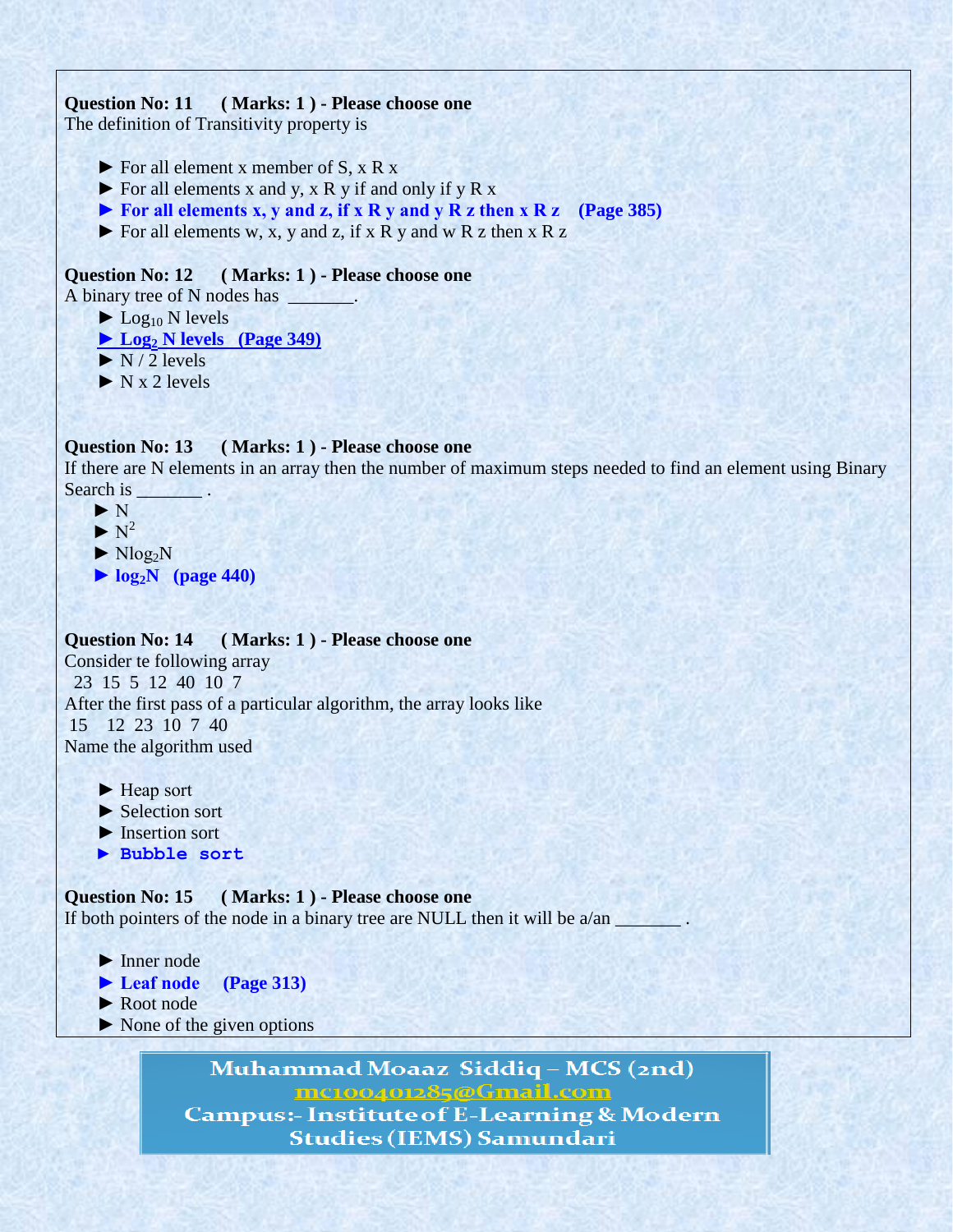# **Question No: 16 ( Marks: 1 ) - Please choose one**

By using \_\_\_\_\_\_\_\_we avoid the recursive method of traversing a Tree, which makes use of stacks and consumes a lot of memory and time.

- ► Binary tree only
- **► Threaded binary tree (page 306 )**
- ▶ **Heap data structure**
- ► Huffman encoding

#### **Question No: 17 ( Marks: 1 ) - Please choose one** A complete binary tree of height 3 has between \_\_\_\_\_\_\_\_ nodes.

■ 8 to 14  **► 8 to 15 (Page 124)** ■ 8 to 16  **►** 8 to 17  $2^{(d+1)} - 1 = 2^{(3+1)} - 1 = 2^{4} - 1 = 16 - 1 = 15$ 

# **Question No: 18 ( Marks: 1 ) - Please choose one**

Consider a min heap, represented by the following array: 3,4,6,7,5,10 After inserting a node with value 1.Which of the following is the updated min heap?

- **►** 3,4,6,7,5,10,1
- $\blacktriangleright$  3,4,6,7,5,1,10
- $\blacktriangleright$  3,4,1,5,7,10,6
- **► 1,4,3,5,7,10,6 close to correct but correct ans is 1,4,3,7,5,10,6 (page 337)**

# **Question No: 19 ( Marks: 1 ) - Please choose one**

Consider a min heap, represented by the following array: 10,30,20,70,40,50,80,60 After inserting a node with value 31.Which of the following is the updated min heap?

- **► 10,30,20,31,40,50,80,60,70 (page 337)**
- **►** 10,30,20,70,40,50,80,60,31
- **►** 10,31,20,30,40,50,80,60,31
- **►** 31,10,30,20,70,40,50,80,60

# **Question No: 20 ( Marks: 1 ) - Please choose one**

Which one of the following algorithms is most widely used due to its good average time,

- ▶ Bubble Sort
- **►** Insertion Sort
- **► Quick Sort [Click here for detail](http://en.wikipedia.org/wiki/Sorting_algorithm)**
- **►** Merge Sort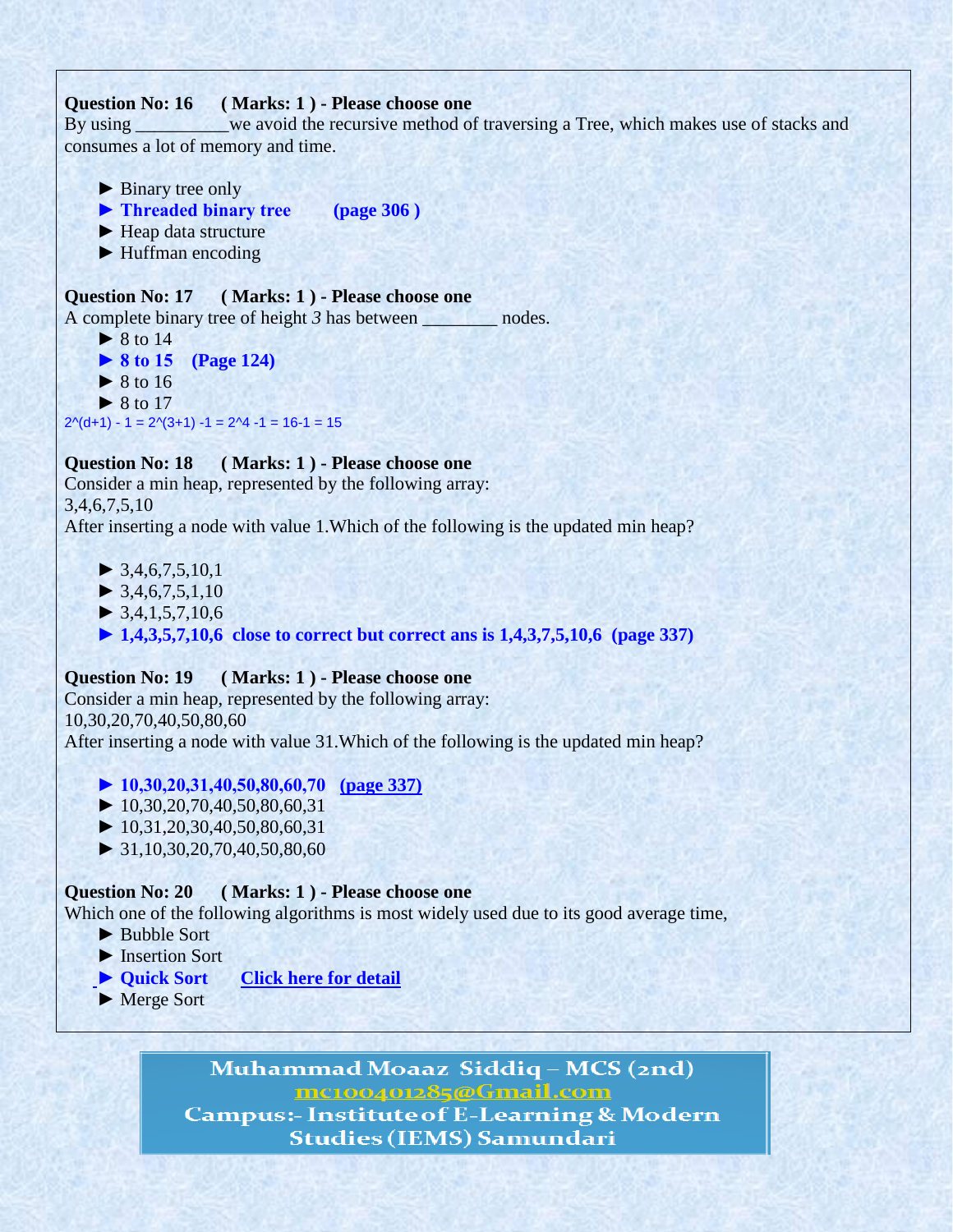# **Question No: 21 ( Marks: 1 ) - Please choose one**

Which of the following statement is correct about  $find(x)$  operation:

 **►** A find(x) on element x is performed by returning exactly the same node that is found.

 **► A find(x) on element x is performed by returning the root of the tree containing x**.

- [Click here for detail](http://books.google.com.pk/books?id=JiC7mIqg-X4C&pg=PA23&lpg=PA23&dq=A+find(x)+on+element+x+is+performed+by+returning+the+root+of+the+tree+containing+x&source=bl&ots=8gkhlm2vS_&sig=T7DMu40JmdXPibFLTm4wKteI7Lc&hl=en&sa=X&ei=PdMVT5rZMOWA4gTD-dT6Aw&ved=0CCMQ)
	- $\blacktriangleright$  A find(x) on element x is performed by returning the whole tree itself containing x. (Page 10)
	- **►** A find(x) on element x is performed by returning TRUE.

# **Question No: 22 ( Marks: 1 ) - Please choose one**

Which of the following statement is NOT correct about find operation:

 **►** It is not a requirement that a find operation returns any specific name, just that finds on two elements return the same answer if and only if they are in the same set.

# ► One idea might be to use a tree to represent each set, since each element in a tree has the same **root, thus the root can be used to name the set.**

- ► Initially each set contains one element.
- ► Initially each set contains one element and it does not make sense to make a tree of one node only.

# **Question No: 23 ( Marks: 1 ) - Please choose one**

The following are statements related to queues.

The last item to be added to a queue is the first item to be removed False statement A queue is a structure in which both ends are not used False statement

The last element hasn't to wait until all elements preceding it on the queue are removed False statement

A queue is said to be a last-in-first-out list or LIFO data structure. False statement

Which of the above is/are related to normal queues?

 **►** (iii) and (ii) only

 $\blacktriangleright$  (i), (ii) and (iv) only

- $\blacktriangleright$  (ii) and (iv) only
- **► None of the given options**

# **Question No: 24 ( Marks: 1 ) - Please choose one**

The maximum number of external nodes (leaves) for a binary tree of height H is  $\Box$ 

- $\blacktriangleright$  2<sup>H</sup>  **[Click here for detail](http://www.cs.cmu.edu/~clo/www/CMU/DataStructures/Questions/reviewQuestion4_1.htm)**
- $\triangleright$  2<sup>H</sup> +1
- $\triangleright$  2<sup>H</sup>-1
- $\triangleright$  2<sup>H</sup> +2

**Question No: 25 ( Marks: 1 ) - Please choose one** In complete binary tree the bottom level is filled from

- **► Left to right (Page 323)**
- **► Right to left**
- ▶ Not filled at all
- ► None of the given options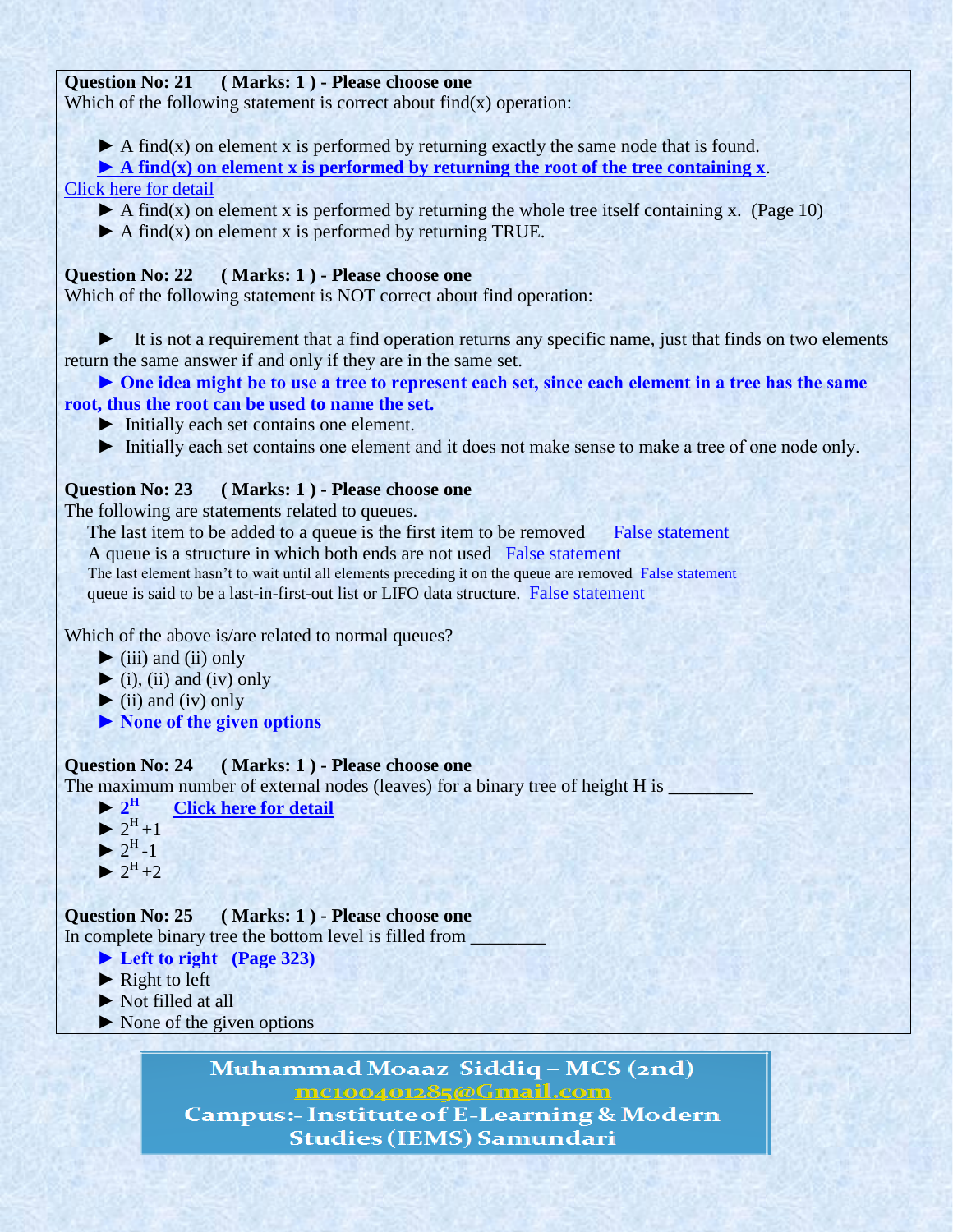# **Question No: 26 ( Marks: 1 ) - Please choose one** We are given N items to build a heap, this can be done with successive inserts.

 $\blacktriangleright$  N-1  **► N (Page 353)**  $\blacktriangleright$  N+1  $\blacktriangleright$  N^2

#### **Question No: 27 ( Marks: 1 ) - Please choose one**

Suppose we had a hash table whose hash function is "n % 12", if the number 35 is already in the hash table, which of the following numbers would cause a collision?

- $\blacktriangleright$  144
- **►** 145
- **► 143**
- **►** 148

**Question No: 28 ( Marks: 1 ) - Please choose one**

Here is an array of ten integers:

5 3 8 9 1 7 0 2 6 4

The array after the FIRST iteration of the large loop in a selection sort (sorting from smallest to largest).

 **► 0 3 8 9 1 7 5 2 6 4 (Page 477) ►** 2 6 4 0 3 8 9 1 7 5  **►** 2 6 4 9 1 7 0 3 8 5  **►** 0 3 8 2 6 4 9 1 7 5

### **Question No: 29 ( Marks: 1 ) - Please choose one**

What requirement is placed on an array, so that *binary search* may be used to locate an entry?

- ▶ The array elements must form a heap.
- ▶ The array must have at least 2 entries.
- ▶ The array must be sorted. [Click here for detail](http://techinfogurus.com/modules/quiz/quiz.php?cat=3&lvl=0)
- **►** The array"s size must be a power of two.

# **Question No: 30 ( Marks: 1 ) - Please choose one**

In case of deleting a node from AVL tree, rotation could be prolong to the *root* node.

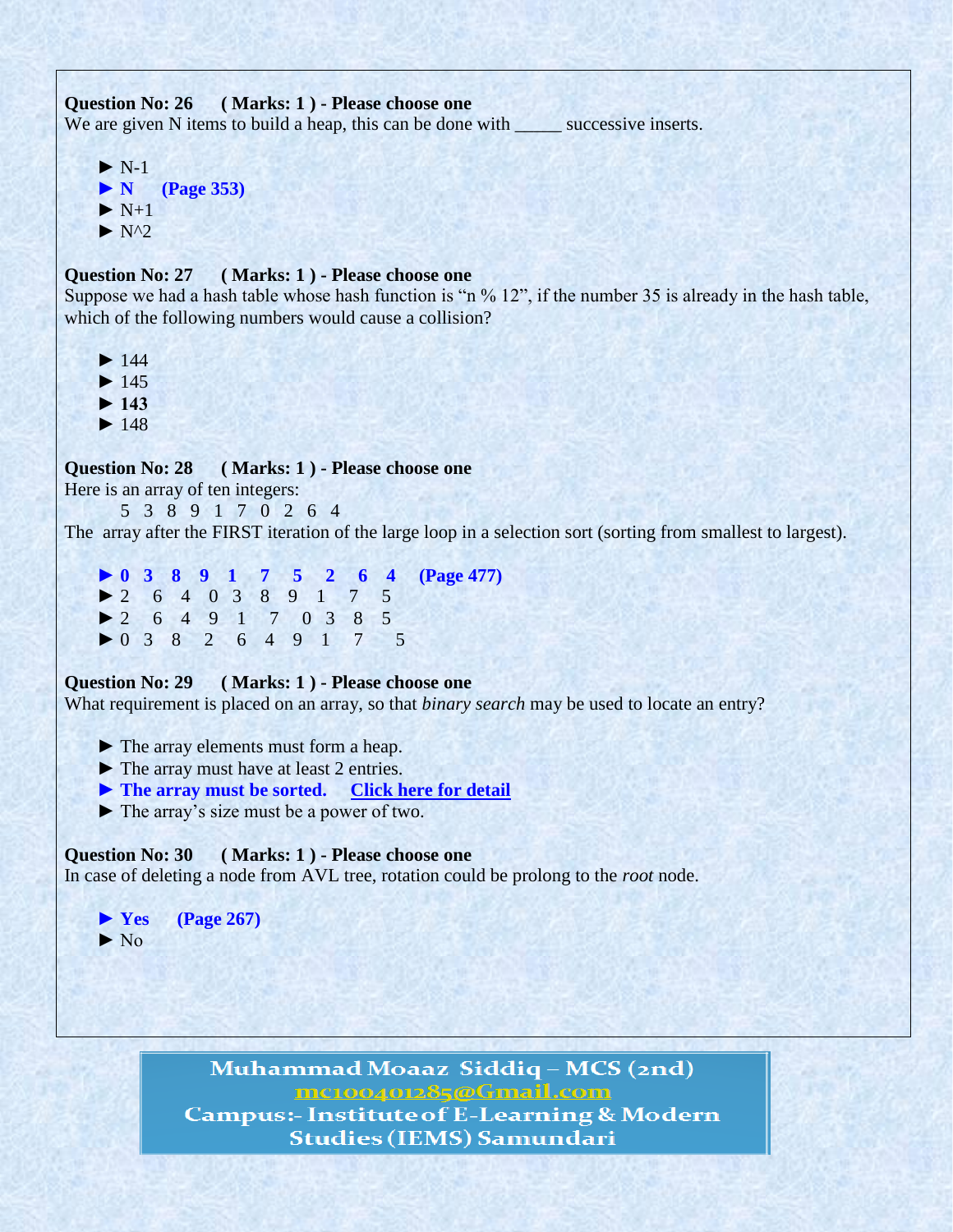# **FINALTERM EXAMINATION**

Fall 2009

#### **Question No: 1 ( Marks: 1 ) - Please choose one**

only removes items in reverse order as they were entered.

 **► Stack (Page 81)**

- ▶ Queue
- ▶ Both of these
- ▶ None of these

# **Question No: 2 ( Marks: 1 ) - Please choose one** Here is a small function definition:

void f(int i, int &k)

{  $i = 1$ ;  $k = 2$ ; }

Suppose that a main program has two integer variables x and y, which are given the value 0. Then the main program calls f(x,y); What are the values of x and y after the function f finishes?

- ► Both x and y are still 0.
- $\triangleright$  **x** is now 1, but y is still 0.
- **► x is still 0, but y is now 2.**
- **►** x is now 1, and y is now 2.

# **Question No: 3 ( Marks: 1 ) - Please choose one**

Select the one *FALSE* statement about binary trees:

- **► Every binary tree has at least one node. (Page 113)**
- ► Every non-empty tree has exactly one root node.
- ► Every node has at most two children.
- ► Every non-root node has exactly one parent.

#### **Question No: 4 ( Marks: 1 ) - Please choose one**

Every AVL is \_

- ▶ Binary Tree
- **►** Complete Binary Tree
- **►** None of these
- ▶ Binary Search Tree *[Click here for detail](http://en.wikipedia.org/wiki/AVL_tree)*

# **Question No: 5 ( Marks: 1 ) - Please choose one**

 $\blacktriangleright$  Log<sub>2</sub>(n+1)

- $\blacktriangleright$  Log<sub>2</sub>(n+1) -1
- **► 1.44 Log2n (Page 227)**
- $\blacktriangleright$  1.66 Log<sub>2</sub>n

Muhammad Moaaz Siddiq - MCS (2nd) mc100401285@Gmail.com **Campus:- Institute of E-Learning & Modern Studies (IEMS) Samundari** 

Searching an element in an AVL tree take maximum \_\_\_\_\_\_\_\_ time (where n is no. of nodes in AVL tree),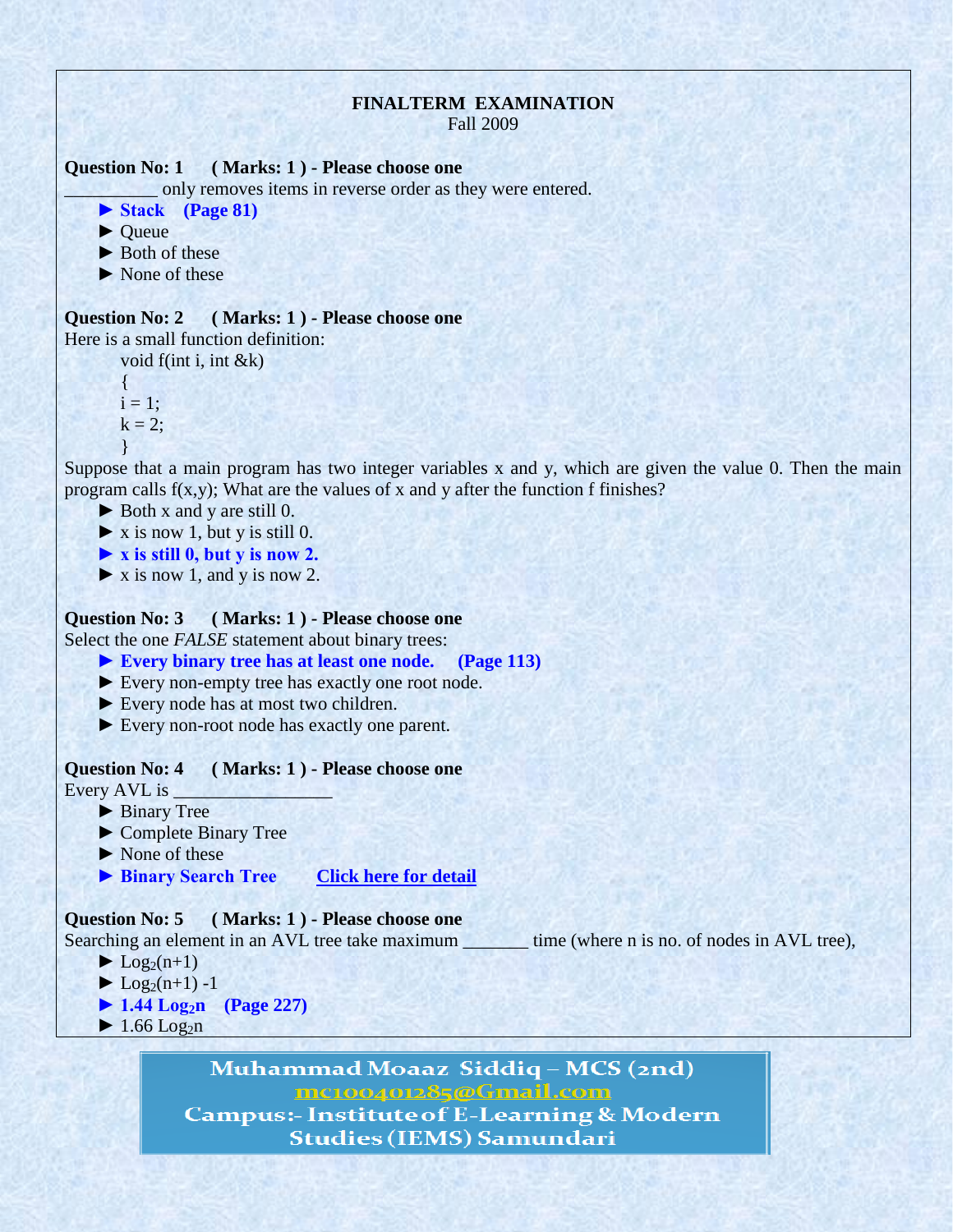# **Question No: 6 ( Marks: 1 ) - Please choose one**

Suppose that we have implemented a *priority queue* by storing the items in a heap. We are now executing a reheapification downward and the out-of-place node has priority of 42. The node"s parent has a priority of 72, the left child has priority 52 and the node"s right child has priority 62. Which statement best describes the status of the reheapification.

- ► The reheapification is done.
- **► The next step will interchange the two children of the out-of-place node.**
- **►** The next step will swap the out-of-place node with its parent.
- ► The next step will swap the out-of-place node with its left child.

# **Question No: 7 ( Marks: 1 ) - Please choose one**

Suppose you implement a heap (with the largest element on top) in an array. Consider the different arrays below, determine the one that *cannot* possibly be a heap:



**A**ccording to max heap property

#### **Question No: 8 ( Marks: 1 ) - Please choose one**

If there are 23 external nodes in a binary tree then what will be the no. of internal nodes in this binary tree?

 $\blacktriangleright$  $\blacktriangleright$  $\blacktriangleright$  $\triangleright$  22 (*N-1*)

#### **Question No: 9 ( Marks: 1 ) - Please choose one**

If there are N external nodes in a binary tree then what will be the no. of internal nodes in this binary tree?

 **► N -1 (Page 304)**  $\blacktriangleright$  N+1  $\blacktriangleright$  N+2  **►** N

#### **Question No: 10 ( Marks: 1 ) - Please choose one**

Which one of the following is NOT the property of equivalence relation:

- ▶ Reflexive
- **►** Symmetric
- ▶ Transitive
- **► Associative (Page 385)**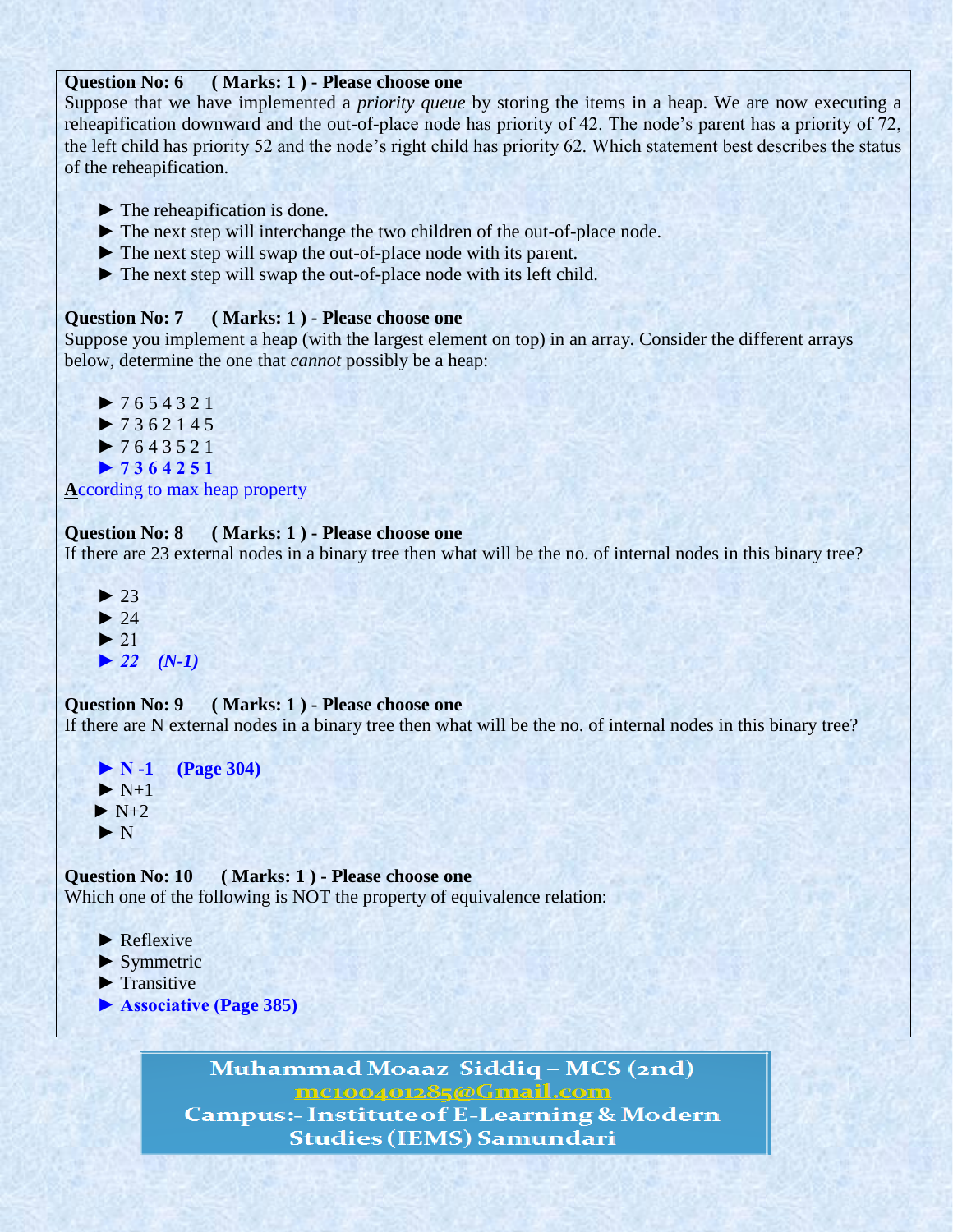# **Question No: 11 ( Marks: 1 ) - Please choose one**

The definition of Transitivity property is

- **►** For all element x member of S, x R x
- **►** For all elements x and y, x R y if and only if y R x
- **► For all elements x, y and z, if x R y and y R z then x R z (Page 385)**
- **►** For all elements w, x, y and z, if x R y and w R z then x R z

# **Question No: 12 ( Marks: 1 ) - Please choose one**

Union is a time operation.

- **► Constant ( Page 120)**
- ▶ Polynomial
- ▶ Exponential
- ► None of the given option

# **Question No: 13 ( Marks: 1 ) - Please choose one**

Which of the following is NOT a correct statement about Table ADT.

- **►** In a table, the type of information in columns may be different. yes
- **► A table consists of several columns, known as entities. (Page 408 )**
- **►** The row of a table is called a record.
- ▶ A major use of table is in databases where we build and use tables for keeping information.

# **Question No: 14 ( Marks: 1 ) - Please choose one**

In the worst case of deletion in AVL tree requires \_\_\_\_\_\_\_\_\_\_\_\_\_\_\_\_\_\_\_\_\_\_\_\_\_\_\_\_\_\_

- ▶ Only one rotation
- ► Rotation at each non-leaf node
- ► Rotation at each leaf node
- **► Rotations equal to log2 N (Page 441)**

# **Question No: 15 ( Marks: 1 ) - Please choose on**

Binary Search is an algorithm of searching, used with the \_\_\_\_\_\_ data.

- **► Sorted (Page 432)**
- ► Unsorted
- **►** Heterogeneous
- **►** Random

# **Question No: 16 ( Marks: 1 ) - Please choose on**

Which of the following statement is correct?

**►** A Threaded Binary Tree is a binary tree in which every node that does not have a left child has a THREAD (in actual sense, a link) to its INORDER successor.

▶ A Threaded Binary Tree is a binary tree in which every node that does not have a right child has a THREAD (in actual sense, a link) to its PREOREDR successor.

► A Threaded Binary Tree is a binary tree in which every node that does not have a right child has a **THREAD (in actual sense, a link) to its INORDER successor. (Page 307)**

► A Threaded Binary Tree is a binary tree in which every node that does not have a right child has a THREAD (in actual sense, a link) to its POSTORDER successor.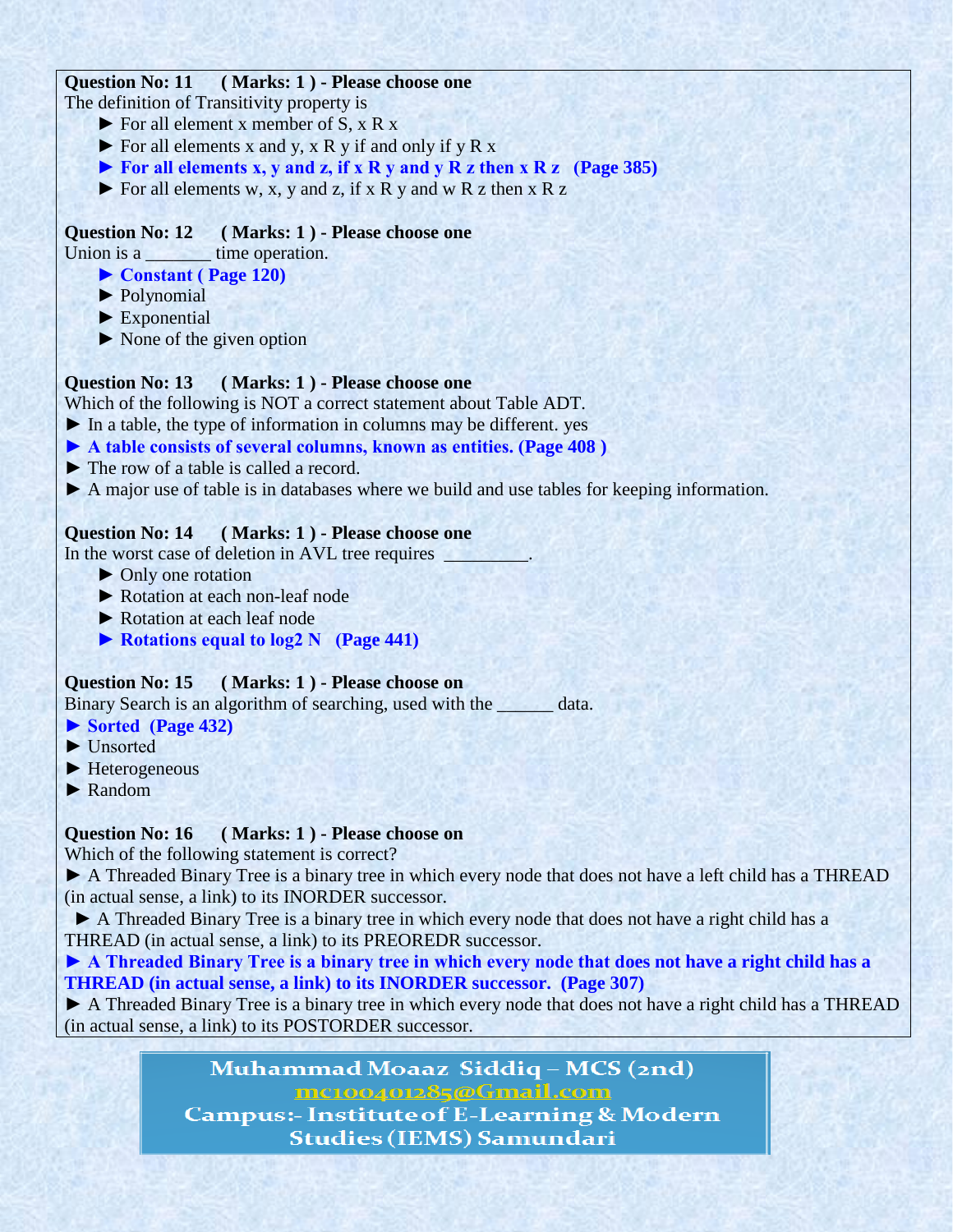### **Question No: 17 ( Marks: 1 ) - Please choose one**

By using we avoid the recursive method of traversing a Tree, which makes use of stacks and consumes a lot of memory and time.

- ▶ Binary tree only
- **► Threaded binary tree (page 306 )**
- ▶ **Heap data structure**
- ▶ Huffman encoding

#### **Question No: 18 ( Marks: 1 ) - Please choose one**

Which of the following statement is NOT true about threaded binary tree?

- **►** Right thread of the right-most node points to the *dummy* node.
- **►** Left thread of the left-most node points to the *dummy* node.
- **►** The left pointer of dummy node points to the root node of the tree.
- ► Left thread of the right-most node points to the *dummy* node. (page 321)

### **Question No: 19 ( Marks: 1 ) - Please choose one**

Consider a min heap, represented by the following array:

11,22,33,44,55

After inserting a node with value 66.Which of the following is the updated min heap?

- **► 11,22,33,44,55,66 (page 337)**
- **►** 11,22,33,44,66,55
- **►** 11,22,33,66,44,55
- **►** 11,22,66,33,44,55

#### **Question No: 20 ( Marks: 1 ) - Please choose one**

Consider a min heap, represented by the following array:

# 3,4,6,7,5

After calling the function deleteMin().Which of the following is the updated min heap?

- $\blacktriangleright$  4,6,7,5  $\blacktriangleright$  6,7,5,4  **► 4,5,6,7 (page 349)**
- $\blacktriangleright$  4,6,5,7

**Question No: 21 ( Marks: 1 ) - Please choose one** We can build a heap in \_\_\_\_\_\_\_\_\_\_ time.

 **► Linear (Page 353)**

- ▶ Exponential
- ▶ Polynomial
- **►** None of the given options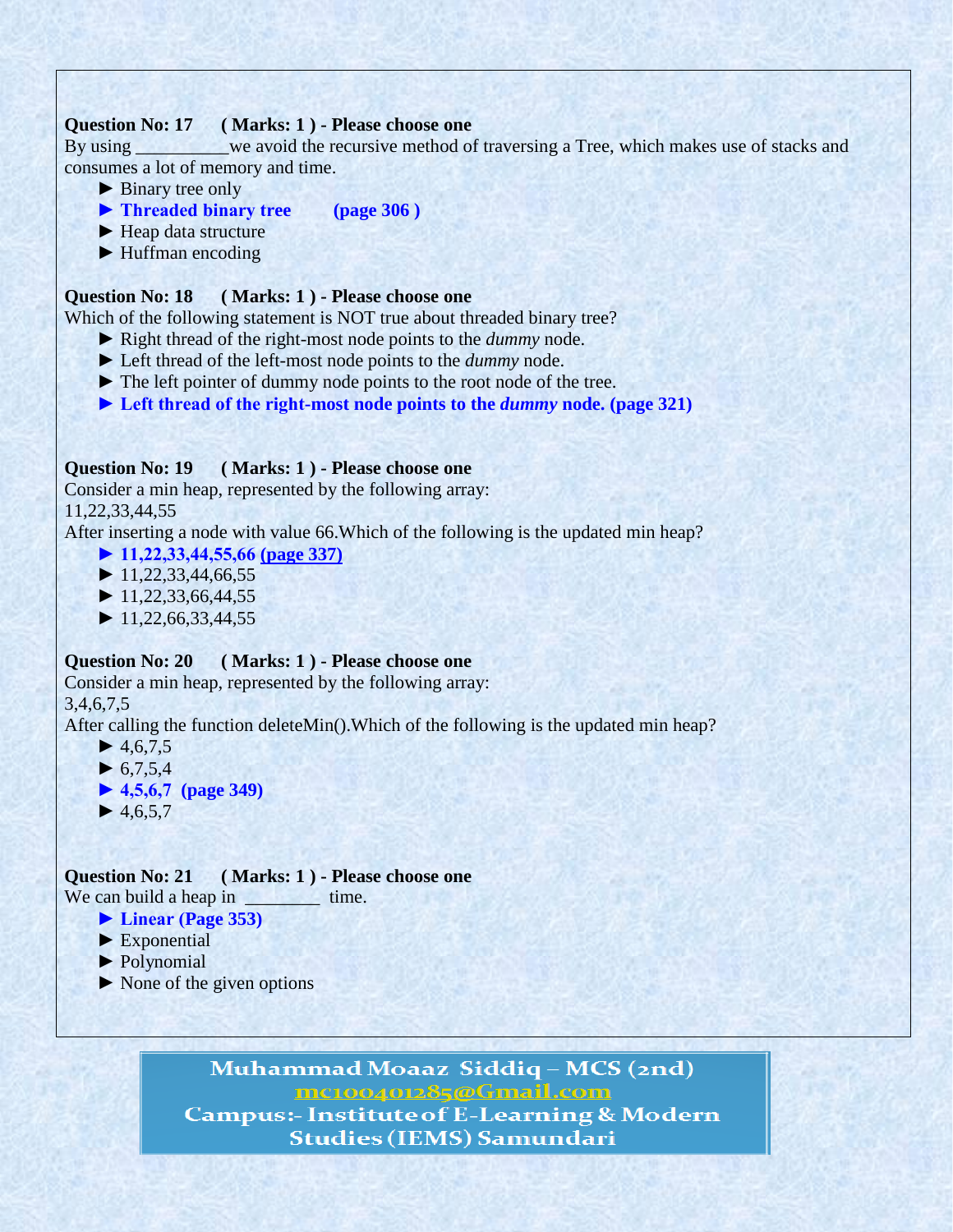# **Question No: 22 ( Marks: 1 ) - Please choose one**

Suppose we are sorting an array of eight integers using quick sort, and we have just finished the first partitioning with the array looking like this:

2 5 1 7 9 12 11 10

Which statement is correct?

# **► The pivot could be either the 7 or the 9. (page 506)**

- $\blacktriangleright$  The pivot could be the 7, but it is not the 9.
- ► The pivot is not the 7, but it could be the 9
- ▶ Neither the 7 nor the 9 is the pivot.

# **Question No: 23 ( Marks: 1 ) - Please choose one**

Which formula is the best approximation for the depth of a heap with n nodes?

- **► log (base 2) of n (Page 353)**
- **►** The number of digits in n (base 10), e.g., 145 has three digits
- **►** The square root of n
- $\blacktriangleright$  n

# **Question No: 24 ( Marks: 1 ) - Please choose one**

Suppose you implement a Min heap (with the smallest element on top) in an array. Consider the different arrays below; determine the one that *cannot* possibly be a heap:

- **►** 16, 18, 20, 22, 24, 28, 30
- **►** 16, 20, 18, 24, 22, 30, 28
- **►** 16, 24, 18, 28, 30, 20, 22
- 

# **► 16, 24, 20, 30, 28, 18, 22 It's not satisfy the min heap property.**

### **Question No: 25 ( Marks: 1 ) - Please choose one**

While joining nodes in the building of Huffman encoding tree if there are more nodes with same frequency, we choose the nodes \_\_\_\_\_\_\_.

- ▶ Randomly (Page 289)
- **►** That occur first in the text message
- ▶ That are lexically smaller among others.
- **►** That are lexically greater among others

### **Question No: 26 ( Marks: 1 ) - Please choose one**

Consider the following paragraph with blanks.

A …….…….. is a linear list where …………… and ………… take place at the

same end . This end is called the …….……….

What would be the correct filling the above blank positions?

- **►** (i) queue (ii) insertion (iii) removals (iv) top
- **►** (i) stack (ii) insertion (iii) removals (iv) bottom
- **► (i) stack (ii) insertion (iii) removals (iv) top (Page 52)**
- $\blacktriangleright$  (i) tree (ii) insertion (iii) removals (iv) top

# Muhammad Moaaz Siddiq - MCS (2nd) mc100401285@Gmail.com **Campus:- Institute of E-Learning & Modern**

**Studies (IEMS) Samundari**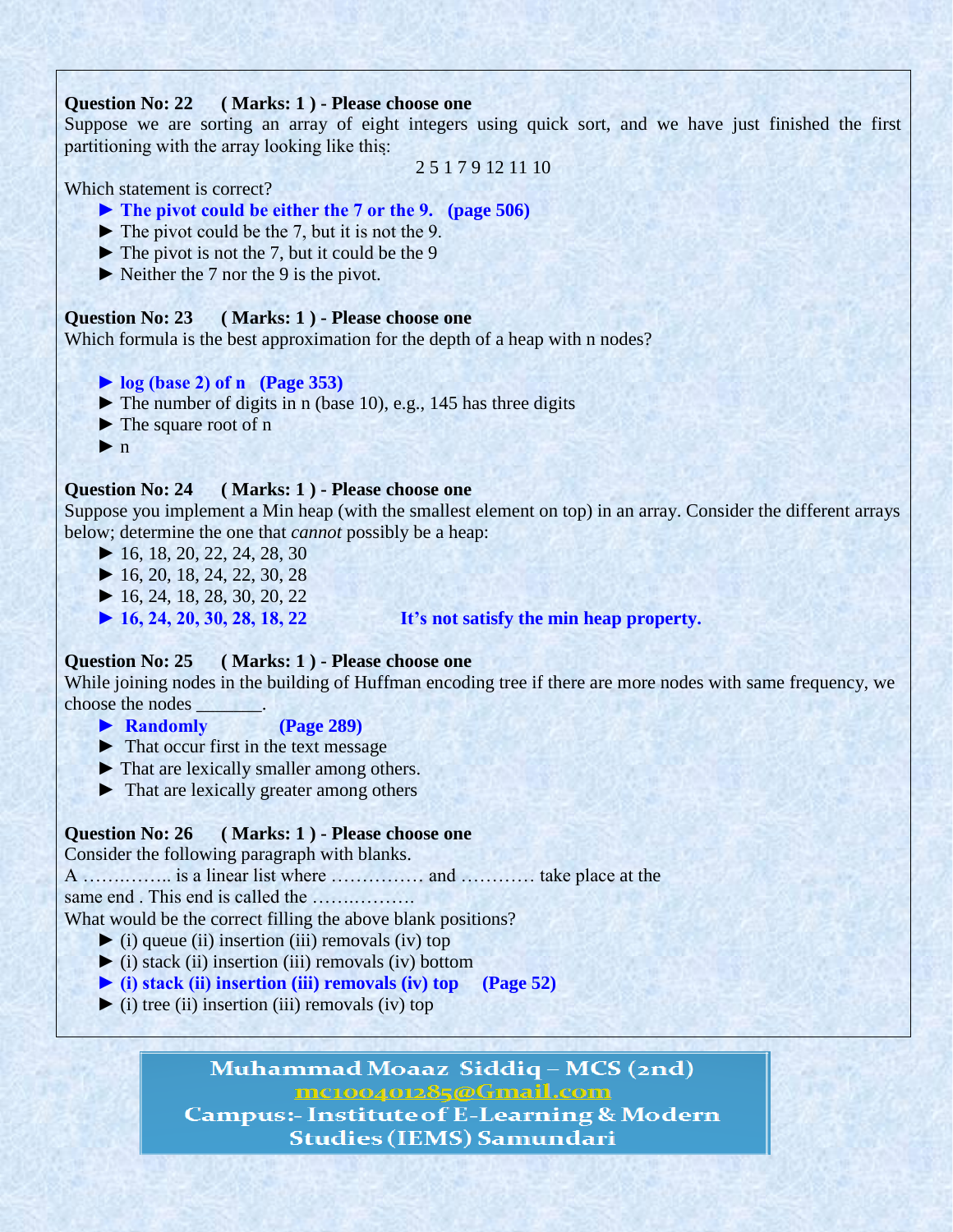#### **Question No: 27 ( Marks: 1 ) - Please choose one**

A binary tree with 33 internal nodes has links to internal nodes.

- ▶ 32 (n-1 links to internal nodes) (Page 304)
- **►** 33  **►** 66 *.*

 $\blacktriangleright$  31

# **Question No: 28 ( Marks: 1 ) - Please choose on**

Which traversal gives a decreasing order of elements in a heap where the max element is stored at the top?

- ▶ post-order
- ▶ level-order
- **►** inorder
- **► None of the given options**

#### **Question No: 29 ( Marks: 1 ) - Please choose one**

What requirement is placed on an array, so that *binary search* may be used to locate an entry

- ▶ The array elements must form a heap.
- **►** The array must have at least 2 entries.
- ▶ The array must be sorted [Click here for detail](http://techinfogurus.com/modules/quiz/quiz.php?cat=3&lvl=0)
- **►** The array"s size must be a power of two.

### **Question No: 30 ( Marks: 1 ) - Please choose one**

Which of the following is a non linear data structure?

- **►** Linked List
- ▶ Stack
- ▶ **Oueue**
- **► Tree (Page 112)**

### **FINALTERM EXAMINATION Fall 2009**

#### **Question No: 1 ( Marks: 1 ) - Please choose one**

The data of the problem is of 2GB and the hard disk is of 1GB capacity, to solve this problem we should

- $\blacktriangleright$  Use better data structures
- **► Increase the hard disk space (Page 5)**
- $\blacktriangleright$  Use the better algorithm
- $\blacktriangleright$  Use as much data as we can store on the hard disk

# **Question No: 2 ( Marks: 1 ) - Please choose one**

In an array list the current element is

▶ The first element [Click here for detail](http://php.net/manual/en/function.end.php)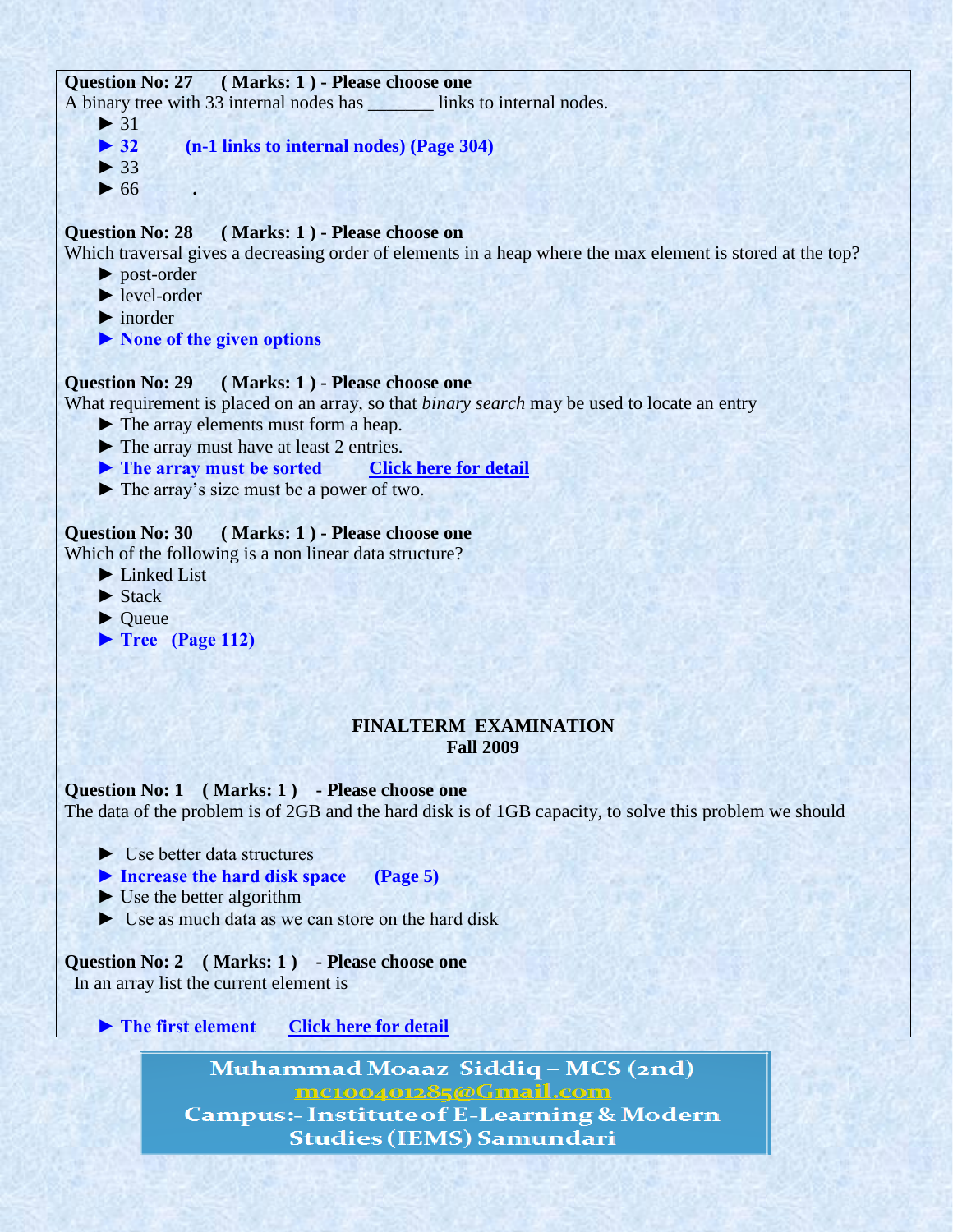- $\blacktriangleright$  The middle element
- $\blacktriangleright$  The last element
- ► The element where the current pointer points to

# **Question No: 3 ( Marks: 1 ) - Please choose one**

Which one of the following is a valid postfix expression?

 $\blacktriangleright$  ab+c\*d- **► abc\*+d- (According to rule)**  $\blacktriangleright$  abc+\*d- $\blacktriangleright$  (abc<sup>\*</sup>)+d-

# **Question No: 4 ( Marks: 1 ) - Please choose one**

In sequential access data structure, accessing any element in the data structure takes different amount of time. Tell which one of the following is sequential access data structure,

► Arrays

 **► Lists [Click here for detail](http://www.cs.cmu.edu/~adamchik/15-121/lectures/Stacks%20and%20Queues/Stacks%20and%20Queues.html)**

- ► Both of these
- ► None of these

# **Question No: 5 ( Marks: 1 ) - Please choose one**

I have implemented the queue with a circular array. If data is a circular array of CAPACITY elements, and last is an index into that array, what is the formula for the index after last?

- $\blacktriangleright$  (last % 1) + CAPACITY
- $\blacktriangleright$  last % (1 + CAPACITY)
- **► (last + 1) % CAPACITY**
- $\blacktriangleright$  last + (1 % CAPACITY)

**This expression will point to field after last that will be the first field.** 

# **Question No: 6 ( Marks: 1 ) - Please choose one**

Which one of the following is TRUE about recursion?

 **► Recursion extensively uses stack memory. (page 149)**

- ► Threaded Binary Trees use the concept of recursion.
- ► Recursive function calls consume a lot of memory.
- $\blacktriangleright$  Iteration is more efficient than iteration.

# **Question No: 7 ( Marks: 1 ) - Please choose one**

Compiler uses which one of the following to evaluate a mathematical equation,

► Binary Tree ►Binary Search Tree **►Parse Tree (Page 274)** ►AVL Tree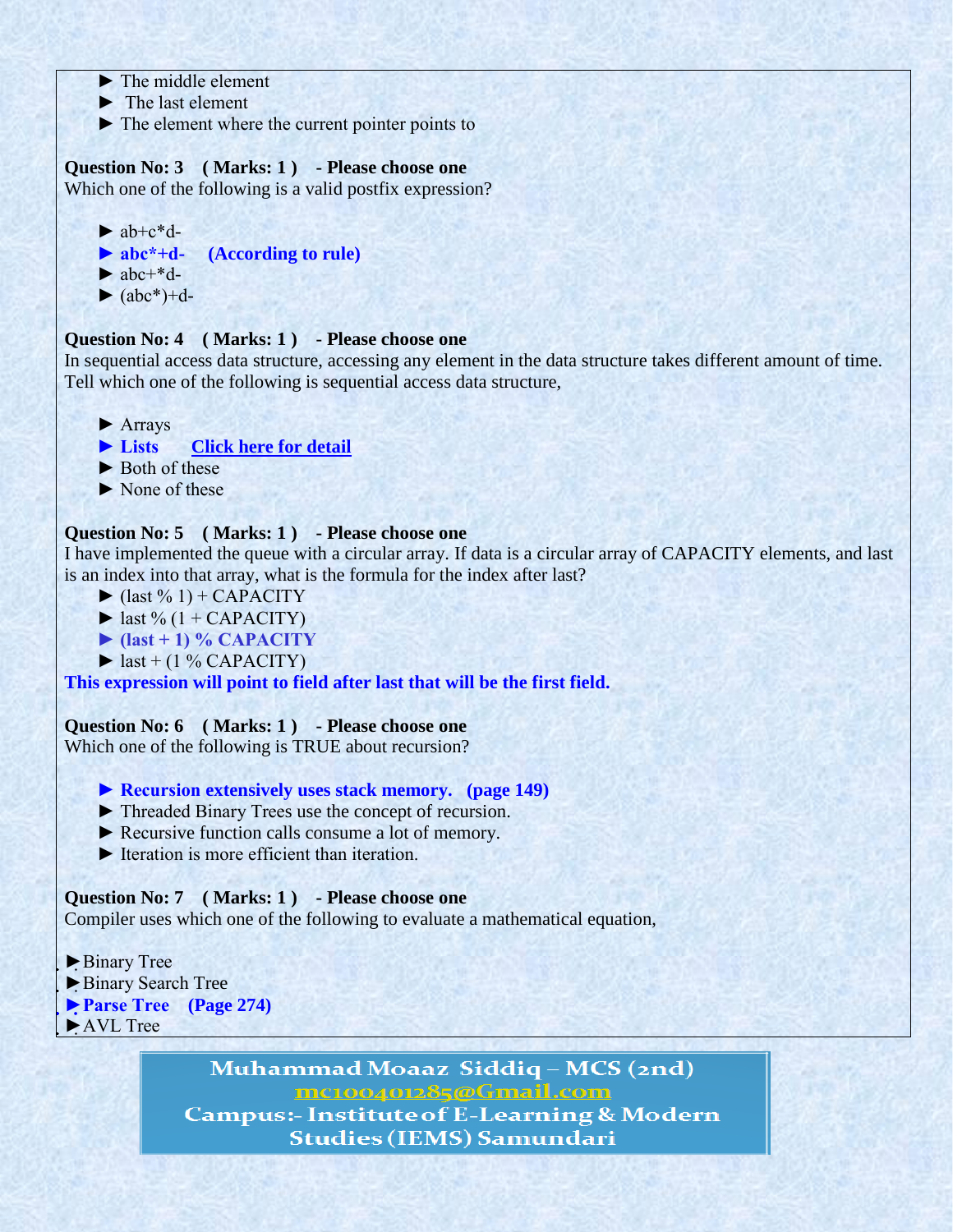



#### **Question No: 11 ( Marks: 1 ) - Please choose one**

Which of the following heap method increase the value of key at position 'p' by the amount 'delta'?

- **► increaseKey(p,delta) (Page 363)**
- $\blacktriangleright$  decreaseKey(p,delta)
- $\blacktriangleright$  preculateDown(p,delta)
- $\blacktriangleright$  remove(p,delta)

#### **Question No: 12 ( Marks: 1 ) - Please choose one**

If we have 1000 sets each containing a single different person. Which of the following relation will be true on each set:

- **► Reflexive (page 387)**
- ► Symmetric
- $\blacktriangleright$  Transitive
- $\blacktriangleright$  Associative

**Question No: 13 ( Marks: 1 ) - Please choose one** Which one of the following is not an example of equivalence relation: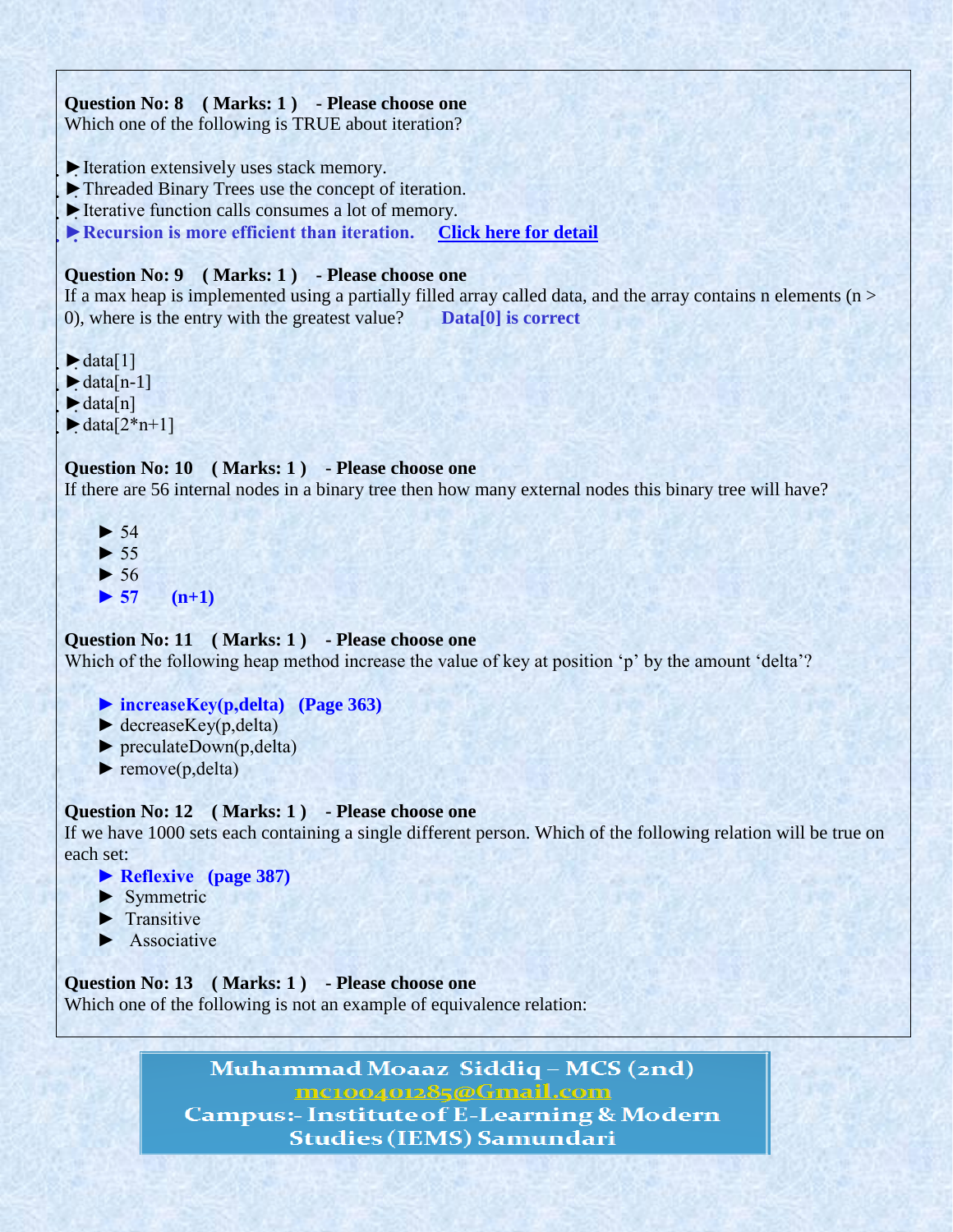$\blacktriangleright$  Electrical connectivity  $\blacktriangleright$  Set of people  $\blacktriangleright$   $\blacktriangleleft$  relation (Page 388)  $\blacktriangleright$  Set of pixels **Question No: 14 ( Marks: 1 ) - Please choose one** A binary tree of N nodes has \_\_\_\_\_\_\_.  $\blacktriangleright$  Log<sub>10</sub> N levels **► Log<sup>2</sup> N levels (Page 212)**  $\blacktriangleright$  N / 2 levels  $\triangleright$  N x 2 levels **Question No: 15 ( Marks: 1 ) http://vustudents.ning.com - Please choose one** Binary Search is an algorithm of searching, used with the \_\_\_\_\_\_ data. **► Sorted (Page 432)** ► Unsorted ► Heterogeneous ► Random **Question No: 16 ( Marks: 1 ) - Please choose one** Consider te following array 23 15 5 12 40 10 7 After the first pass of a particular algorithm, the array looks like 15 5 12 23 10 7 40 Name the algorithm used ► Heap sort ► Selection sort ► Insertion sort  **► Bubble sort (According to rule) Question No: 17 ( Marks: 1 ) - Please choose one** Which of the following statements is correct property of binary trees?  $\blacktriangleright$  A binary tree with N internal nodes has N+1 internal links. ▶ A binary tree with N external nodes has 2N internal nodes. **► A binary tree with N internal nodes has N+1 external nodes. (page 304)** ► None of above statement is a property of the binary tree. **Question No: 18 ( Marks: 1 ) - Please choose one** Which of the following is a property of binary tree? ► A binary tree of N external nodes has N internal node. **► A binary tree of N internal nodes has N+ 1 external node. (Page 304)**  $\blacktriangleright$  A binary tree of N external nodes has N+ 1 internal node.

▶ A binary tree of N internal nodes has N- 1 external node.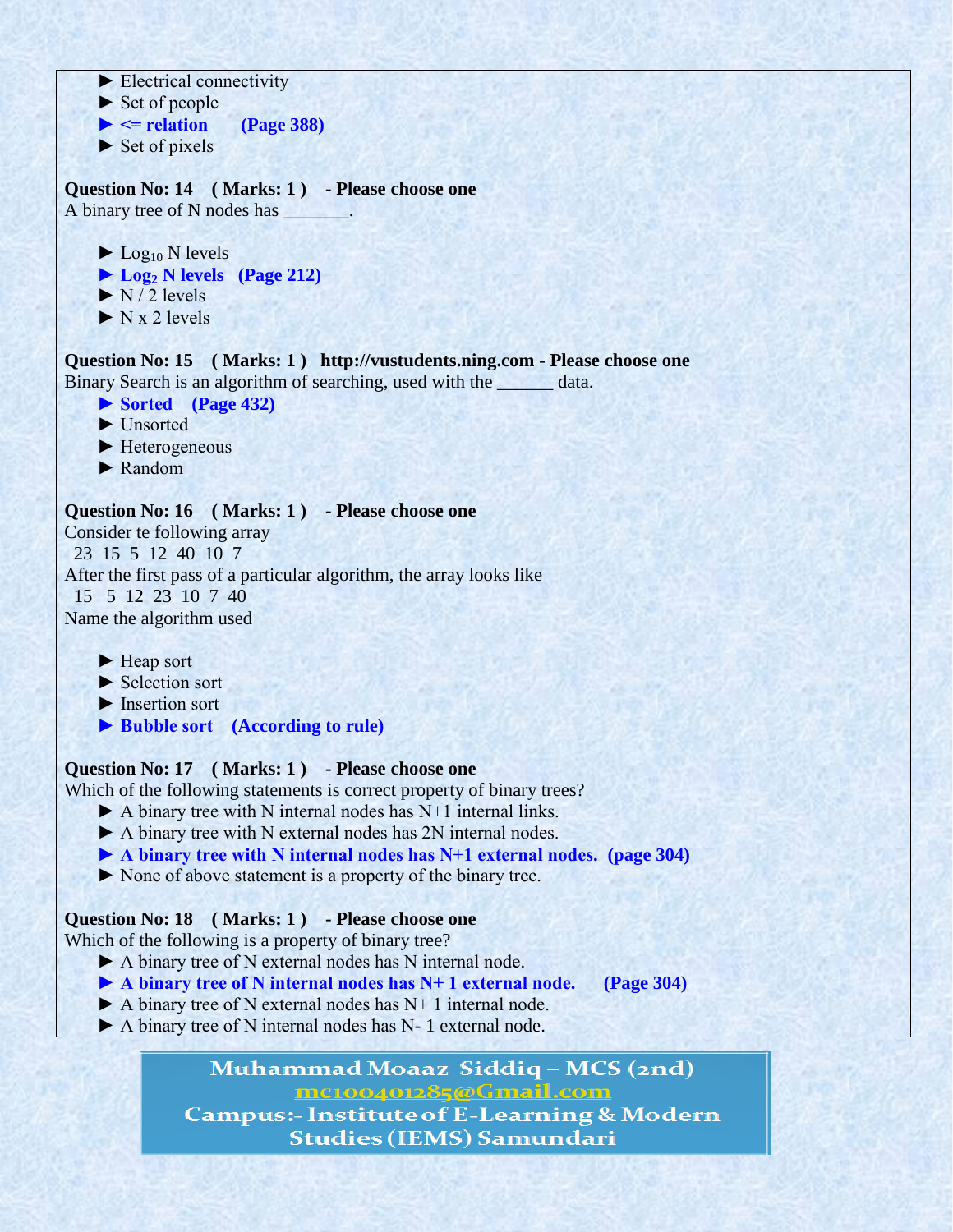# **Question No: 19 ( Marks: 1 ) - Please choose one**

Which of the following statement is true about dummy node of threaded binary tree?

► The left pointer of dummy node points to the itself while the right pointer points to the root of tree.

► The left pointer of dummy node points to the root node of the tree while the right pointer points **itself i.e. to** *dummy* **node (Page 321)**

 ► The left pointer of dummy node points to the root node of the tree while the right pointer is always NULL.

► The right pointer of dummy node points to the itself while the left pointer is always NULL.

### **Question No: 20 ( Marks: 1 ) - Please choose one**

If the bottom level of a binary tree is NOT completely filled, depicts that the tree is NOT a

- ► Expression tree
- ► Threaded binary tree
- **► complete Binary tree (Page 323)**
- ► Perfectly complete Binary tree

### **Question No: 21 ( Marks: 1 ) - Please choose one**

In a selection sort of n elements, how many times the swap function is called to complete the execution of the algorithm?

 **► n-1 [Click here for detail](http://discuss.itacumens.com/index.php?topic=7297.0)**  $\blacktriangleright$  n log n  $\blacktriangleright$  n<sup>2</sup> ► 1

### **Question No: 22 ( Marks: 1 ) - Please choose one**

Which of the following statement is correct about  $find(x)$  operation:

 $\blacktriangleright$  A find(x) on element x is performed by returning exactly the same node that is found.

 ►**A find(x) on element x is performed by returning the root of the tree containing x.** [Click here for](http://books.google.com.pk/books?id=JiC7mIqg-X4C&pg=PA23&lpg=PA23&dq=A+find(x)+on+element+x+is+performed+by+returning+the+root+of+the+tree+containing+x&source=bl&ots=8gkhlm2vS_&sig=T7DMu40JmdXPibFLTm4wKteI7Lc&hl=en&sa=X&ei=PdMVT5rZMOWA4gTD-dT6Aw&ved=0CCMQ)  [detail](http://books.google.com.pk/books?id=JiC7mIqg-X4C&pg=PA23&lpg=PA23&dq=A+find(x)+on+element+x+is+performed+by+returning+the+root+of+the+tree+containing+x&source=bl&ots=8gkhlm2vS_&sig=T7DMu40JmdXPibFLTm4wKteI7Lc&hl=en&sa=X&ei=PdMVT5rZMOWA4gTD-dT6Aw&ved=0CCMQ)

 $\blacktriangleright$  A find(x) on element x is performed by returning the whole tree itself containing x.

 $\blacktriangleright$  A find(x) on element x is performed by returning TRUE.

### **Question No: 23 ( Marks: 1 ) - Please choose one**

Which of the following statement is NOT correct about find operation:

 ► It is not a requirement that a find operation returns any specific name, just that finds on two elements return the same answer if and only if they are in the same set.

► One idea might be to use a tree to represent each set, since each element in a tree has the same **root, thus the root can be used to name the set.** 

- ► Initially each set contains one element.
- **► Initially** each set contains one element and it does not make sense to make a tree of one node only.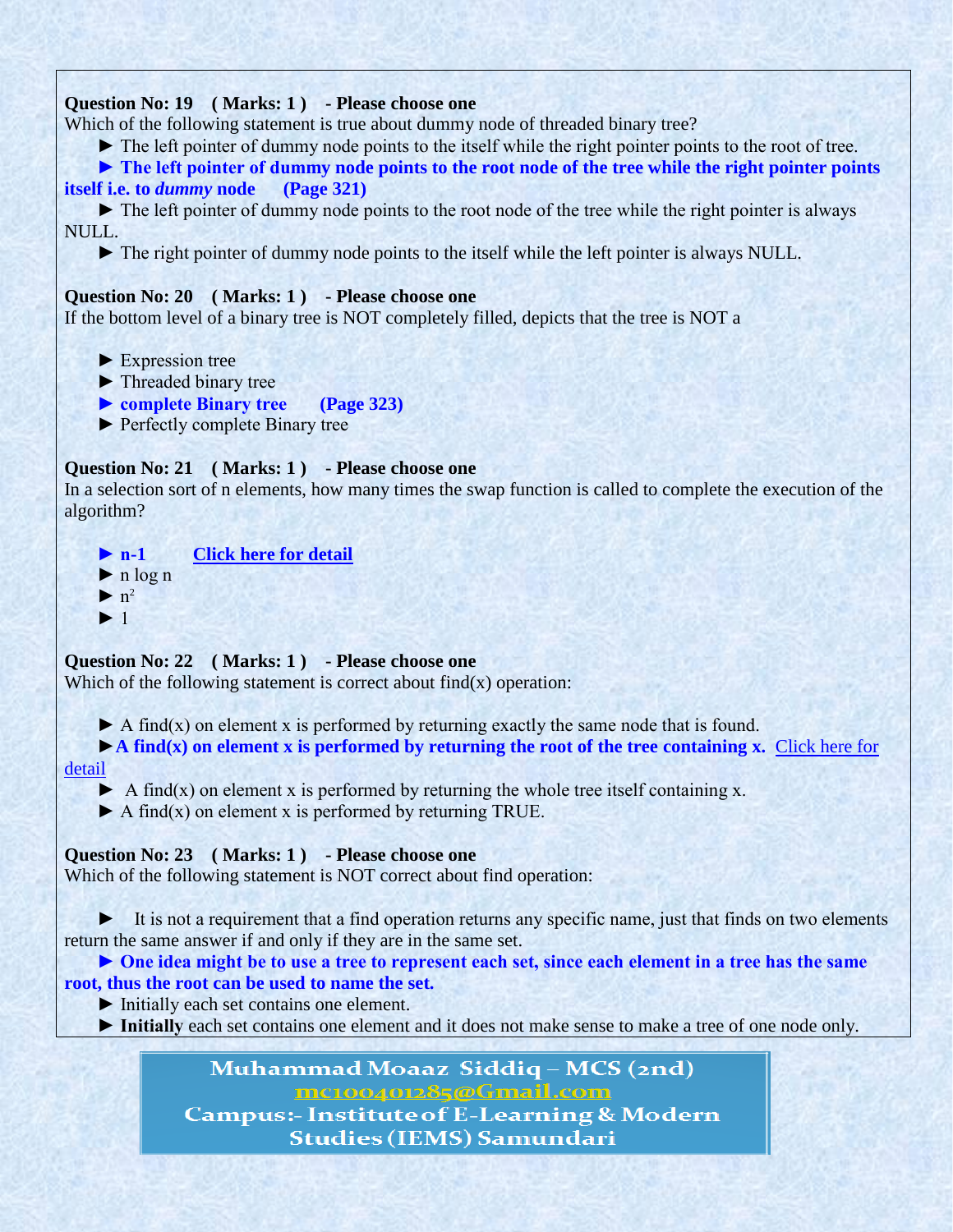

**Studies (IEMS) Samundari**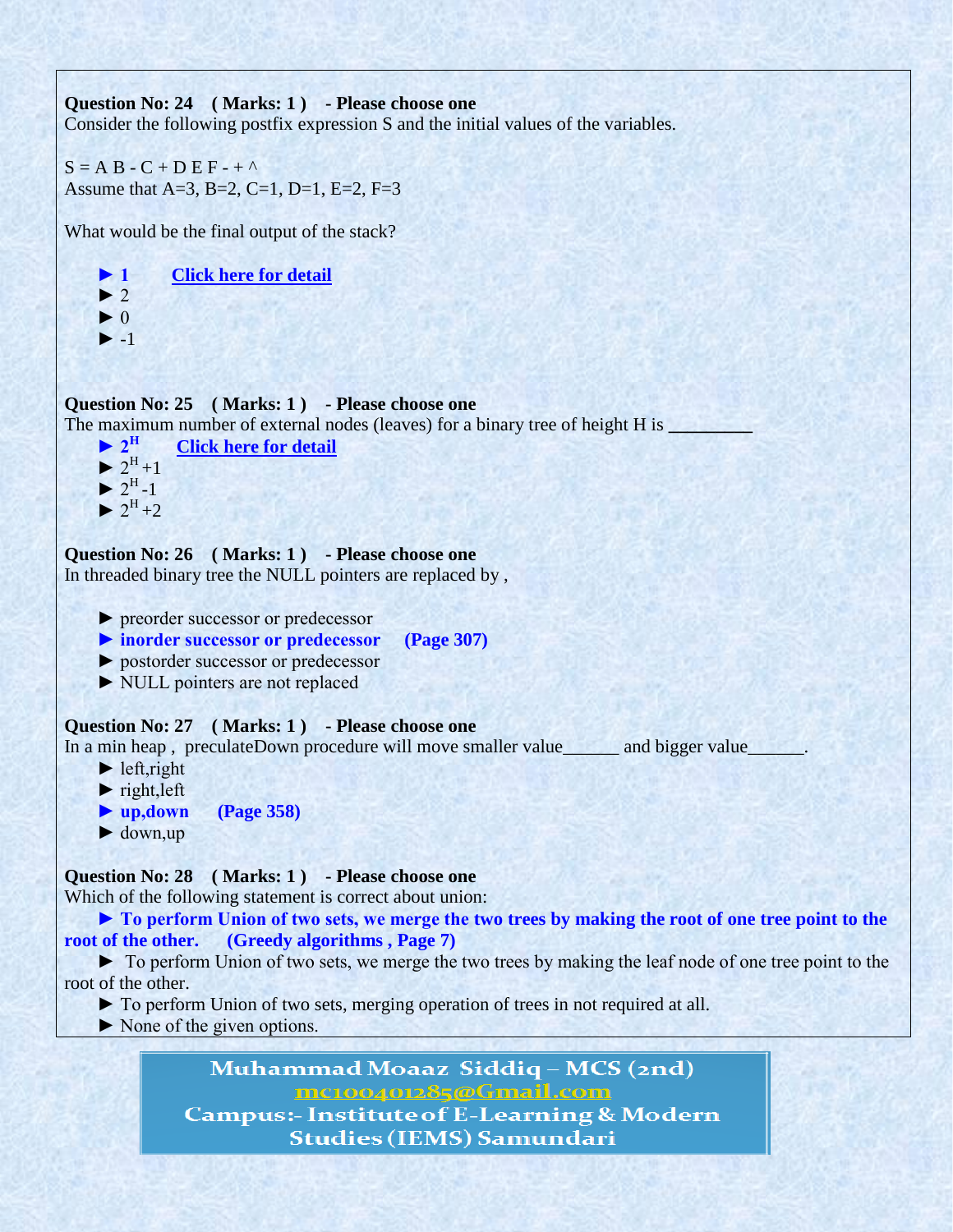#### **Question No: 29 ( Marks: 1 ) - Please choose one**

Suppose A is an array containing numbers in increasing order, but some numbers occur more than once when using a binary search for a value, the binary search always finds

# **► the first occurrence of a value. [Click here for detail](http://msdn.microsoft.com/en-us/library/7eddebat.aspx)**

- $\blacktriangleright$  the second occurrence of a value.
- ► may find first or second occurrence of a value.
- ► None of the given options.

#### **Question No: 30 ( Marks: 1 ) - Please choose one**

Let heap stored in an array as  $H = [50, 40, 37, 32, 28, 22, 36, 13]$ . In other words, the root of the heap contains the maximum element. What is the result of deleting 40 from this heap

**► [50,32, 37,13, 28, 22, 36] according to max heap property.**

- $\blacktriangleright$  [37, 28, 32, 22, 36, 13]
- $\blacktriangleright$  [37, 36, 32, 28, 13, 22]
- $\blacktriangleright$  [37, 32, 36, 13, 28, 22]

#### **FINALTERM EXAMINATION Fall 2009**

**Question No: 1 ( Marks: 1 ) - Please choose one** In an array we can store data elements of different types.

► True

 **► False**

#### **Question No: 2 ( Marks: 1 ) - Please choose one**

Which one of the following statement is NOT correct .

 $\triangleright$  In linked list the elements are necessarily to be contiguous

- **► In linked list the elements may locate at far positions in the memory (page 18)**
- ► In linked list each element also has the address of the element next to it
- $\blacktriangleright$  In an array the elements are contiguous

**Question No: 3 ( Marks: 1 ) - Please choose one** Doubly Linked List always has one NULL pointer.

 ► True  **► False(page 39)**

**Question No: 4 ( Marks: 1 ) - Please choose one**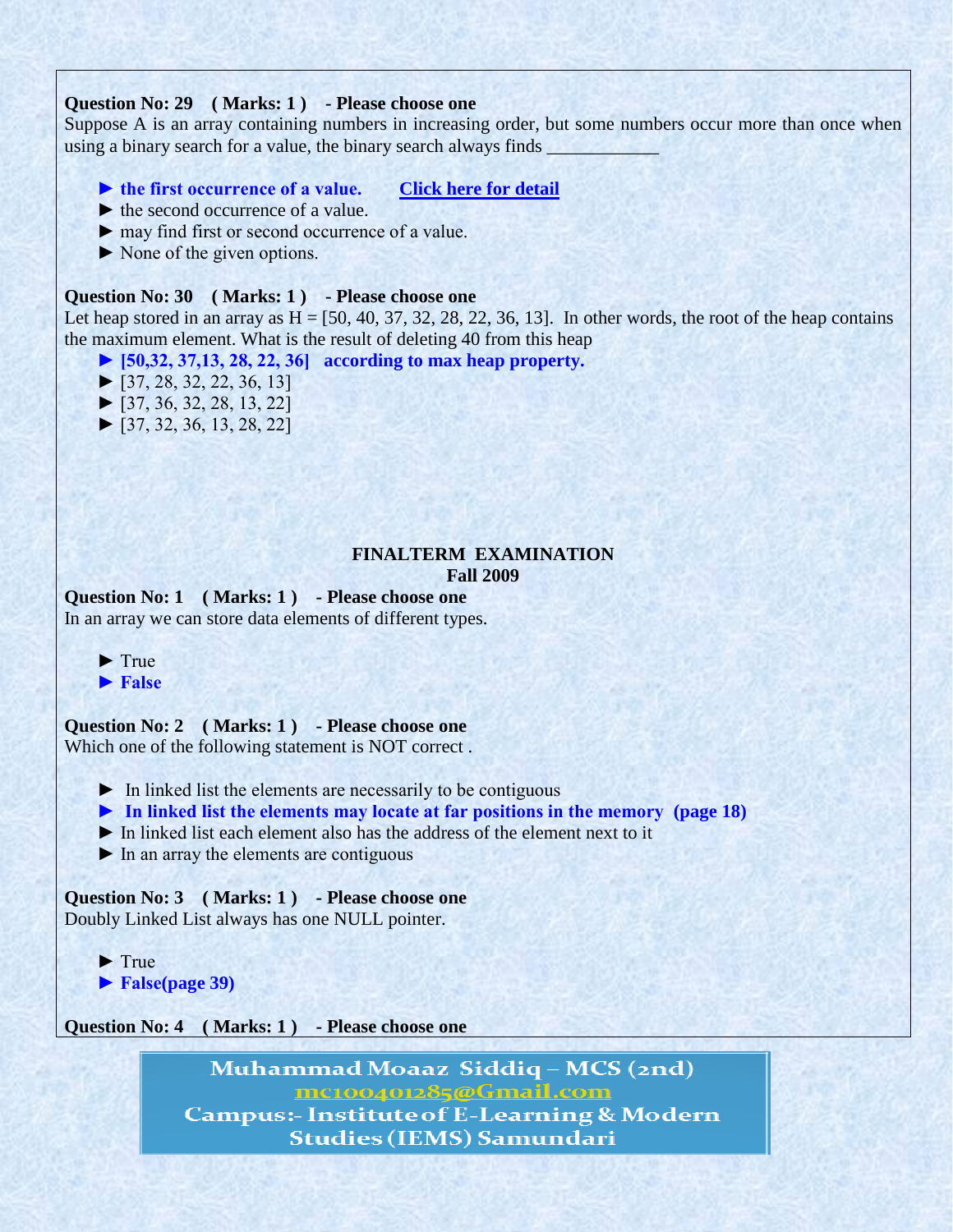A queue is a data structure where elements are,

 **► inserted at the front and removed from the back. .(see example at page #89 nd 90)**

- ► inserted and removed from the top.
- ► inserted at the back and removed from the front.
- ► inserted and removed from both ends.

**Question No: 5 ( Marks: 1 ) - Please choose one** Each node in doubly link list has,

- $\blacktriangleright$  1 pointer
- **► 2 pointers(page 39)**
- $\triangleright$  3 pointers
- $\blacktriangleright$  4 pointers

#### **Question No: 6 ( Marks: 1 ) - Please choose one**

I have implemented the queue with a linked list, keeping track of a front pointer and a rear pointer. Which of these pointers will change during an insertion into an *EMPTY* queue?

- ► Neither changes
- ► Only front pointer changes.
- ► Only rear pointer changes.
- ▶ Both change.

 Since it is an empty queue the front and rear are initialize to -1, so on insertion both the pointers will change and point to 0.

#### **Question No: 7 ( Marks: 1 ) - Please choose one**

Compiler uses which one of the following to evaluate a mathematical equation,

- ► Binary Tree
- ► Binary Search Tree
- **► Parse Tree(page 274)**
- ► AVL Tree

**Question No: 8 ( Marks: 1 ) - Please choose one** If a complete binary tree has n number of nodes then its height will be,

```
►Log2 (n+1) -1(page 139)
\blacktriangleright 2<sup>n</sup>
\blacktriangleright Log<sub>2</sub> (n) - 1
\blacktriangleright 2<sup>n</sup> - 1
```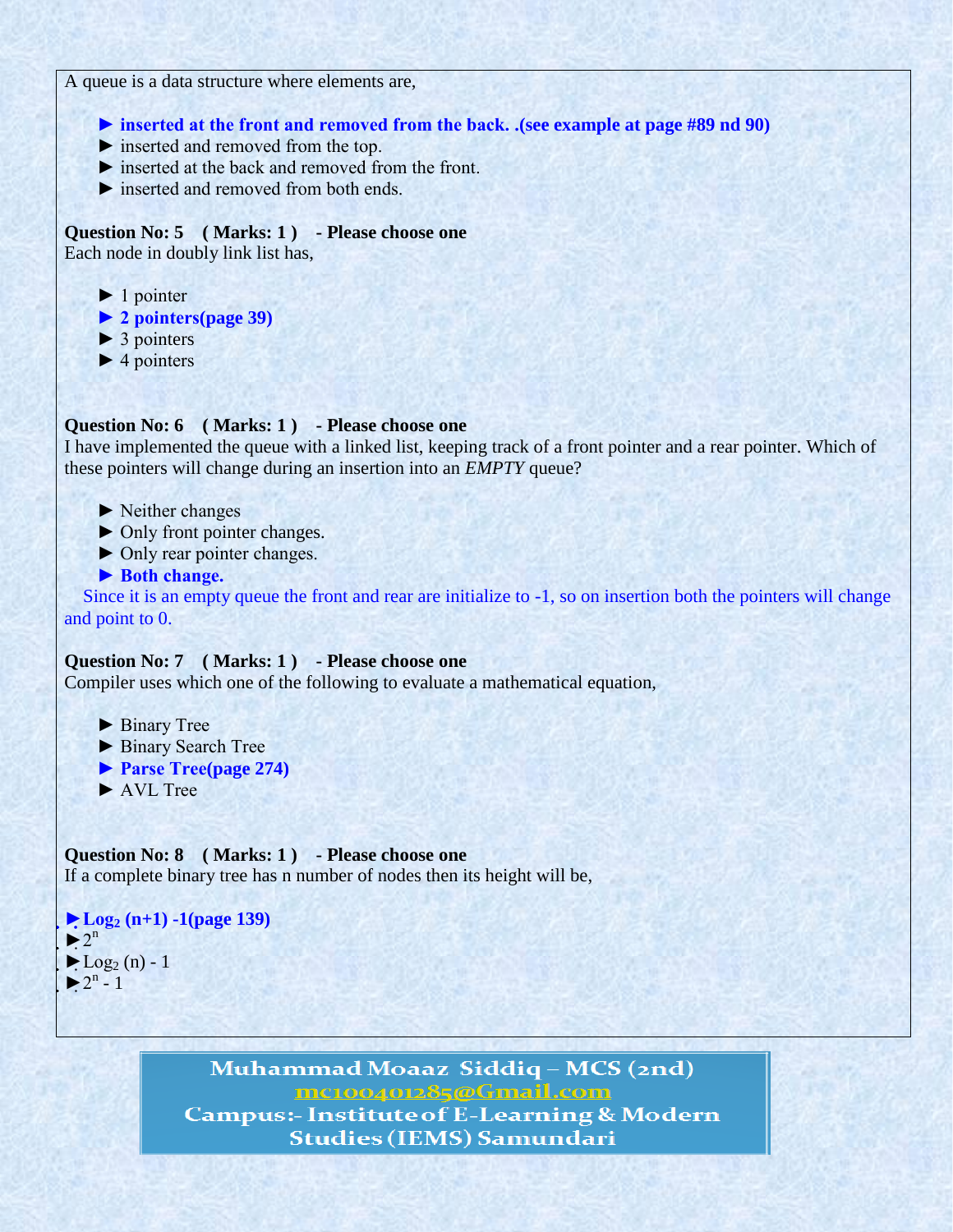```
Question No: 9 ( Marks: 1 ) - Please choose one
If a complete binary tree has height h then its no. of nodes will be,
```

```
\blacktriangleright Log (h)
►2h+1
- 1(page 324)
\blacktriangleright Log (h) - 1
\blacktriangleright 2<sup>h</sup> - 1
```
**Question No: 10 ( Marks: 1 ) http://vustudents.ning.com - Please choose one** A binary relation R over S is called an equivalence relation if it has following property(s)

- $\blacktriangleright$  Reflexivity
- $\blacktriangleright$  Symmetry
- ▶ Transitivity
- **►All of the given options (page 387)**

```
Question No: 11 ( Marks: 1 ) - Please choose one
Binary Search is an algorithm of searching, used with the ______ data.
```
**► Sorted (page 432)**

- ► Unsorted
- ► Heterogeneous
- ► Random

# **Question No: 12 ( Marks: 1 ) - Please choose one**

If there are N elements in an array then the number of maximum steps needed to find an element using Binary Search is

- ► N  $\blacktriangleright N^2$  $\blacktriangleright$  Nlog<sub>2</sub>N
- $\blacktriangleright$   $log_2N$  (page 440)

**Question No: 13 ( Marks: 1 ) - Please choose one** Use of binary tree in compression of data is known as  $\overline{\phantom{a}}$ 

- ► Traversal ► Heap ► Union
- **► Huffman encoding (page 287)**

### **Question No: 14 ( Marks: 1 ) - Please choose one**

While building Huffman encoding tree the new node that is the result of joining two nodes has the frequency.

- $\blacktriangleright$  Equal to the small frequency
- ► Equal to the greater
- **► Equal to the sum of the two frequencies (page 293)**
- ► Equal to the difference of the two frequencies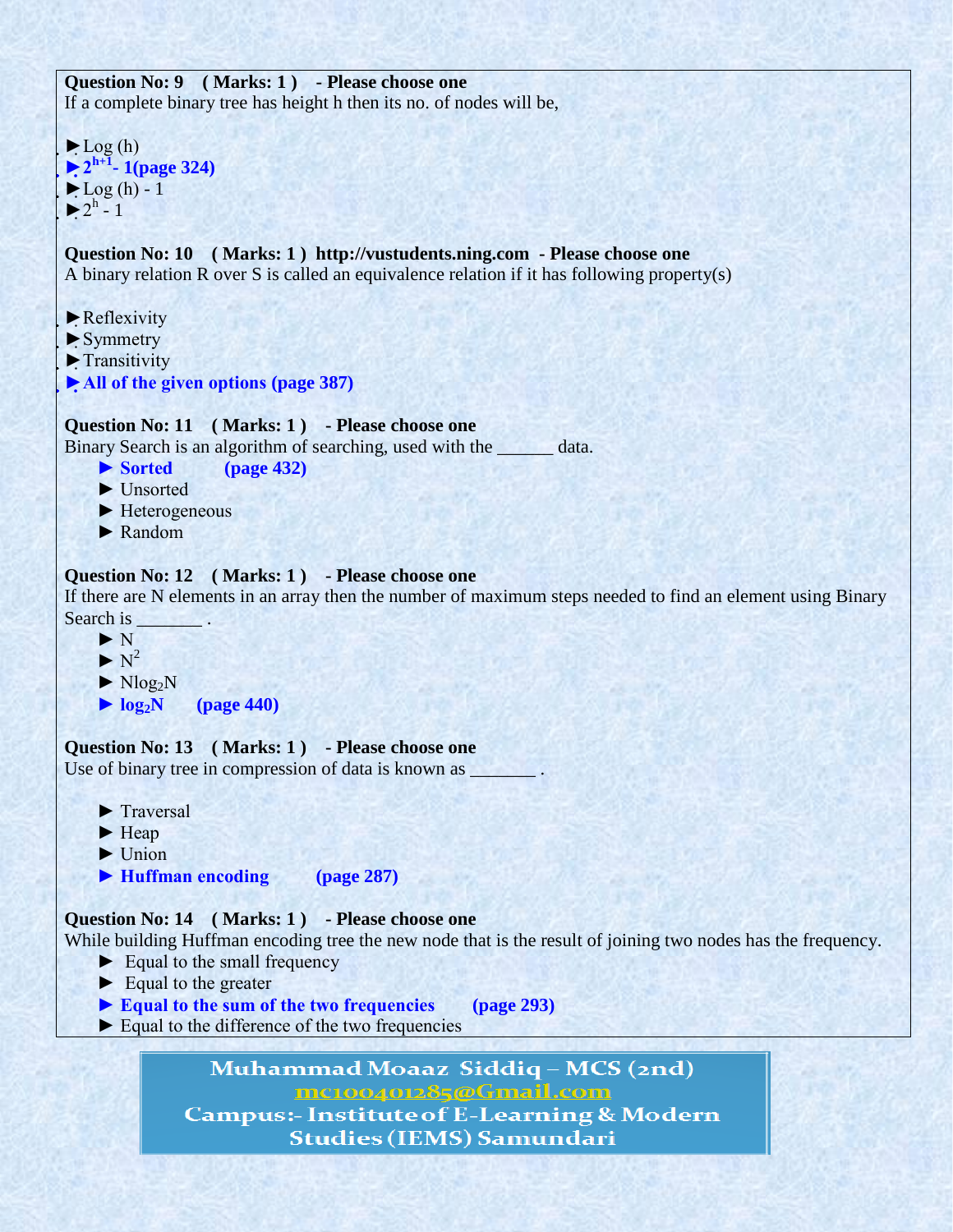# **Question No: 15 ( Marks: 1 ) - Please choose one**

Which of the following statements is correct property of binary trees?

- $\blacktriangleright$  A binary tree with N internal nodes has N+1 internal links.
- ▶ A binary tree with N external nodes has 2N internal nodes.
- **► A binary tree with N internal nodes has N+ 1 external node. (page 303)**
- ► None of above statement is a property of the binary tree.

# **Question No: 16 ( Marks: 1 ) - Please choose one**

Which of the following is a property of binary tree?

- ► A binary tree of N external nodes has N internal node.
- **► A binary tree of N internal nodes has N+ 1 external node. (page 303)**
- $\blacktriangleright$  A binary tree of N external nodes has N+ 1 internal node.

► A binary tree of N internal nodes has N- 1 external node.

# **Question No: 17 ( Marks: 1 ) - Please choose one**

Which of the following statement is correct?

▶ A Threaded Binary Tree is a binary tree in which every node that does not have a left child has a THREAD (in actual sense, a link) to its INORDER successor.

► A Threaded Binary Tree is a binary tree in which every node that does not have a right child has a THREAD (in actual sense, a link) to its PREOREDR successor.

► A Threaded Binary Tree is a binary tree in which every node that does not have a right child has **a THREAD (in actual sense, a link) to its INORDER successor. (Page 307)**

► A Threaded Binary Tree is a binary tree in which every node that does not have a right child has a THREAD (in actual sense, a link) to its POSTORDER successor.

# **Question No: 18 ( Marks: 1 ) - Please choose one**

Which of the following statement is correct?

▶ A Threaded Binary Tree is a binary tree in which every node that does not have a left child has a THREAD (in actual sense, a link) to its INORDER successor.

► A Threaded Binary Tree is a binary tree in which every node that does not have a right child has a THREAD (in actual sense, a link) to its PREOREDR successor.

► A Threaded Binary Tree is a binary tree in which every node that does not have a left child has a **THREAD (in actual sense, a link) to its INORDER predecessor.** 

▶ A Threaded Binary Tree is a binary tree in which every node that does not have a right child has a THREAD (in actual sense, a link) to its POSTORDER predecessor.

### **Question No: 19 ( Marks: 1 ) - Please choose one**

A Threaded Binary Tree is a binary tree in which every node that does not have a right child has a THREAD (in actual sense, a link) to its \_\_\_\_\_\_\_\_\_\_ successor.

 ► levelorder ► Preorder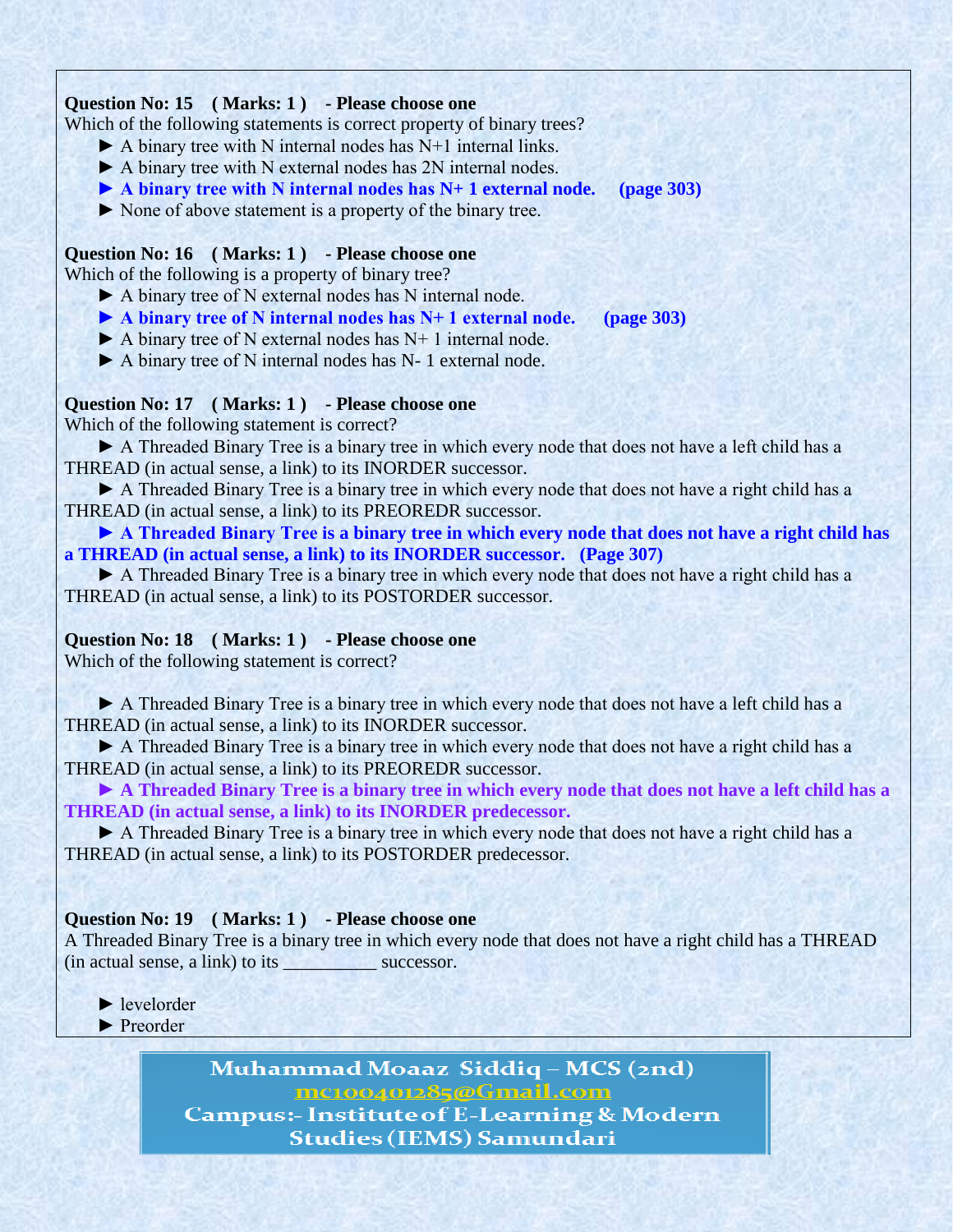```
 ► Inorder Click here for detail
     ► Postorder
Question No: 20 ( Marks: 1 ) - Please choose one
Which of the following statement is true about dummy node of threaded binary tree?
     ► This dummy node never has a value.
     ► This dummy node has always some dummy value.
     ► This dummy node has either no value or some dummy value. .(page 321)
     ► This dummy node has always some integer value.
Question No: 21 ( Marks: 1 ) - Please choose one
A complete binary tree is a tree that is __________ filled, with the possible exception of the bottom level.
     ► partially 
     ► completely (page 323)
    \blacktriangleright incompletely
     ► partly 
Question No: 22 ( Marks: 1 ) - Please choose one
A complete binary tree of height 3 has between ________ nodes. 
    \triangleright 8 to 14
     ► 8 to 15 (page 124)
    \triangleright 8 to 16
    \triangleright 8 to 17
Question No: 23 ( Marks: 1 ) - Please choose one
We can build a heap in __________ time.
     ► Linear (page 353)
     ► Exponential 
     ► Polynomial
    \blacktriangleright None of the given options
Question No: 24 ( Marks: 1 ) - Please choose one
Suppose that a selection sort of 100 items has completed 42 iterations of the main loop. How many items are 
now guaranteed to be in their final spot (never to be moved again)?
    \blacktriangleright 21
    \blacktriangleright 41
    ► 42Click here for detail
    \blacktriangleright 43
Question No: 25 ( Marks: 1 ) - Please choose one
Suppose you implement a Min heap (with the smallest element on top) in an array. Consider the different arrays 
below; determine the one that cannot possibly be a heap: 
    \blacktriangleright 16, 18, 20, 22, 24, 28, 30
                   Muhammad Moaaz Siddiq - MCS (2nd)
                              mc100401285@Gmail.com
               Campus:- Institute of E-Learning & Modern
```
**Studies (IEMS) Samundari**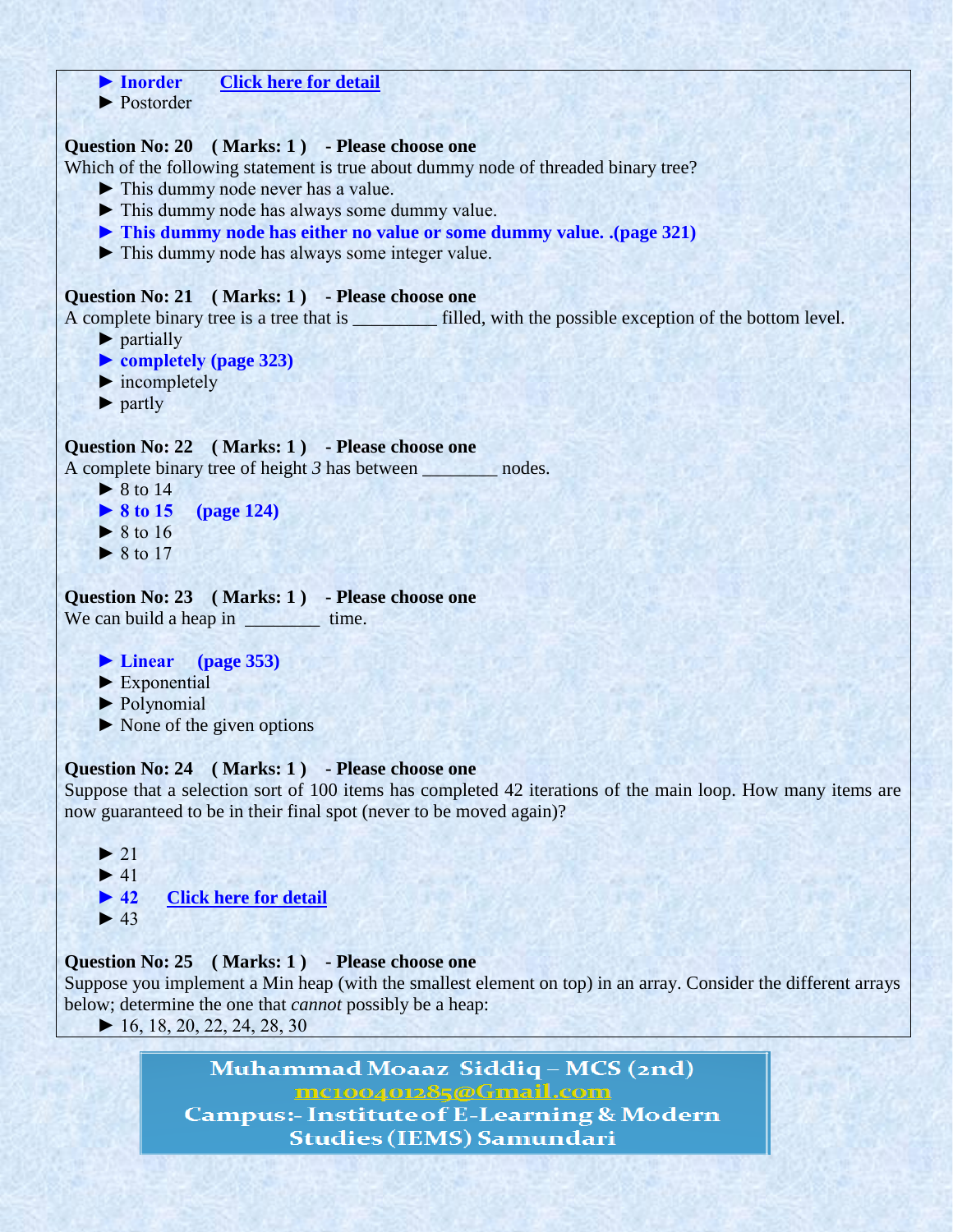